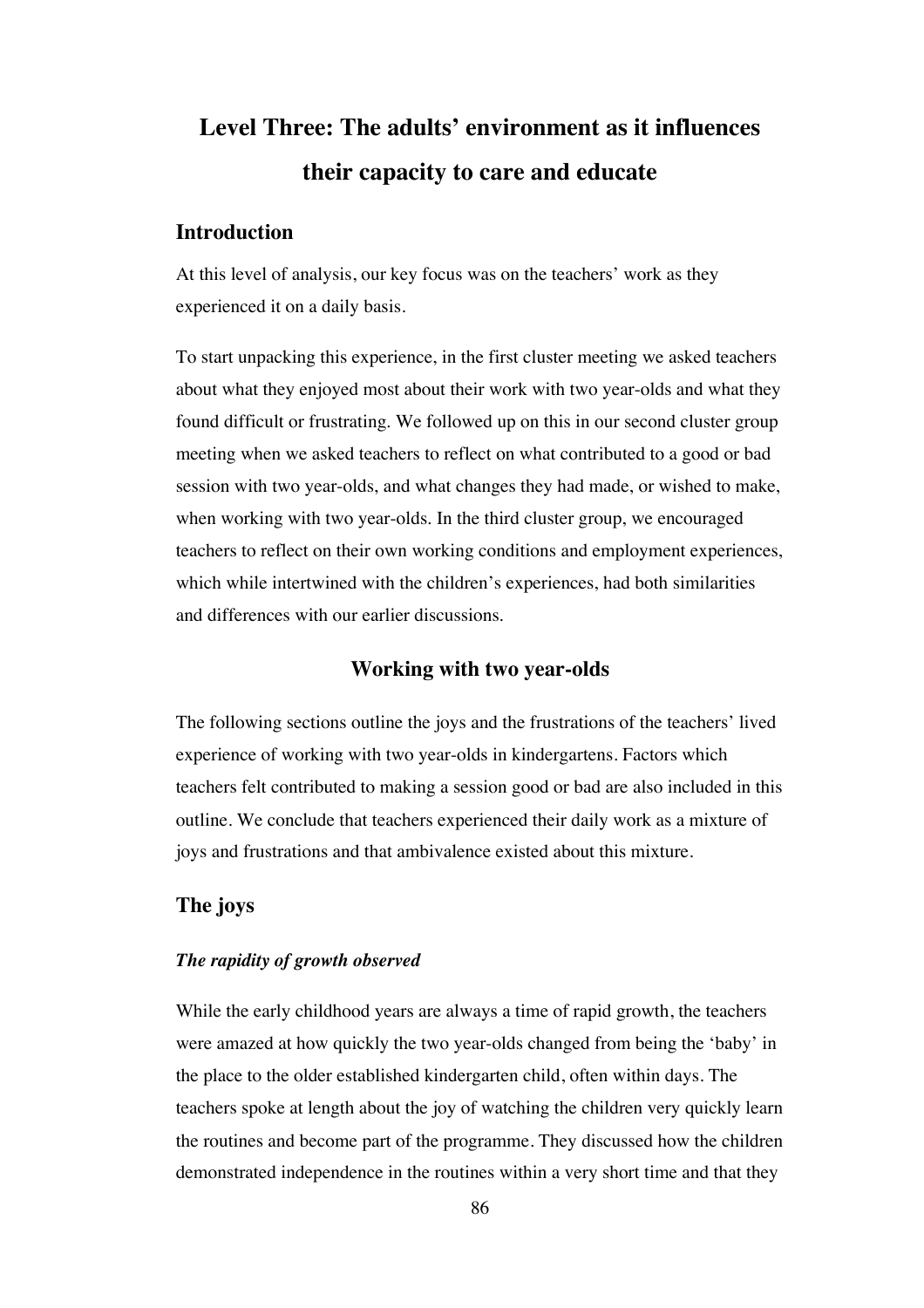'worked out the code' very quickly. While four years-olds who are introduced to the programme for the first time also demonstrated these changes as they 'fit' into the programme, the overall growth, development and change of the two year-olds was a wonderful experience for the teachers to be part of, and differed in intensity and scope from that experienced with the older children.

#### *It is really nice to be part of their life for that long*

Historically, it was not unusual for children to attend kindergarten for only a year or less before going to school. Several teachers in Dunedin mentioned the benefits of being with children from their second birthday until they went to school (that is, a three-year period). In comparison to programmes that had only older children, and thus a shorter timeframe within which teachers worked with them, the teachers all talked enthusiastically about the pleasure of watching the growth, development and change of children over a longer period of time. Additionally, they noted that deeper relationships with both the child and the child's family were possible when children started kindergarten at a younger age. One teacher described how fortunate she felt to have this length of time with the children in comparison to a "primary teacher who only has the children for a year".

#### *Seeing them achieve something: "I told you I could do it!"*

The teachers agreed that two year-olds share a "sense of wonder", a "joy of life and newness of everything", which contrasted with older children who sometimes had a "blasé attitude", or who are trying to be "cool". Interestingly, this was a particular comment from the teachers where the children had been attending for a considerable length of time! This joy which the two year-old child shared with the teachers was regularly discussed as one of the best aspects of having two year-olds in the programme. For example, the teachers were aware that the physical closeness of the young child was often an indication of their desire to share their excitement and interest in the kindergarten with the teacher:

> *Teacher*: They do tend to follow you too, don't they! There are those that follow you around.

*Teacher*: Ones that are around your leg and at elbow height.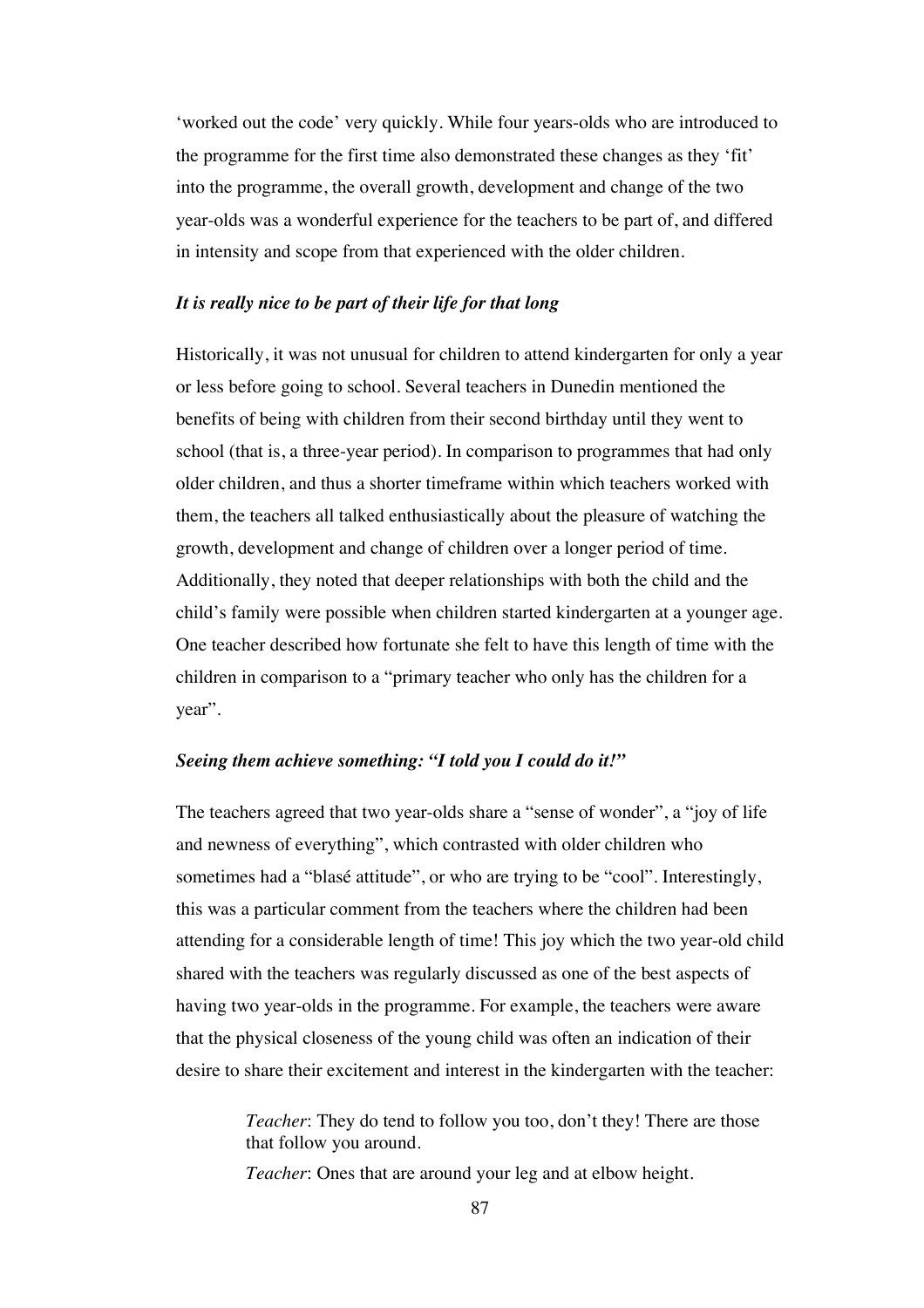#### *You feel like you are needed*

Once more the teachers compared the spontaneity and physical closeness of the two year-olds with their experiences of four year-olds. Both on and off the record the teachers expressed the "specialness" of the snuggles, the hugs, the gentle "being taken by the hand", the "coming up to you and their wee arms just go up and give you a cuddle", and the nonverbal cues that formed much of the interaction between the teachers and the two year-olds. The following statement by one teacher captures how physical closeness of the two year-olds, and the nonverbal feedback felt a rewarding experience for several of the teachers:

> Having children come to you, makes you feel good too. Especially the two year-olds - [they] do gravitate towards you, so you do feel really good about that. That they feel comfortable coming to you and sitting with you and sometimes they don't say a lot, but they're there and giving you things or handing you things and you just smile at them and they'll smile back. Those sorts of things are good.

The rewards of these young children forming a trusting relationship with the teachers was another 'buzz' for the teachers. They talked about being in a special and privileged position, when for any age child, that first relationship outside the family was entrusted to them as a kindergarten teacher:

> *Teacher*: Often it's probably the first time someone, other than a family member, has actually had that responsibility for them, where they've actually stayed with someone outside the family. So that's a big step for some of them too. And that's really nice that they have formed a relationship outside the family.

Teachers spoke warmly about the sense of satisfaction they felt from the responsiveness of the children: "you just want to eat them. You can just really feed off their enthusiasm". Other teachers mentioned the sense of satisfaction at different milestones that indicated that the children had learnt to trust them. Examples of this were the first time they did a nappy change for a new child which one teacher described as "a really lovely time to bond with that child", or when the children settled and stopped crying, or when they cuddled the teachers or said goodbye and "you see them progress from where they started and develop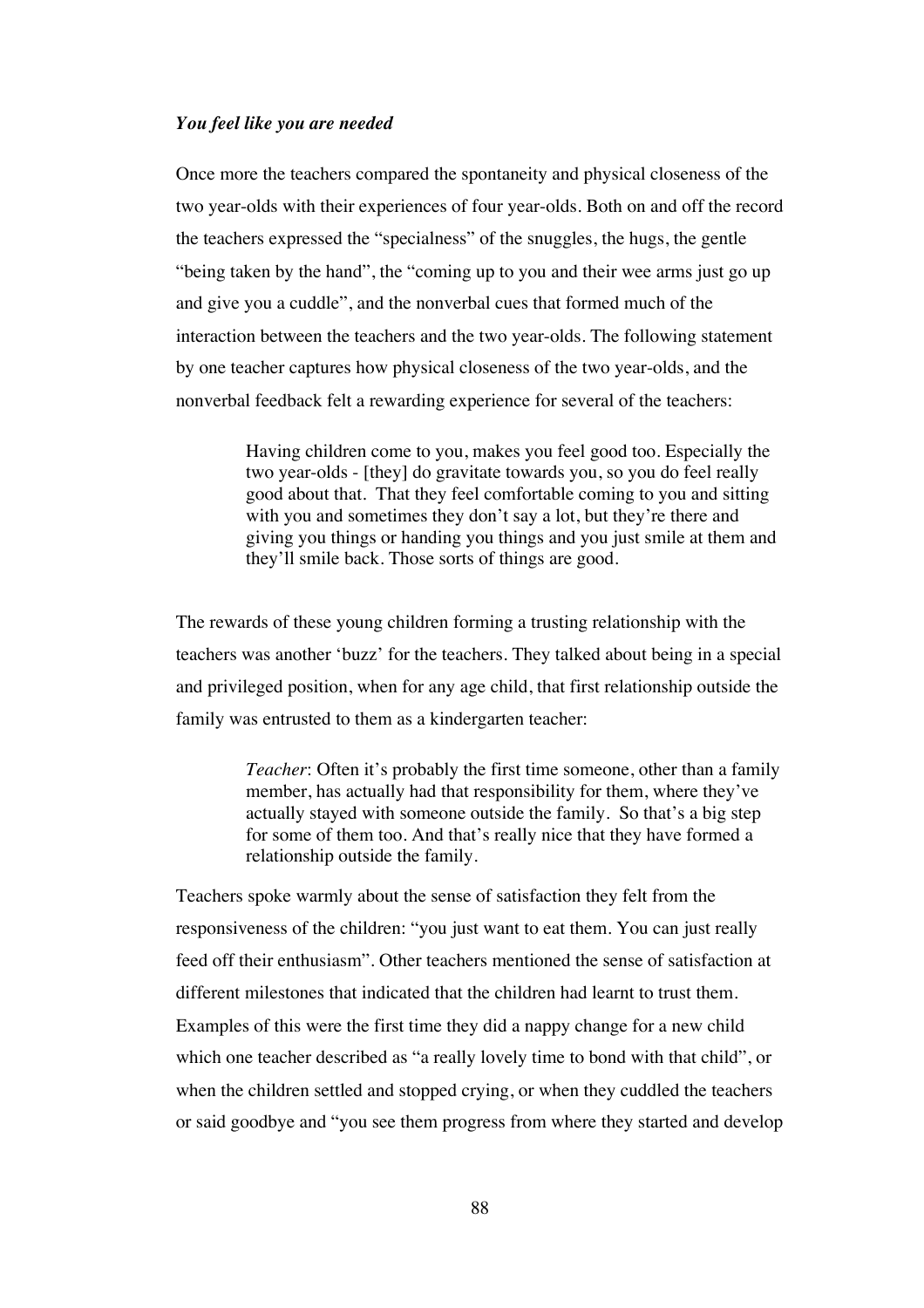that sense of belonging". Recognition of these emotional milestones made one teacher say "And you feel so proud!"

#### *If you think they can do it - then they can*

Teachers spoke about their daily work with two year-olds as something that in many cases their original teacher training had not prepared them adequately for. The following teachers recalled the impact of their first experiences with two year-olds in their programme:

> *Teacher 1*: We got the rolls back up and then we experienced the issues - like we needed to change the taps.

*Teacher 2*: There were some alarming outcomes. Children developmentally were at completely different levels. Some would put all the equipment in to the water! Things started happening that never happened before. We had to rethink what you do and how you do it.

*Teacher 1*: We were baffled if it was a individual personality factor or just a developmental-age thing.

*Teacher 2*: We rushed to books.

This experiential impact described by Wellington teachers was echoed also by the Dunedin teachers who were also critical of their own expectations of children:

> *Teacher*: Your own expectations. It came up, we had quite a good discussion the last couple of days, about those who have trained years ago and those who have trained more recently, as to how you actually see the role. You know, see two year-olds in the programme. Whereas we were probably brought up with three to five year-olds and others are bringing up from the two to five. And it's a totally different perspective and you have to grow into that and you can't just stick with your way and say: 'Well that's how I was trained'. That doesn't happen, that's not the reality of today. So you've actually got say: 'Hey, well, where do my values and my place fit in with what's actually happening?'.

Having professional support for this questioning and for building new teaching skills for the current context was a recurring discussion with the teachers who clearly understood that their expectations made a difference to children's experiences as well as their own. This is how one teacher expressed her understanding: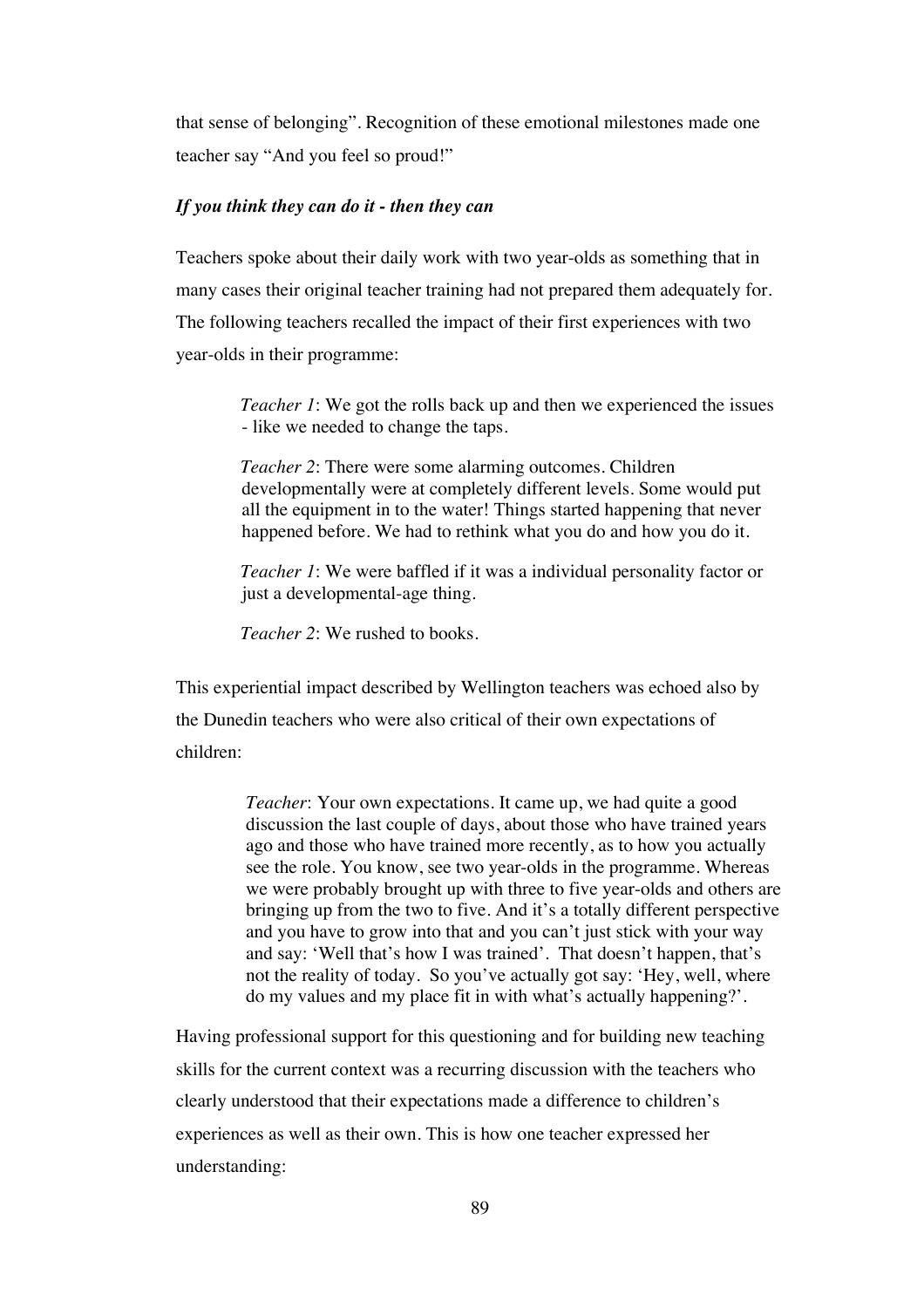*Teacher*: It's the teachers' expectations. If you expect them to be little babies and all those bla bla things, then that's what you will get. However, you do need to be realistic of what they can do and if you just set your expectation, like 'I expect you to sit down and eat your food' eventually it will happen.

For one of the observers the impact of teachers' expectations was demonstrated on an occasion when a reliever used language that continually reinforced the smallness of a child, and his 'inability' to undertake tasks. The data in the excerpt below demonstrate how the reliever's assumption about what the child was not capable of doing, based largely on his size and, possibly, lack of verbal interactions, reinforced 'help seeking' behaviour in the child and removed any independent attempt at achieving a task that he had previously shown an ability to do: putting a ball through the hoop successfully. The child had also been previously observed engaging in problem-solving strategies for raising his own personal height by placing steps under the hoop to make it easier to reach.

The excerpt starts at a point when a group of three boys (all two year-olds) had been playing with 'ride-ons' on the path and then had headed to a wood chip area:

*Relieving Teacher*: Boys, come over and bring them [ride-ons] back onto the path (calling to them).

The Relieving Teacher walks over and takes hold of one of the boy's on a bike and wheels him onto the path. The other two boys follow.

Once on the path [case study child] turns around and heads over to the grass area where another boy [three years-old] is throwing a ball through a basketball hoop attached to the wall. [Case study child] grabs a ball and then calls out loudly (cry sound).

He runs over to another Kindergarten Teacher who is standing alongside the sand pit. She bends down and looks him in the eye and asks him: Do you want to put the ball in the hoop?

Meanwhile, the Relieving Teacher has moved over to the basket-ball hoop area and [case study child] turns and runs over to stand beside her. He stands close and watches the three year-old throwing a ball at the hoop several times. [Case study child] watches and laughs holding on tight to his ball the whole time.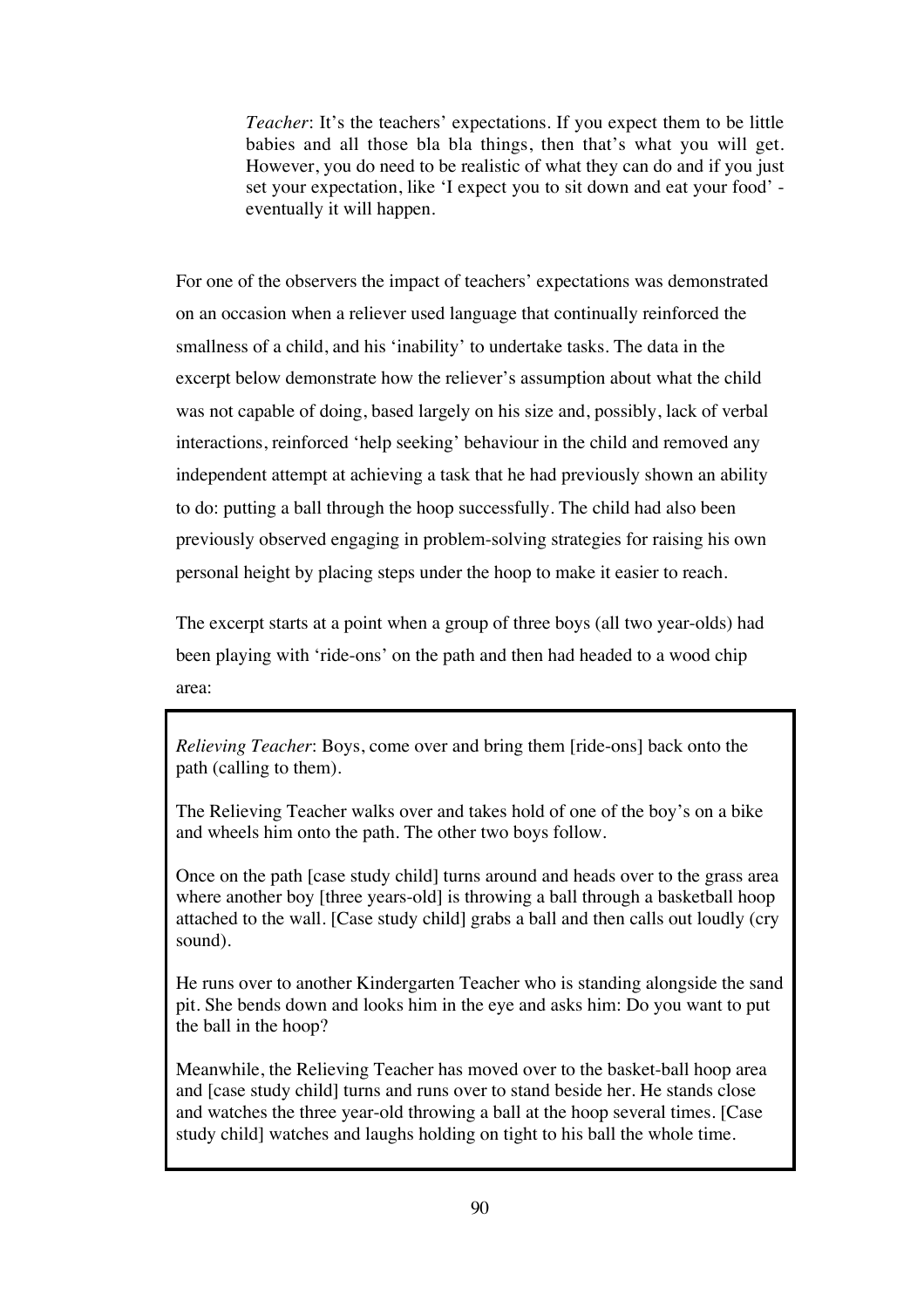*Relieving Teacher* (talking to the Case study child):Is that too hard for you? Would you like a turn? I'll lift you up.

She then lifts him up so that he can drop the ball into the hoop. They repeat this three times.

Other children begin to gather and watch. The Relieving Teacher turns to talk with the other children who have gathered and she decides to get more balls from the shed. As she moves to the shed [case study child] calls out in a loud voice: Lift me, help me.

He continues to call out to the relieving teacher as she moves off to the shed and he runs after her holding the ball.

The excerpt above stands in contrast to the following one in which a teacher who regularly observed the 'wisdom' and 'skill' of the two year-olds that she worked with, recounts a moment in which she realized that her expectations of two yearolds could be turned around from seeing children as lacking skills or capabilites to seeing them as learners and teachers. The teacher was in a case study kindergarten and recounted this example at one of the cluster group meetings which she had found beneficial for helping her reflect on her practice and changing her expectations of the capabilities of young two year-olds.

(Transcribed and edited from a cluster group and New Zealand Association for Research in Education conference, in Dunedin, 2005)

#### **MICHELLE**:

I was still new to having two year-olds in the programme. I had asked [two yearold child] to put his socks and shoes on because he was beginning to play on the wood chips and I was concerned that he might get splinters in his feet, after having been in the sand and having his shoes off. I really thought I was going to have to help him to put his socks and shoes on. But in the time that I was still fumbling around getting his shoelace untied he had very quickly got toes in the toe, heels in the heel. Next minute, he had a shoe on and just kept the shoelace done up, and I was still fumbling around, I think, with the shoelace. He had that on as well and before I knew it he had both shoes on. So it was just no barrier to him to be able to get back into the play. Whereas, sometimes you think with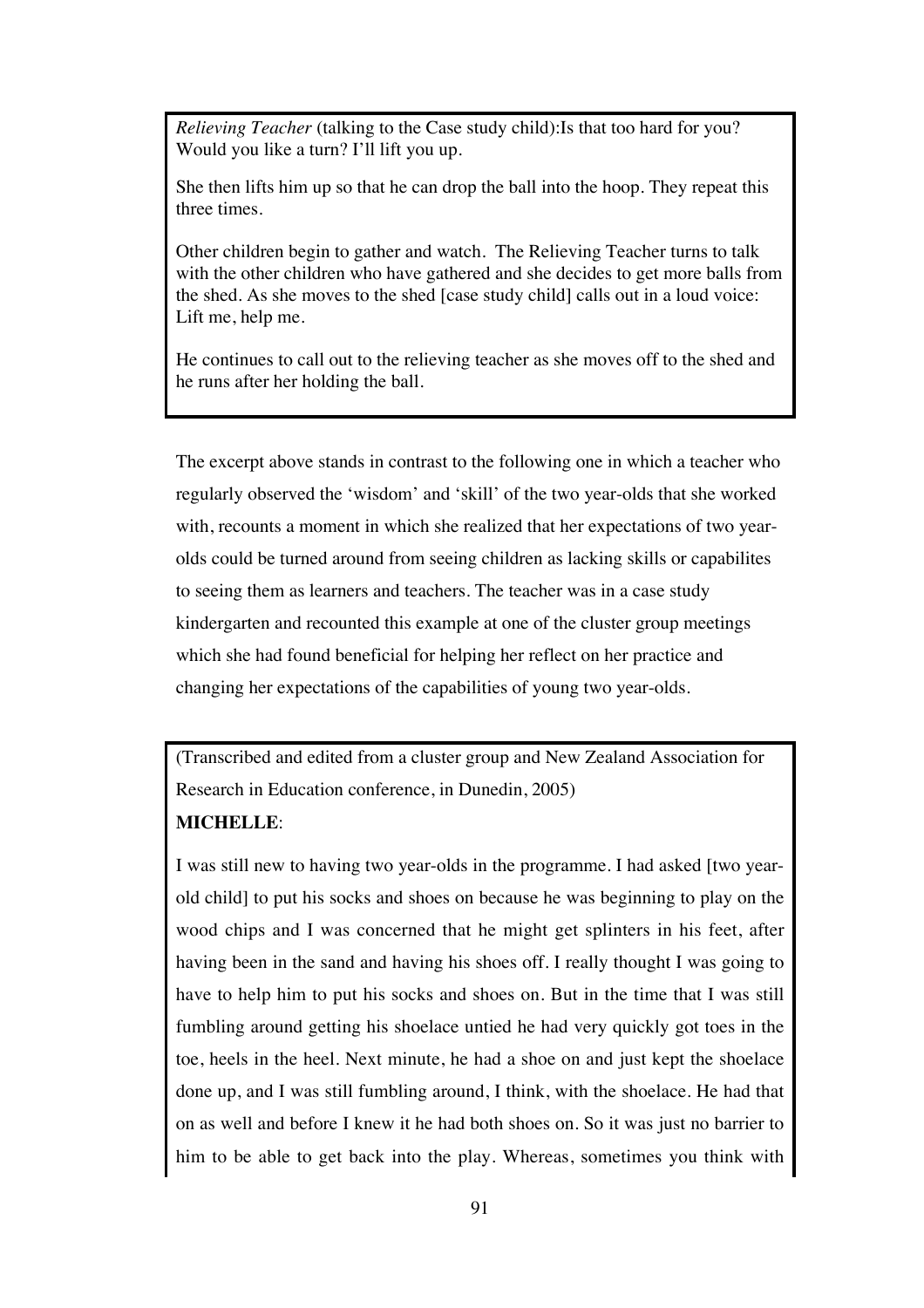older children, even, shoes can be a barrier. So I learnt a lot, very quickly, about two year-olds and their competencies.

(Later that same day with the same two year-old):

This child was having a look up in the tree. He spent time looking up into the branches of the tree. He listened and watched the leaves blowing in the wind. And he said: "shush". While holding his finger to his pursed lips, he talked in a whisper and told me that there were birds up in the tree, in a gentle way, so as not to frighten the birds. Another child was with him and was really intrigued and looking really carefully for the birds. And it was just one of those really superb, warm, fuzzy moments where all those things that we want for children to be imaginative and playful with their surroundings were happening and suddenly I wasn't the teacher, I was the learner with the teacher. It was fabulous.

#### *It's being a team that makes it work*

The importance of working as a team, with shared philosophies and visions for the children was raised as a factor that made for successful, and satisfying daily experiences for the teachers. The ability to have confidence in each other, also mediated for the lack of adults in the environment. If a teacher had confidence in the other staff, then she was more likely to take that extra moment with a child, or a parent. The teachers relayed how difficult having a reliever in the session was for this very reason: - for a two teacher kindergarten it could feel like a oneteacher session with all the children needing the care and attention from the known adult, and all the increased safety risks of the unknown environment for the reliever.

> *Teacher*: An impact on your daily teaching, I feel, is your confidence in your colleagues. You know if you're busy, as you say [other teacher] in the toilets, but you know the team and you know the person that's working out there, you have confidence that that person will be comfortable in doing the things that need to be done. But if it's a reliever that needs a wee bit more support and you need to go and tell them: 'Can you do such and such and I'm going to have a story'. Or 'I need a story or how is that child going?' That impacts on a two-teacher team, particularly with very young ones and there maybe something happening, you just need to give them that wee bit of information to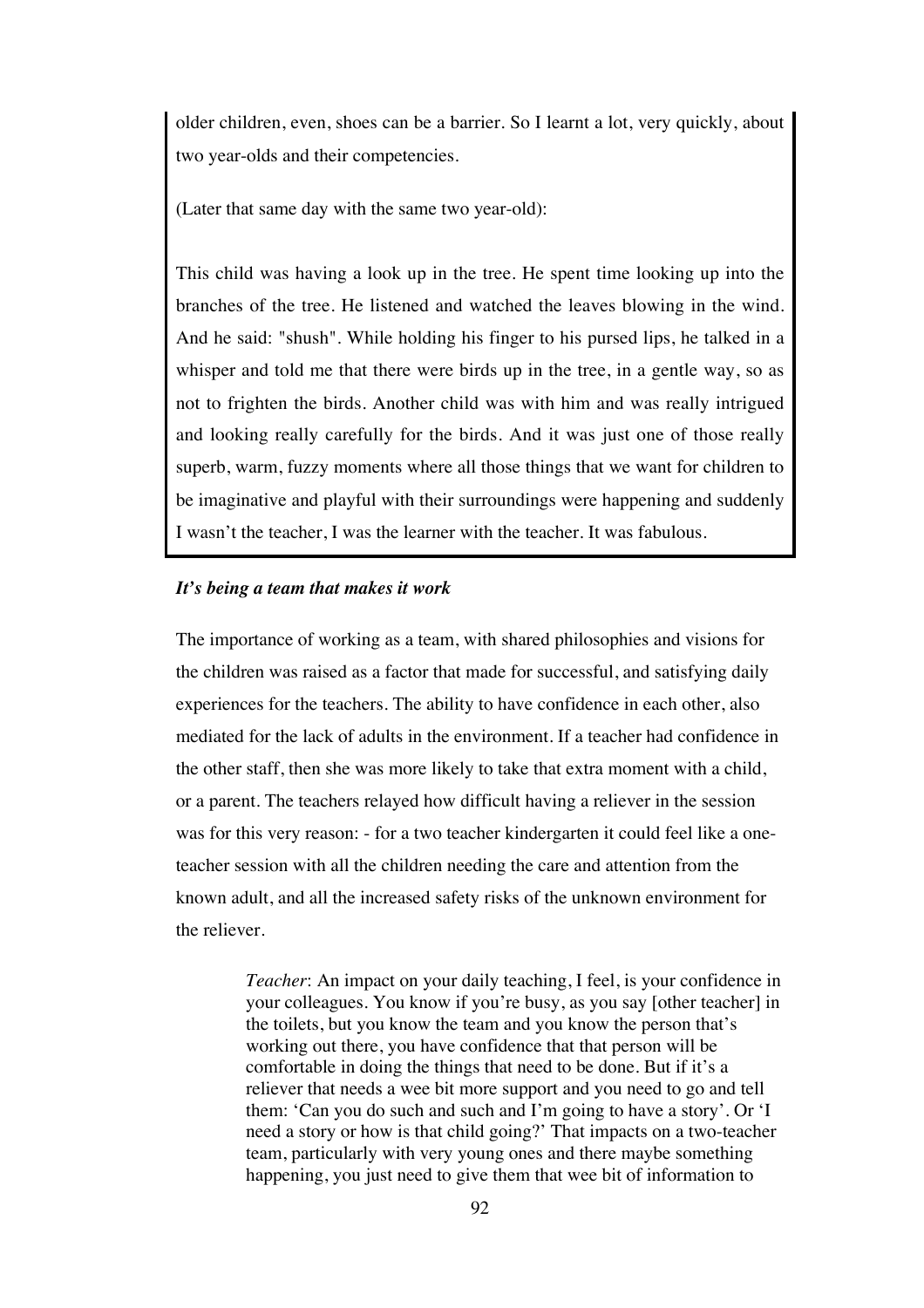support a child that they're working with out there and you're in here. So that's why I feel confidence is quite important.

This confidence and shared vision was important for teachers to continue to plan, evaluate and make things better for both the children and families and also for themselves as teachers.

> *Teacher*: Yes, like I think you talk more in your team about how you can make it better. Actually - because you are feeling like that - you actually - I know we used to have lots of discussions about how we could make it better and I'm trying to think about the sorts of things that we did to improve it. But we were constantly talking about what was happening and how we could refine it. Like afternoon teas and things like that. Or even just, yeah, those things like sitting the children on the mat at the end of the day and things like that. Supporting each other more and more to make it better. It makes you have to work better in a team really.

## **The frustrations**

#### *Time, time, time*

At the level of teachers' daily experiences, adult-child ratios in most kindergartens meant that teachers ended up "feeling bad" about the amount of time they were NOT having with individual children. One teacher described the difference in how she experienced kindergarten teaching between a time when there were eighteen children in the afternoon session to the current roll of fortythree children. Looking back, she said:

The enjoyment factor for me back then was much more. Sometimes, I come away from the afternoon session and I don't look forward to coming back. I feel bad about not spending time reading stories to kids because you're busy attending to kids who are having trouble settling and those with special needs.

Another teacher expressed a feeling of turning into a "supervisor" and "just scanning outside … being a roving interacter". This lack of time was the constant concern raised by the staff, as it worked against their ability to have meaningful interactions with the children. Even in the smaller group sizes, and with increased adult-child ratios, the teachers felt that with the young children there was never enough time to do the job they wanted to do or would have liked to be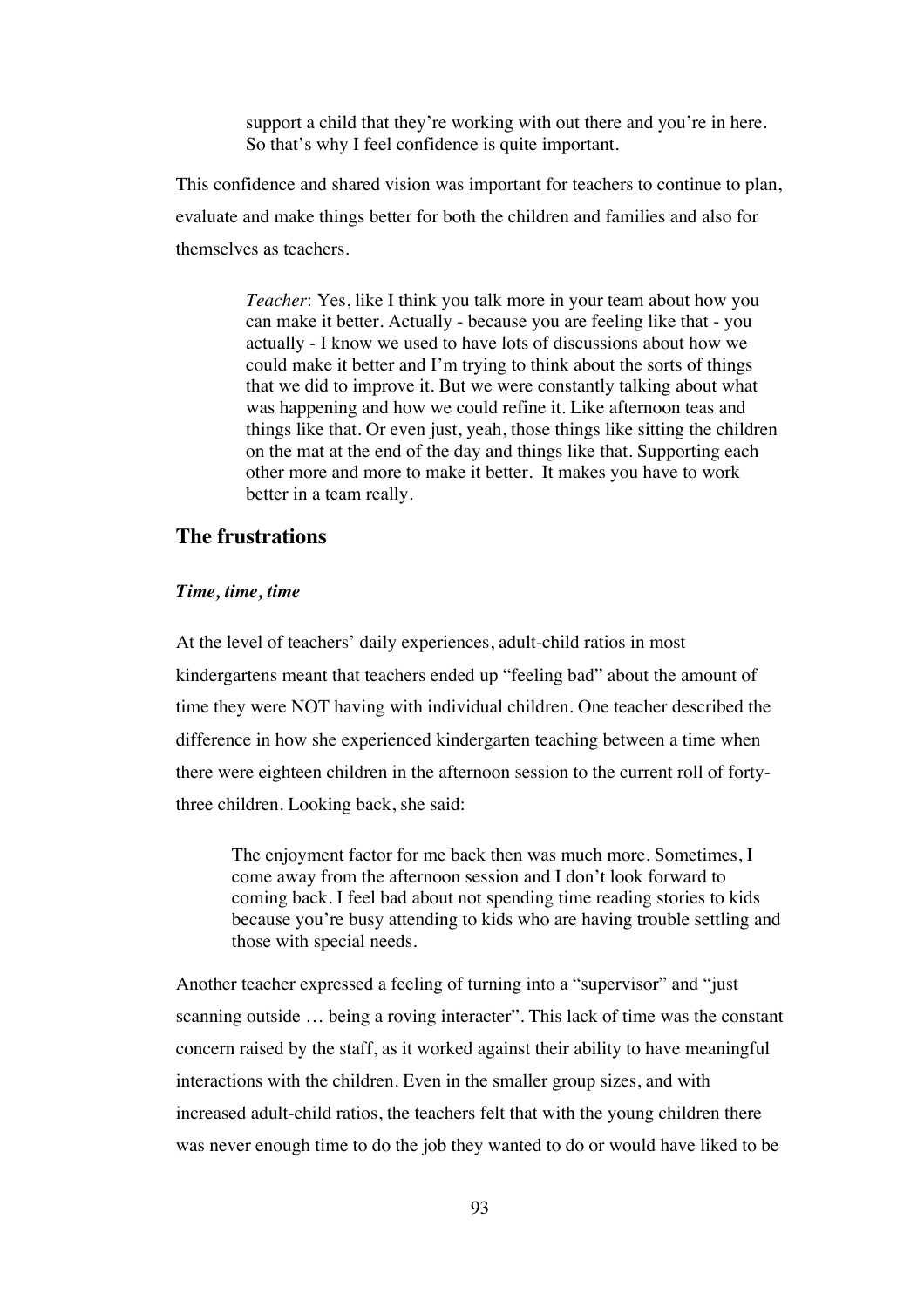doing. The teachers talked about the "flying past", the interruptions, and the "I'll be back in a minute" that never happened.

> *Teacher*: When you are actually trying to work with one child, like oneon-one and you have got a lot of little children coming up wanting something else, and someone hits themselves and you forget the child you were working one-on-one with, because safety is more important and you never get back to that child because something else happens. And unless you make a concerted effort and say to the other staff, 'look you deal with that, I'm going to sit here for five minutes with one child', it doesn't happen, because it's just too busy.

Time to spend with parents was another frustration. As discussed in Level Two, parents would have valued the time to talk with teachers and wished this could happen regularly. Likewise, teachers said they would like to be able to offer regular talking time to parents:

> *Teacher*: I think time is a factor. You know time that you feel, as you say, working with this person, and you feel you need to do this and that parent's coming and you needed to talk to them. And you know, how much more time would I spend with this person and this little one and I need to move on to tell somebody else such and such. It's a time factor. And that anxiety of thinking: these children really need a story, they're asking for a story but…so to me it's just a time factor. Of not being able to spend that valuable time that I really wanted to spend with that child or that parent.

However, the teachers also identified that due to the different areas that the teachers were working within the environment, and the large group size, each teacher did not necessarily interact with every child each session. While this was a source of frustration for the teachers, it was also tinged with concern that parents would find this difficult to understand. The difficulty teachers had in being able to comment on a child's afternoon is captured in this teacher's statement:

> *Teacher:* And unfortunately they all come in at the same time and they all leave at the same time and they've always virtually got the same questions like: how was my child today? And I know I'm so guilty of it, I just say: 'oh, he's had a really good day, fine,' you know. And after you've said this sort of twenty, twenty-five times - well, really what was their child like?

The timing of the session and how long the children attended for, were seen to have a big impact on the quality of the session for children. Teachers from one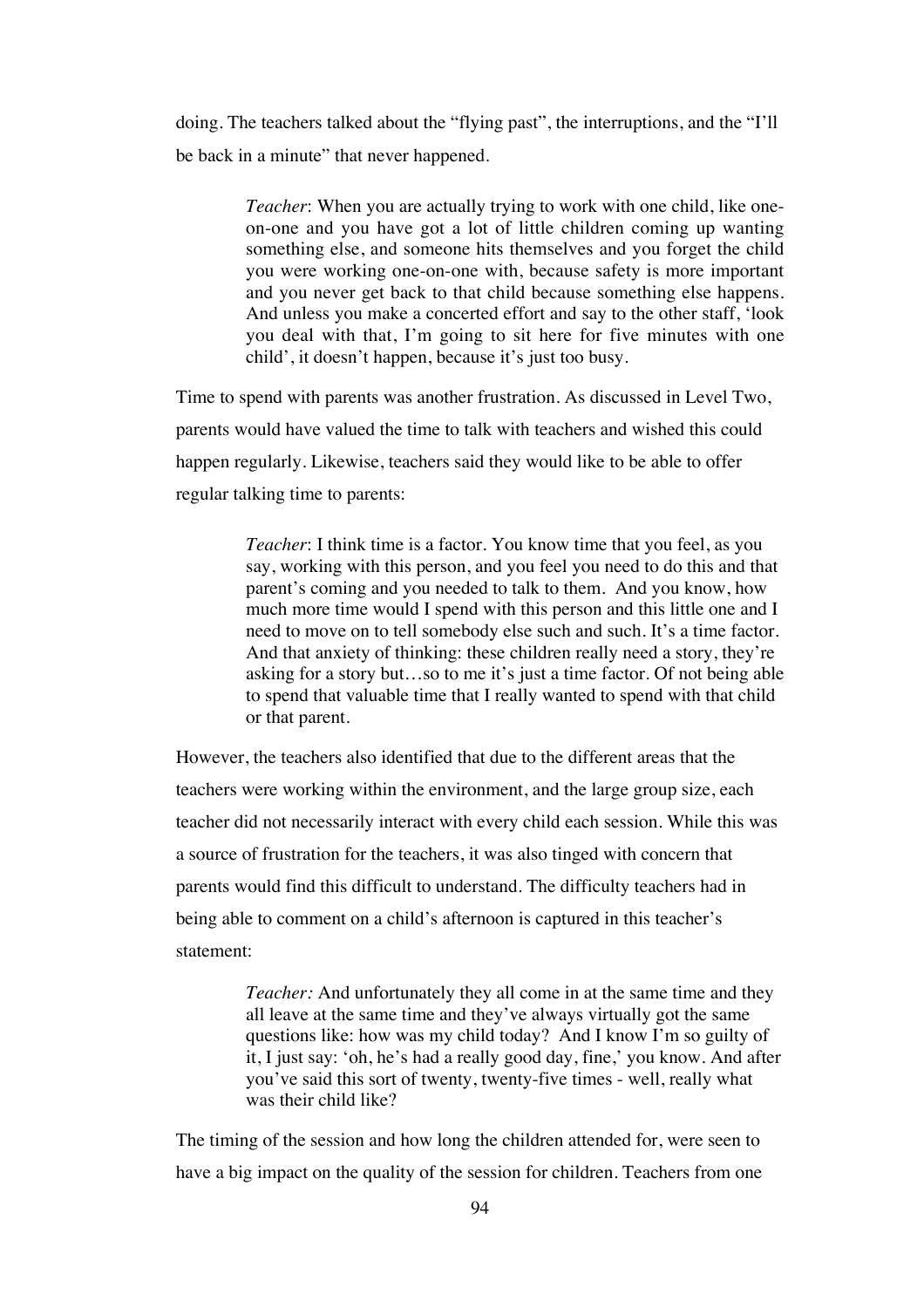kindergarten spoke about the positive impact of their decision to have three twohour afternoon sessions each week. They saw this as having turned out well for the children: "A two-hour session seems short …but sometimes it's long enough for the three-year olds". These teachers had also decided to start their afternoon sessions at 1.30 pm rather than 1.00 pm to enable younger children to have a nap before session; this had been a response to the issue of "children not coming in for afternoon sessions because they have to have sleeps". One teacher spoke at length about how "changing hours changes the whole pattern of things".

#### *Teaching and caring: An ambivalence*

Overwhelmingly, the education versus care debate permeated throughout the cluster group discussions. While teachers completely acknowledged that one cannot happen without the other, the historical emphasis on education and learning which has shaped the kindergarten philosophy and parents' understanding of the purpose and role of kindergartens, continued to dominate both the joys and the frustrations of the teachers.

#### Caring routines versus learning opportunities

A caring routine that illustrates the ambivalence among teachers about the relationship between teaching and caring that impacted on the teachers' day, was the issue of nappy changing and toileting children: The topic received much attention in all discussions within the study.

We noted that some teachers saw nappy time as an opportunity for quality interaction and for "bonding time". For other teachers, however, the reality of nappy changing was that it caused a dilemma for "the programme". They talked about the time that changing nappies "took out" of the programme and about the interruption that this made to interactions within the session. For these teachers, the most significant aspect of nappy changes was that it removed the teacher from the ability to supervise the other children. Examples were shared of toileting accidents which required two teachers to clean up the environment and change the child. In a two-teacher kindergarten toileting tasks left one teacher with the logistical impossibility of supervising the remaining 29 children. One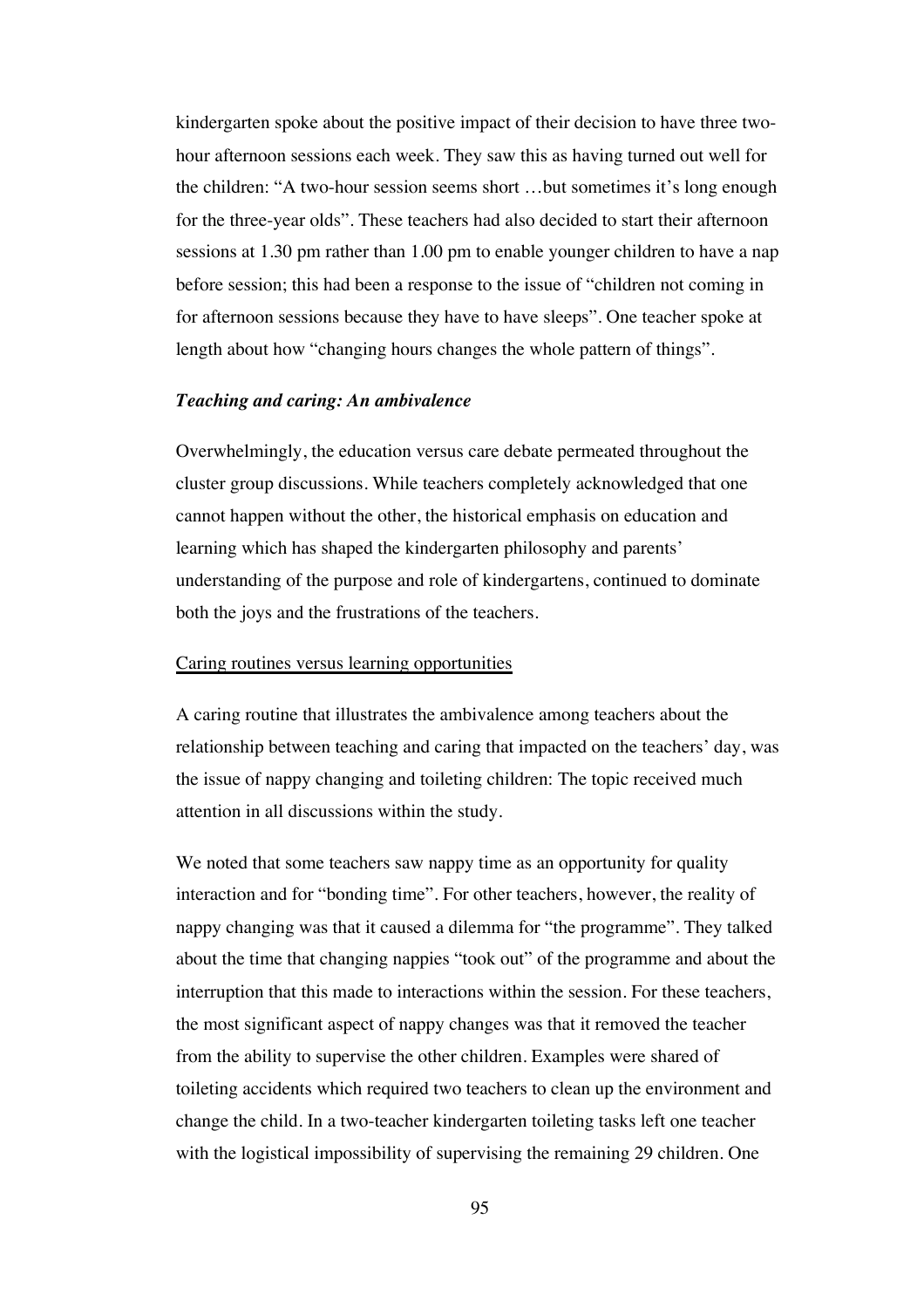teacher summed up the dilemma in this way: "it should be a bonding, quality time, but it can't be when you need to rush back to the programme".

> *Teacher*: The frustration a lot of the time is that you are spending a lot of your time working with toileting and those sorts of things and actually not with the learning. You know - just getting in with those groups of children … that are perhaps missing out because you are busy with somebody else doing the toileting.

The introduction of non-trained adults, such as teacher aides, to assist with the caring routines in kindergarten was discussed by the teachers at the cluster groups as a strategy to ensure that the trained teachers were able to spend more time in 'teaching interactions' with the children.

However, even this strategy, which introduced an extra pair of hands, carried within it a tension: One teacher, who had a teacher aide, mentioned that at times she wondered if the teacher-aide actually knew the young children better than she did herself, as the teacher aide was the one who got to share those very 'personal' moments with the child.

The ambivalence about caring routines versus learning opportunities continued in some of the teachers' comments which suggested that aspects of their work with two-year olds sometimes required them to "turn into a mother". As one teacher explained: "Some are still in nappies: They need that nurturing, that baby loving…They're needy. It's more of a nursery interaction with them". This comment was greeted by the rejoinder from another teacher: "We still have 4 year-olds that want that".

The following statement by another teacher provides an additional perspective on what some teachers' reality was like:

With some of our ethnic groups they (children) are adored and loved until the next baby comes along. They still need it but they don't get it. So we give it to them. It's the mothering they bring out in you. I feel emotion for them because some are just little peanuts. It's nice. This is our community. We are a loving community. It's time consuming, but there's a physical and emotional interaction.

These comments indicate that contrasting and ambivalent views dominated debates about the role of caring routines in kindergarten teaching. The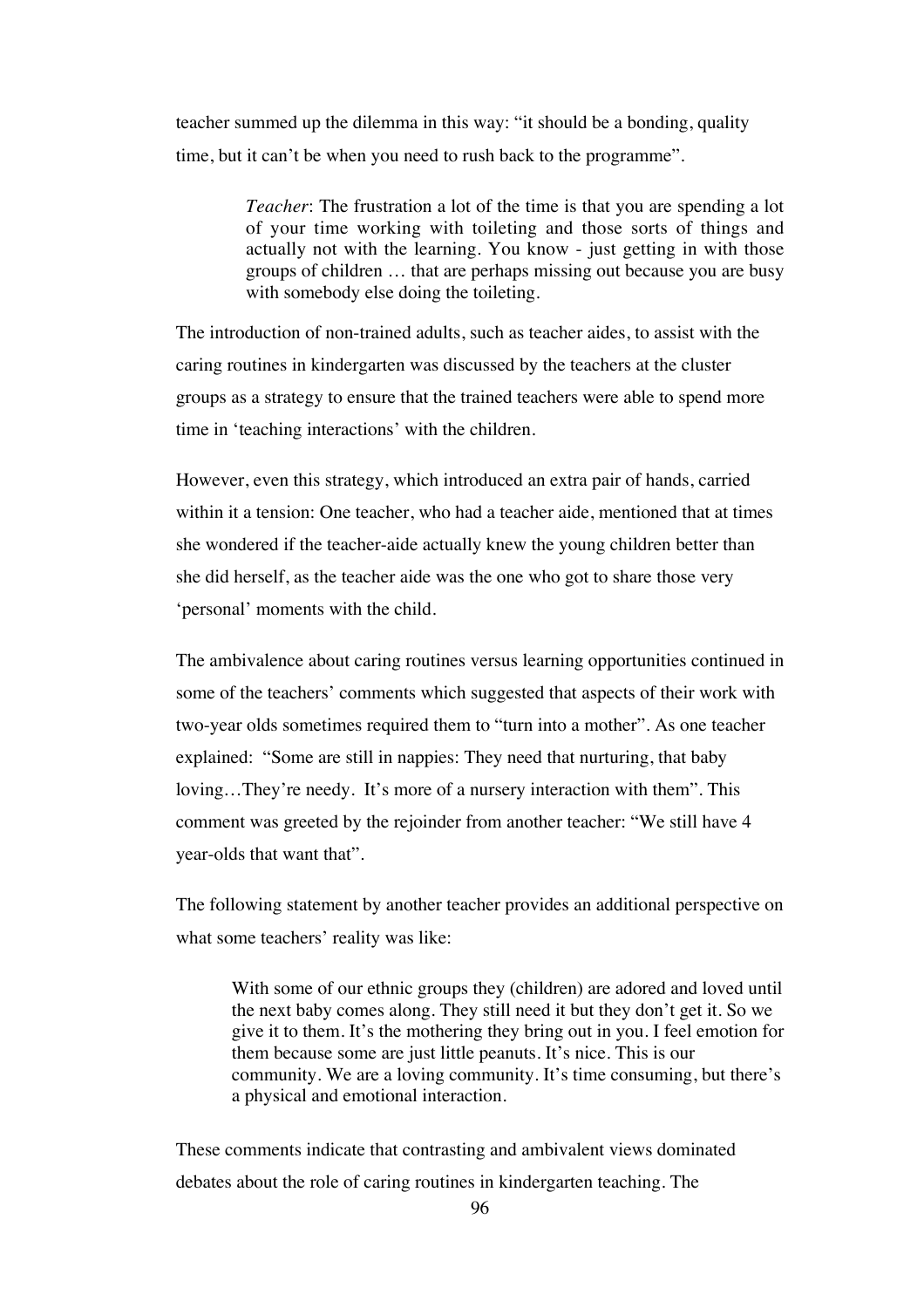differences were firstly about whether "mothering", "nurturing" and caring routines were things that only occurred in the context of working with two yearolds in kindergarten, as opposed to being an integral part of work with all agegroups in that setting, and secondly, there were contrasting views about whether "mothering" was a legitimate part of what kindergarten was about.

One teacher explained that the tension in these contrasting views was also echoed outside of the kindergarten itself. She noted that in an Education Review Office's (ERO) review of a kindergarten, in 2004, concerns had been raised at the time taken out of the session with the amount of caring duties that a particular kindergarten completed during a review visit:

> *Teacher*: [Name] were commenting about their ERO report and that how much ERO had picked up that too much time was spent on the caring duties and a lot of time that wasn't actually incorporated in learning as such, the learning opportunity for children.

*Interviewer*: This is what ERO said?

*Teacher*: There it is in black and white and then, why … do the reviewers not actually see those as learning opportunities? Because that's a major part of your programme.

#### **Extending the older children**

An interesting aspect for teachers who participated in the study was that their awareness of their practices with two year-olds in their programmes became more reflective, they also began to wonder if their older children were now becoming the more 'invisible' children.

> *Teacher*: I also think [now] that the three years aren't getting extended, not – I shouldn't say three year olds, I'm not – ages and stages – I'm thinking of the children that have been here for a lot longer, who know the routines, who know what it's all about, who are quite capable but maybe don't get that extra extension with help with just say even cutting …. And do I really know where those children are at anymore? Because I'm not actually spending enough time with them to know where they're at and what they're doing. Some of them I do – some of them I don't … and they've already got the skills to be socially involved in their own play and sustain it. And that's all very well and fine, however, what am I actually doing as a teacher to extend that learner? Yeah.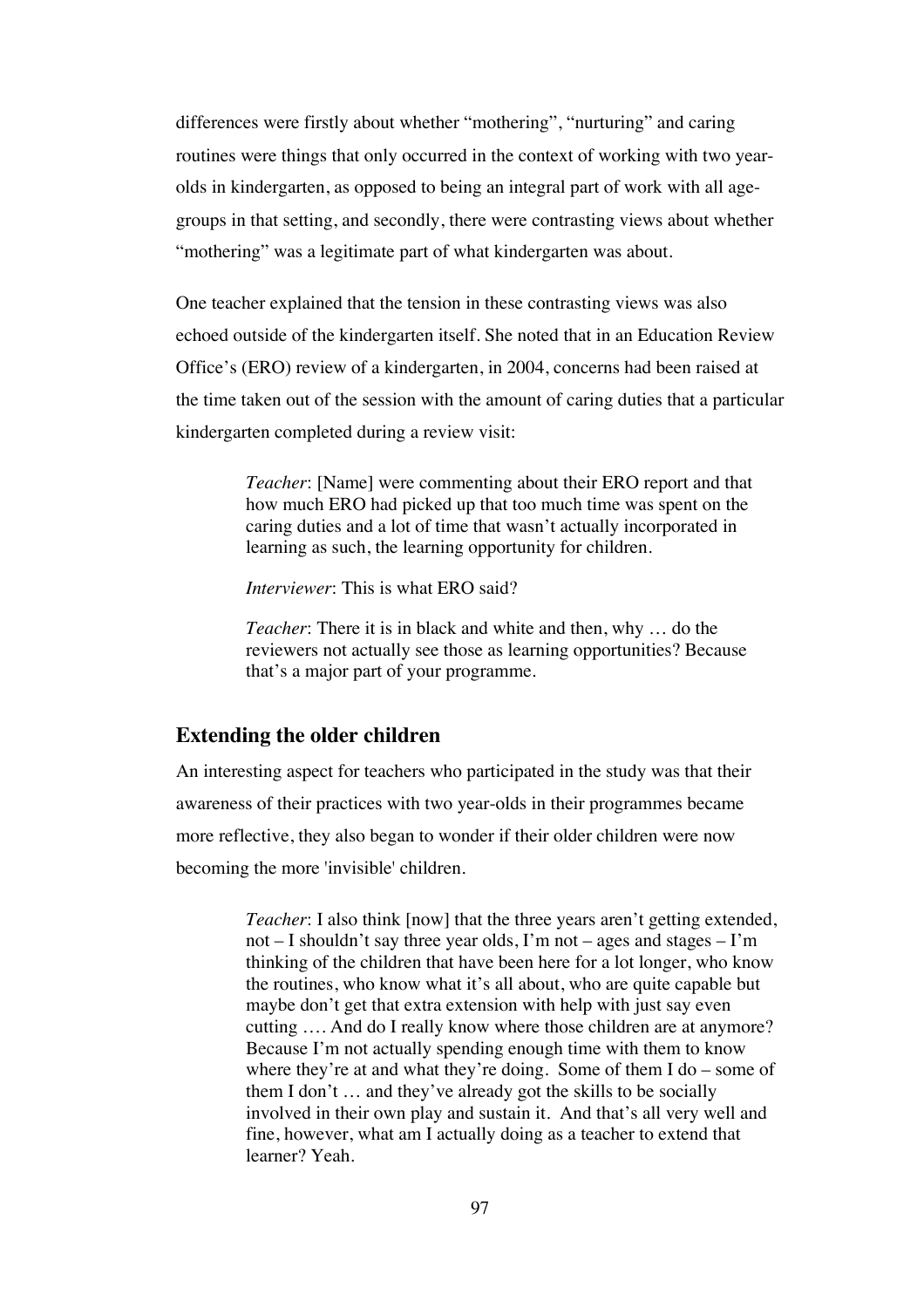The parents in this study too raised concerns about the consequences when their child turned four, of having been at the same kindergarten since they were two years olds. Several parents mentioned that this might mean that the children would be "ready for school sooner". Concern that the child might be bored in the future was regularly mentioned by parents. Teachers themselves identified that this could be a challenge but one that they already faced with many of their four year-olds who were in need of different activities and experiences. In a time where there is much pressure on parents to choose sessions at the school for school preparation this is going to be an increasing challenge for kindergartens.

### **Summary of insights and strategic relevance**

This level of analysis has shown that despite some reported reluctance when two year-olds began to participate in the kindergarten sessions, the daily experience of teachers' work in both Dunedin and Wellington enabled them to readily supply lists of the joys of working with two year-olds. The joys included watching the two year-olds' rapid growth over an extended period, observing their competence, satisfaction at responding to children's need for a sense of belonging and physical closeness, and the realisation that teacher expectations about two year-olds' inabilities can be turned around to create empowering expectations for these very young children.

Weighted against these joys were the frustrations of lack of time, and ambivalence about how caring and "mothering" experiences in the course of their daily work with two year-olds sat alongside the more traditional kindergarten teaching activities which parents as well as agencies, such as ERO, see as the legitimate learning experiences in kindergarten. The clear divide between those activities which teachers perceived to be 'care', and those which they perceived to be 'teaching', demonstrated also that the teachers themselves sometimes had difficulty in perceiving the caring tasks of a young child (changing nappies for example) as a 'teachable moment' or an opportunity for a 'responsive relationship'.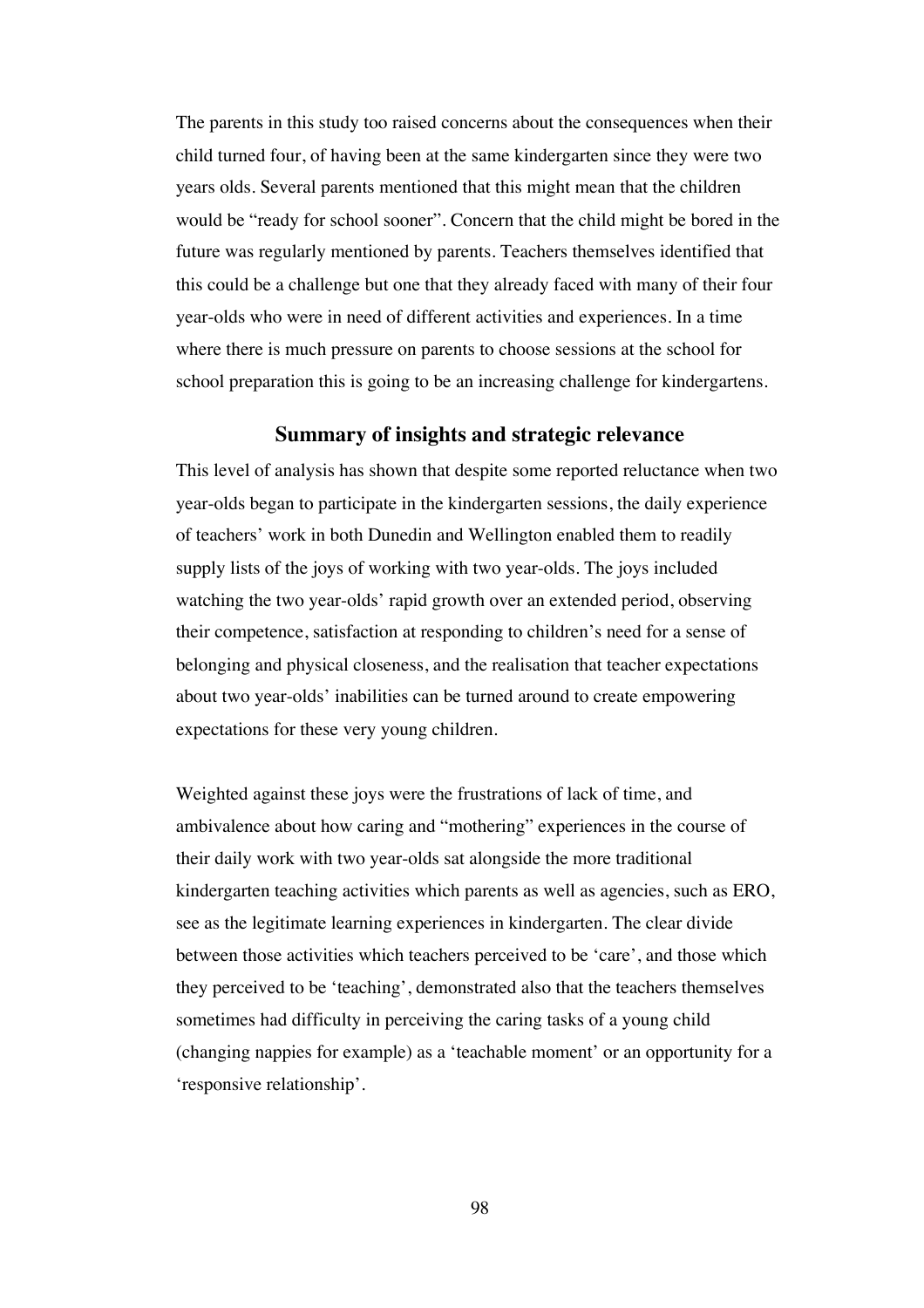One key strategic relevance of these findings is that there is a need to re-define which *processes of teaching and learning* are a legitimate part of kindergarten life.

This point has additional strategic relevance as it relates to the *future possibilities* for professional development of kindergarten teachers.

It is also relevant for future policy development that might change the conditions that currently limit teachers in their ability to reconceptualise caring routines as legitimate parts of their teaching, consistent with an ethic of care approach (Dallie, 2003; Goldstein, 1998, 2002) to early childhood practice.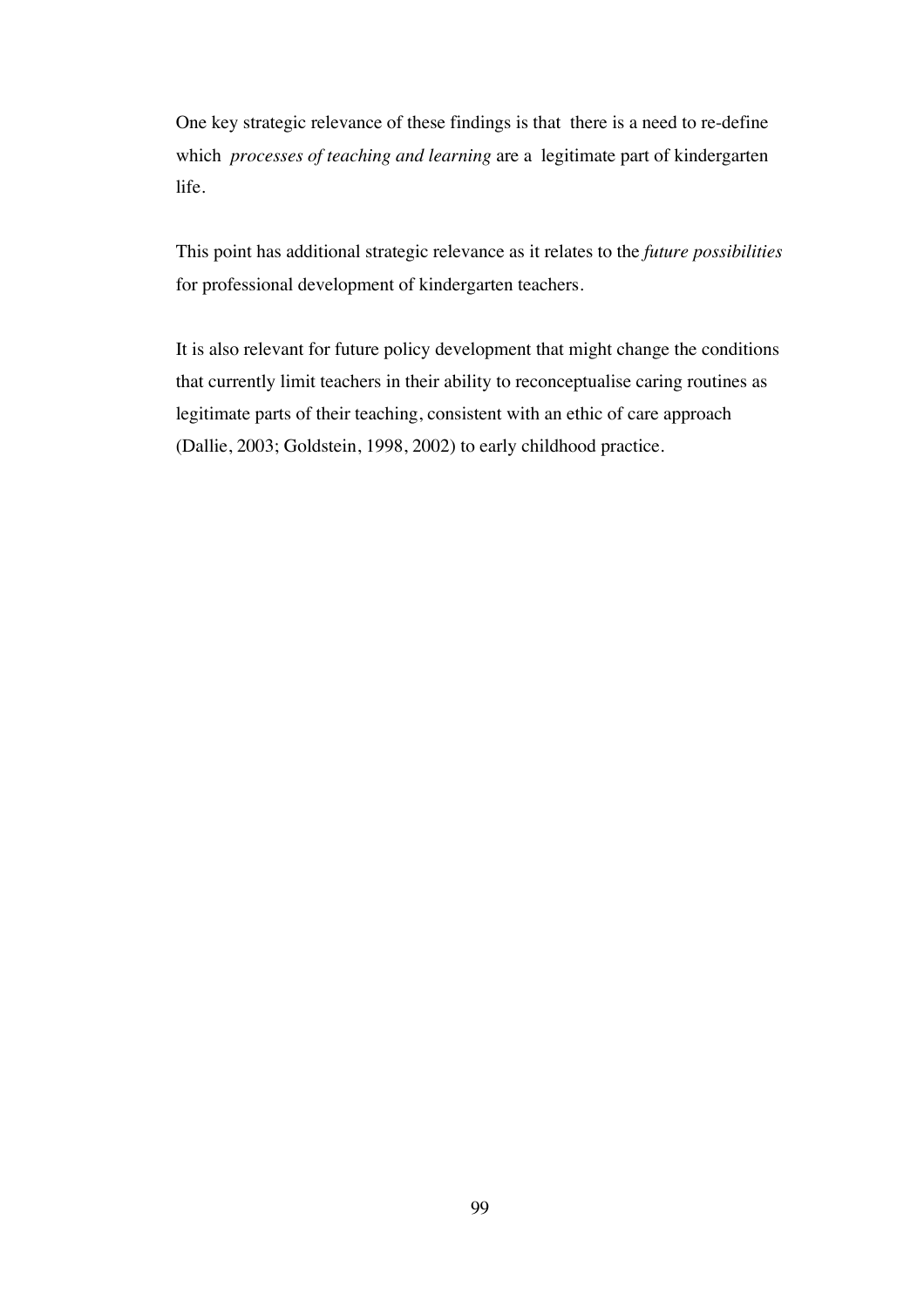# **Level Four: The nation's beliefs and values about children and early childhood care and education**

## **Introduction**

Our focus for this level was to examine the macro factors which impact on the experiences of the under-three year-olds in the kindergarten environment. We discussed many factors in the cluster group discussions and surveyed the associations through the national kindergarten questionnaire. Twenty-nine of the thirty-two associations replied to the questionnaire (91% return rate) and their responses describe the contexts of kindergartens over the previous five years with regard to two year-olds (See Appendix I for full details of the survey). The interviews with teachers and parents also demonstrated some of the wider influences on the kindergartens and the lives of the two year-olds. Examining the literature on quality early childhood education for under-threes, also informed this level of analysis.

## **New Zealand kindergartens and two year olds**

#### **Attending kindergarten at two years-old**

Kindergartens are licensed for children from the age of two years and older. Interestingly, there are no licensing restrictions on the number of two year-olds<sup>1</sup> in a session, that is, there is no minimum or maximum number.

The national survey of kindergarten associations presented an interesting picture of enrolment of two year-olds and the associated issues for 2004 and 2005. In 2004 19 associations identified that they had two year-olds enrolled, and in 2005 this had increased to 21. The percentage of children who were two ranged from 0.5% to 12% of all children in 2004, and 0.5% to 11% in 2005. One of the reasons for this slight drop in percentage may be attributable to the stability of the groups of children - the younger the children start, the longer they stay at the

 $<sup>1</sup>$  The early childhood regulations are being reviewed as this report is being written and the group</sup> sizes and age bands are being re-examined, and so this may change for kindergartens in the future.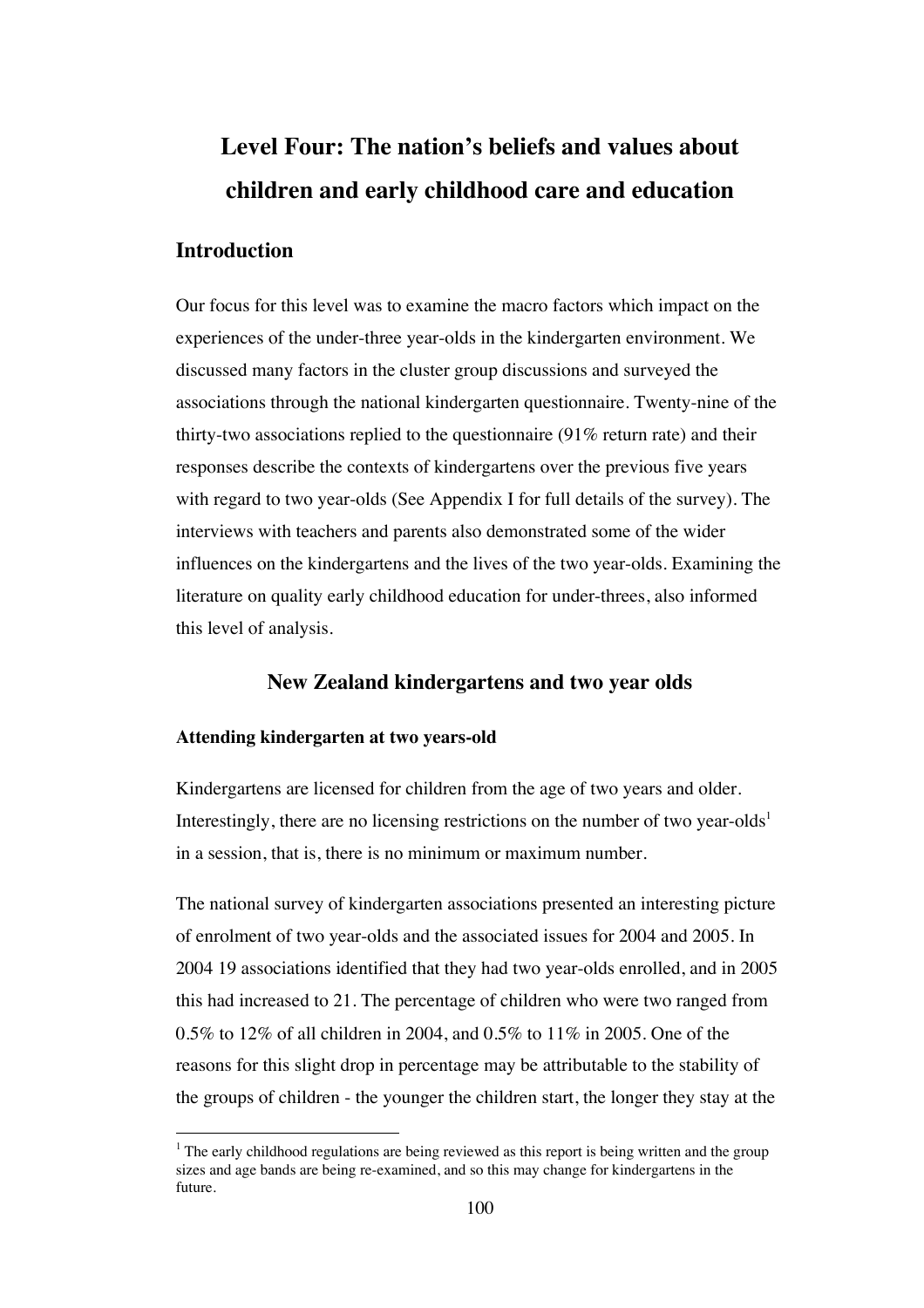kindergarten, and the older the resulting age for starting kindergarten becomes. This may not apply however, to kindergartens with a high turnover of children due to other factors such as transient communities.

However, the numbers of two year-olds have risen at the same pace as all children attending kindergartens and have remained at a national percentage of 2% of all children since 2004. See Table 3:

#### **Table 3: Enrolment at kindergartens**

|                                                                      | 2004 | 2005   |
|----------------------------------------------------------------------|------|--------|
| Number of all children enrolled at kindergarten   33,471             |      | 38,331 |
| Number of 2 year-olds enrolled at kindergarten   772 (2%)   956 (2%) |      |        |

While, nationally, this is a small number, this disguises the much higher percentage of two year-olds in individual kindergarten associations, and indeed in individual kindergartens within each association, as shown in Table 4:

| # $OF$                                        | # OF ALL CHILDREN | # OF 2 YEAR-OLDS ENROLLED |                |
|-----------------------------------------------|-------------------|---------------------------|----------------|
| <b>KINDERGARTENS</b><br><b>IN ASSOCIATION</b> | <b>ENROLLED</b>   | #                         | $\%$           |
| $\mathbf{1}$                                  | 75                | $\overline{2}$            | 3              |
| $\overline{2}$                                | 181               | 21                        | 12             |
| $\overline{3}$                                | 162               | $\overline{2}$            | 1              |
| $\mathfrak{Z}$                                | 179               | 5                         | 3              |
| $\overline{5}$                                | 365               | 5                         | 1              |
| 13                                            | 1020              | 5                         | 0.5            |
| 15                                            | 1041              | 13                        | 1              |
| 15                                            | 1100              | 33                        | 3              |
| 16                                            | 1040              | 110                       | 11             |
| 19                                            | 1443              | 14                        | 1              |
| 20                                            | 725               | 25                        | 3              |
| 22                                            | 1357              | 31                        | $\overline{2}$ |
| 22                                            | 1478              | 133                       | 9              |
| 29                                            | 2291              | 19                        | 1              |
| 51                                            | 3521              | 197                       | 6              |
| 56                                            | 4188              | 65                        | $\overline{2}$ |
| 62                                            | 4836              | 56                        | 1              |
| 108                                           | 8469              | 36                        | 0.5            |
| <b>462 (total)</b>                            | 33,471 (total)    | <b>772 (total)</b>        | 2 (total)      |

**Table 4: Association enrolment - 2004**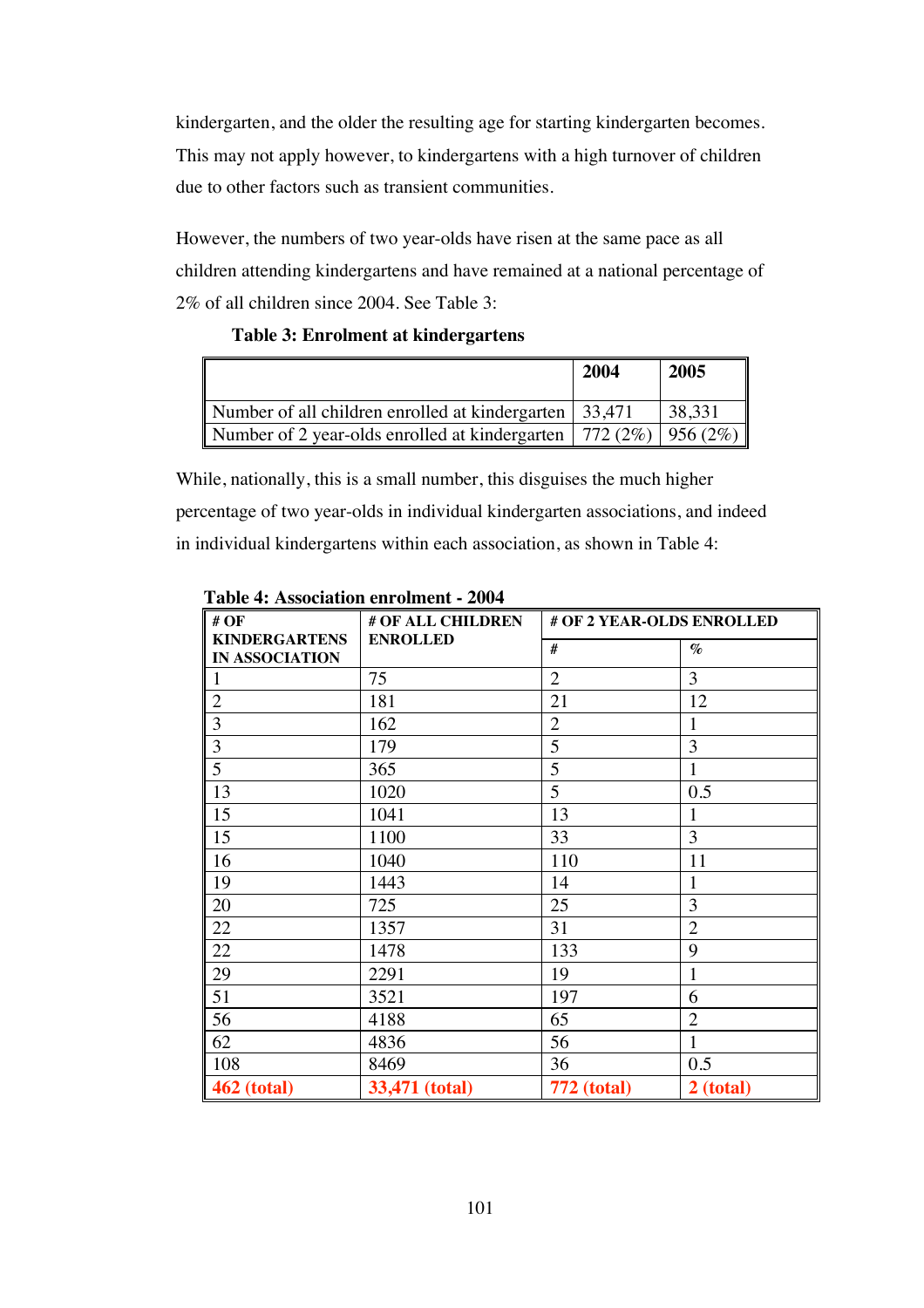Just as there are geographical differences in two year-old enrolments, so there are differences within each association. For example, as discussed earlier, in Dunedin kindergartens (see Table 1, p. 2) the numbers of two year-olds ranged from as low as two to as many as 17 (in a group of 30). In Wellington, the range was from 1 two-year old in a kindergarten to a maximum of 12.

#### **The introduction of two year-olds into kindergartens**

Two year-olds have been present in kindergarten sessions for many years. However, they were often in only very small numbers - one or two - and usually started close to turning three years of age (historically, the more 'usual' starting age for kindergarten). Kindergarten memories relate how most kindergarten associations also had a 'rule of thumb' about how many two-year olds could be included, for safety reasons. A teacher in the cluster group in Dunedin identified:

> Going back many, many years ago you were only allowed a certain proportion of children under-three and I think it might have been about five per session. So if you had thirty children you were only allowed three under-three year-olds because it wasn't considered safe to have children so young in the session because everything was geared for three and four year-olds.

In Wellington, one teacher said: "The unofficial policy was 10%; if you have 40 kids then you shouldn't have more than four under-3s".

The teachers in this study identified the need to have full rolls as the key reason behind the introduction of two year-olds in kindergarten. The introduction of bulk funding (1992) changed the way that kindergartens were funded, leading to new pressures to have not only full rolls, but to keep them full at all times. Other studies have discussed the impact of this funding policy change on the kindergarten service (see Davison, 1996, 1997; Duncan, 2001a; Wilson & Houghton, 1995; Wilson, Houghton, & Piper, 1996; Wylie, 1992, 1993) so it will not be discussed here except for its contribution to the changing age groups who are now attending kindergartens nationwide.

As the decline in rolls and the traditional 'waiting lists' began to create spaces for children in sessions, taking younger and younger children into the session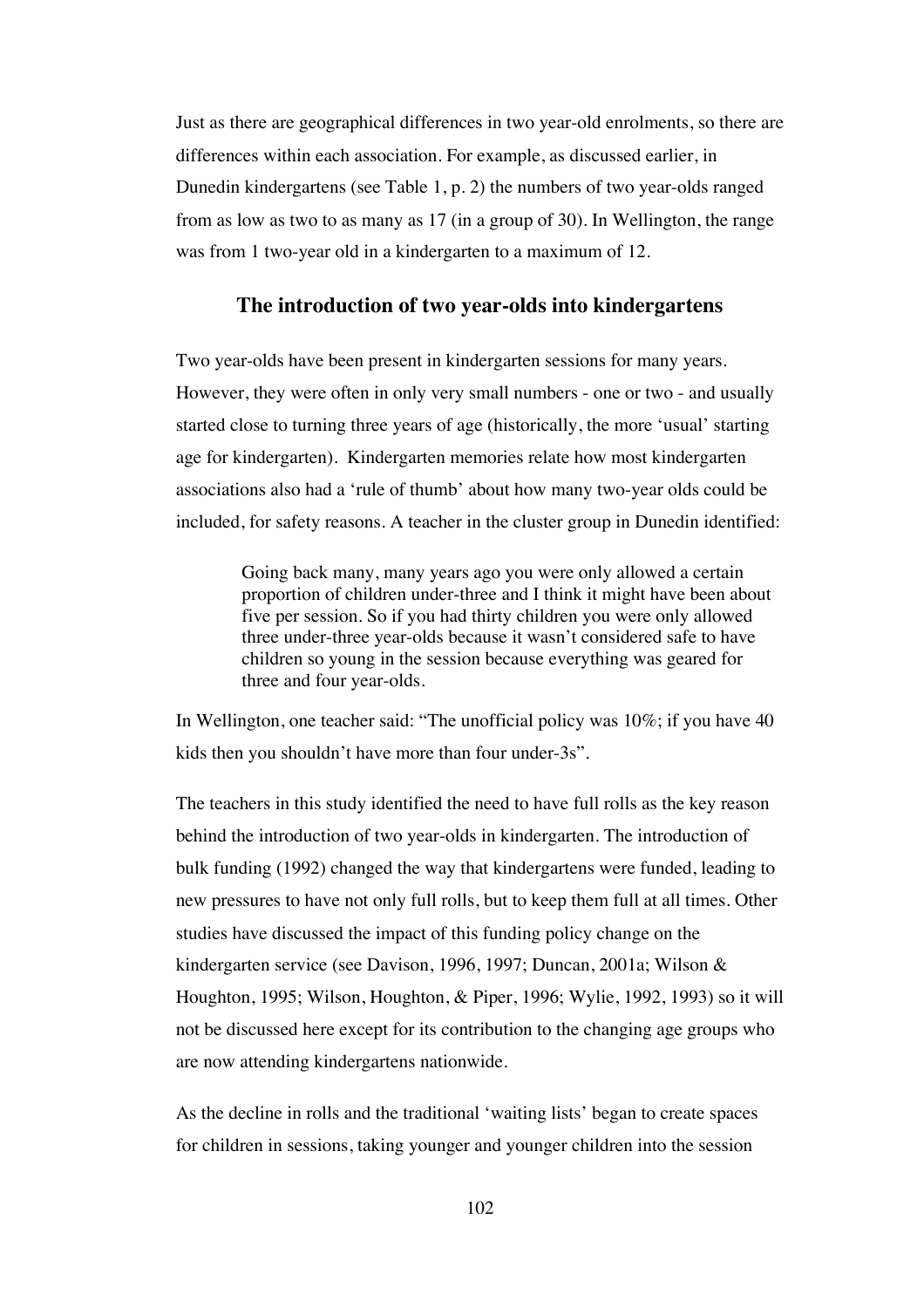became the obvious way to maintain full rolls and thus ensure viability of the kindergarten and protection of teacher positions. One teacher in Dunedin said:

The reason why we're taking them…comes down to just keeping our rolls up …. But it's that concern of always trying to keep up your numbers and having to bring in a two year-old who's just turned two for the sake of keeping up your roll numbers. Rather than it's just the best reason for the child to start.

Similarly, a Wellington teacher said that her kindergarten first started to think about enrolling under-threes "when the roll became a bit low". Another added: "We thought we might be able to take kids that are just about three years old. I looked at the licence and it said "over-two's", so we could take over-two's. We thought we just did over-three's and four's and not under-three's".

Interestingly, a clear directive to take under-threes into sessions was not issued by Associations. However, as early as 1997 the Dunedin Kindergarten Association's policy on its management of kindergarten rolls required that "kindergartens maintain rolls to a minimum of 99%". The policy goes on to mention:

For rolls to be maintained it may be necessary to bring in under-3 year olds, incorporate the playgroup into an afternoon session or look at other alternatives. (Dunedin Kindergarten Association, 1997, p. 1)

To keep the rolls full meant, for most kindergartens, taking the next child on the list - the two year-old. Recalling the time when her kindergarten made the decision to enrol under-threes, one Wellington teacher saw the decision as also connected to the policy of diversification. She said: "there wasn't an announcement, it just happened. We were talking about diversification with the Association at the time". Another teacher recalled:

> We got a newsletter about diversification. There weren't low rolls in every kindergarten. Those with low rolls got contacted. They could be proactive themselves to fix the rolls. We had meetings in kindergarten; minuted meetings. The Association visited. They gave us information on different options, hours and how we could change our hours and the funding would still be viable.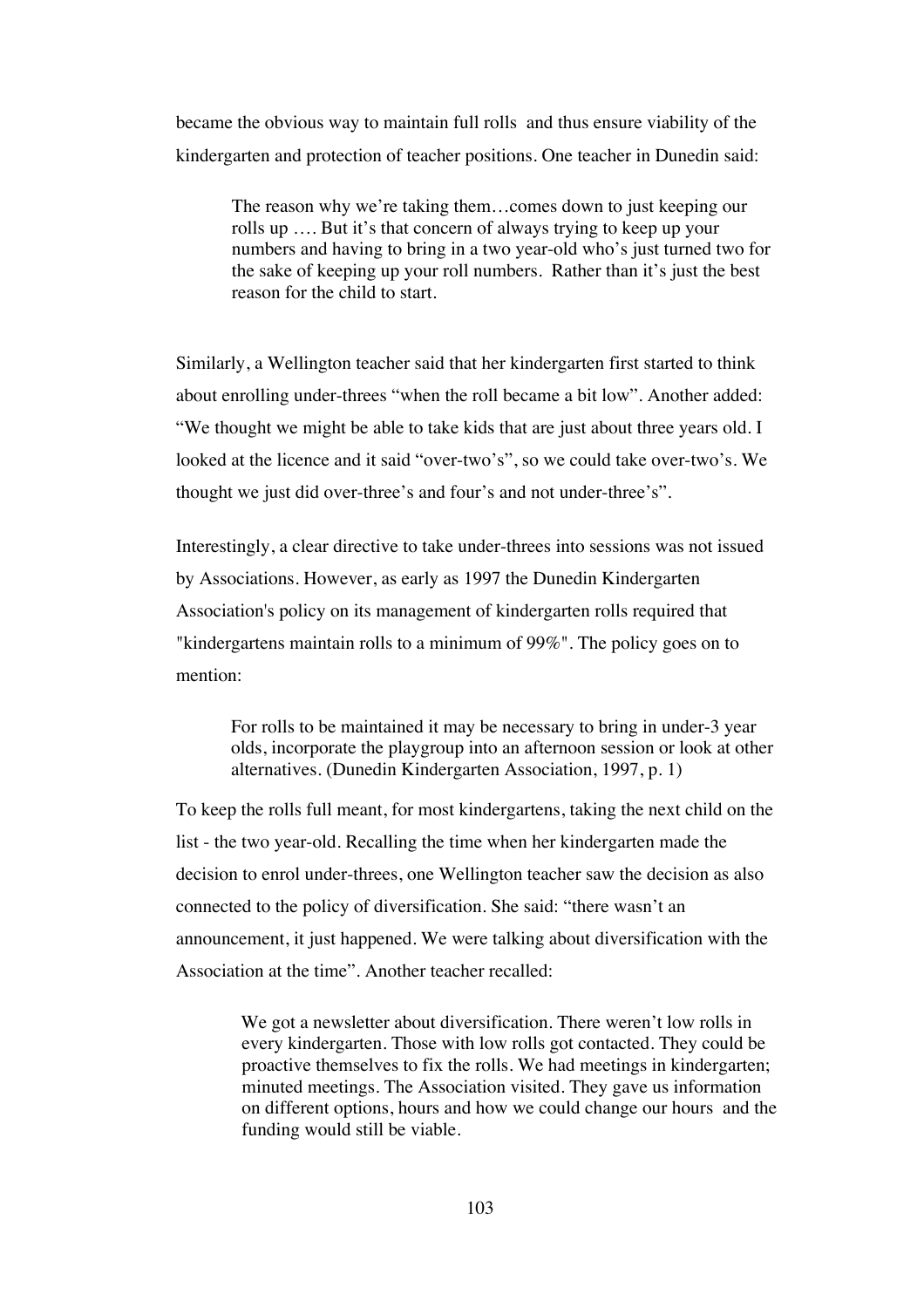In the Wellington Association, a policy on diversification approved in June 2001, does not mention the enrolment of under-three year olds as an option and defines diversification as:

[A]ny of the following: change to starting/finishing times, changed session days, change of session structure e.g., family/vertical groupings, change of number of childen in sessions, change of teachers.

Similarly, the enrolment and admission policy talks only about the admission of childen "according to age" (July 2002) or "in age order" (February 2004) and does not specify a starting age. A teacher said: "They said we didn't have to take under three's… but when it comes to funding, when a two-year old comes, we take them".

In Dunedin, one teacher said:

The expectation was there, but nobody told you, you know you had that feeling you had to have, whatever number it was, that wonderful number …. Nobody said I had to take under-threes but you heard that others had two year-olds so, 'Oh well. I've got to keep my numbers up'. But it was a real pressure wasn't it? It was the pressure of maintaining your rolls. And adjusting, no training, nothing, they just happened to be there.

Therefore, for most of the teachers the two year-olds arrived serendipitously, without advance planning and without additional training or support for the teachers, who in most cases, were unfamiliar with working with these very young children.

Other options for keeping rolls full were also attempted in several Dunedin and Wellington kindergartens, both in an attempt to maintain the viability of the kindergartens but, in some cases, also to avoid taking on large numbers of two year-olds. Some kindergartens changed from offering two sessions daily (morning for the older children, and afternoon for the younger children) to a mixed-age session in the morning (from two to five year-olds in group sizes of 40-45 children). Alongside this, in 2000, in some kindergartens, the hours for sessions were changed with a longer session in the morning (4 hours instead of 3.5) and a shorter session in the afternoon (2 hours instead of 2.5). More recently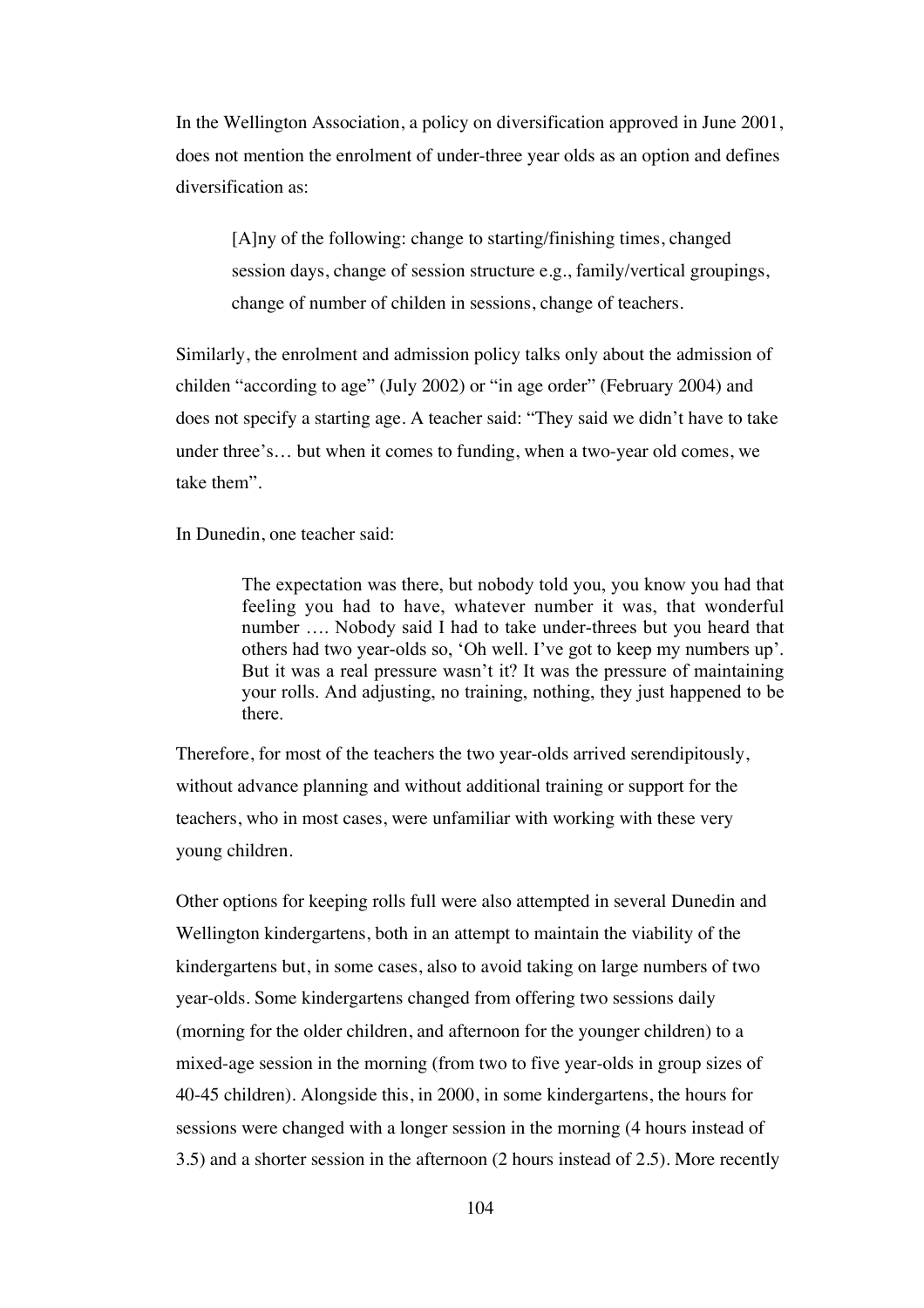a six-hour extended session has also been provided. The financial gains from these changes were initially used to fund additional part-time staffing positions in kindergartens with high needs (including kindergartens with large numbers of two year-olds), but these have not been maintained.

Another Dunedin innovation was to re-deploy teachers from the restructured kindergartens with the newly-created single session, to assist in the afternoon sessions of kindergartens with under-threes.

> *Teacher*: Well, it was keeping us in a full-time job. We were working full-time but we had no afternoon session so it was just sort of a normal full-time job.

*Interviewer*: But shared location?

Teacher: Shared location .... I've been put down to a 0.9<sup>2</sup> and supposed to go into another kindergarten and [other teachers]' a 0.8 and a 0.6. So to give us full-time, like we did in the past, we'd go to another kindergarten.

This teacher, however, went on to describe how this situation had not been able to be maintained as the Association had been unable to continue to pay them full wages.

> *Teacher*: And that's because we don't keep full rolls, basically. There isn't the funding coming in to support the teachers who are in Dunedin generally at the higher level of the scale.

Likewise, the move to a single session, with extended hours, did not prevent the decline in numbers and the introduction of two year-olds as had been anticipated.

> *Teacher*: I think it's really interesting that the kindergartens whose rolls have dropped over time, who've gone to the extended session, still have really high numbers of two year olds, in actual fact, in that new sessional structure that they've got.

*Teacher*: And also like the pressure, I'm not sure what age they're coming into, but with the older twenty children staying for the extended sessions as well too, the age is dropping and they're getting younger and younger and with the younger children moving up into it it's not actually doing what it was intended to [extension work for the older children].

 $\frac{1}{2}$  $2$  A full time position is 1.0, so part-time position are divided in percentages of full time.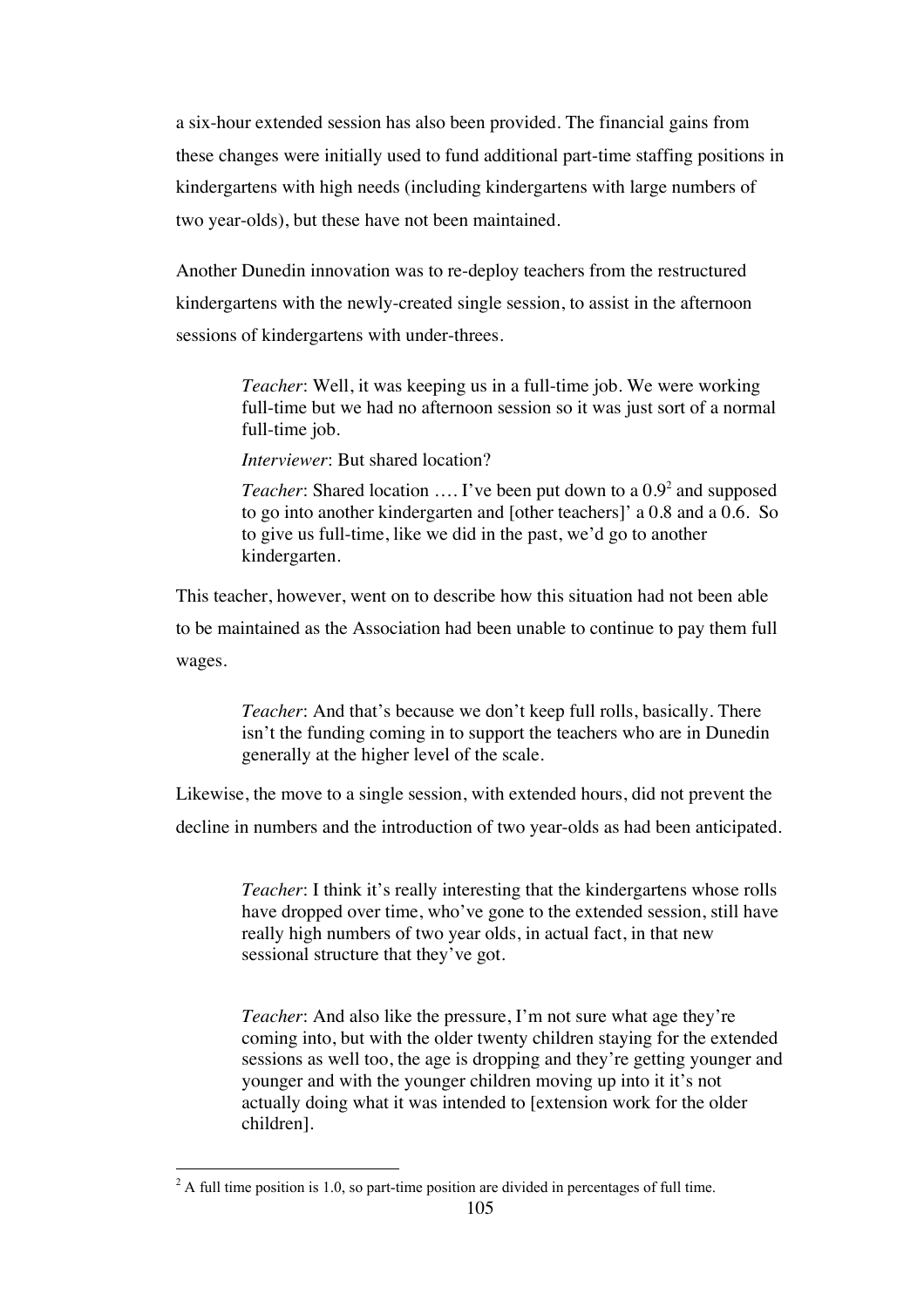In our national survey we asked associations to choose which factors from a list had contributed to the enrolment of two year-olds in their kindergartens. Falling demographics (86%) and 'continuation of the kindergarten' (76%) were the most commonly chosen reasons. See Figure 2:



#### **Figure 2: Factors contributing to the enrolment of two year-olds at kindergarten**

Responding to transient communities (43%), competition with other early childhood services (43%), and to secure staffing positions (33%) were also high in the list of reasons.

#### **Awareness of the two year-olds**

We asked the associations to indicate on a scale of 0 to 5 ( $0 =$  not at all significant and  $5 = \text{very significant}$  the factors that brought the attendance of two year-olds to their attention. For the majority of associations (66%) their awareness of two year-olds in kindergartens had occurred since 2000, yet 19% indicated that it had been an issue for them since the 1990s. We had identified the 1990s as a time of policy and funding change for the kindergarten service, and had been interested to see if this had impacted on the introduction of larger numbers of two year-olds in the service.

The associations identified that it was teachers (75%), and senior teachers (45%), who alerted them to the issues of two year-olds in their associations. The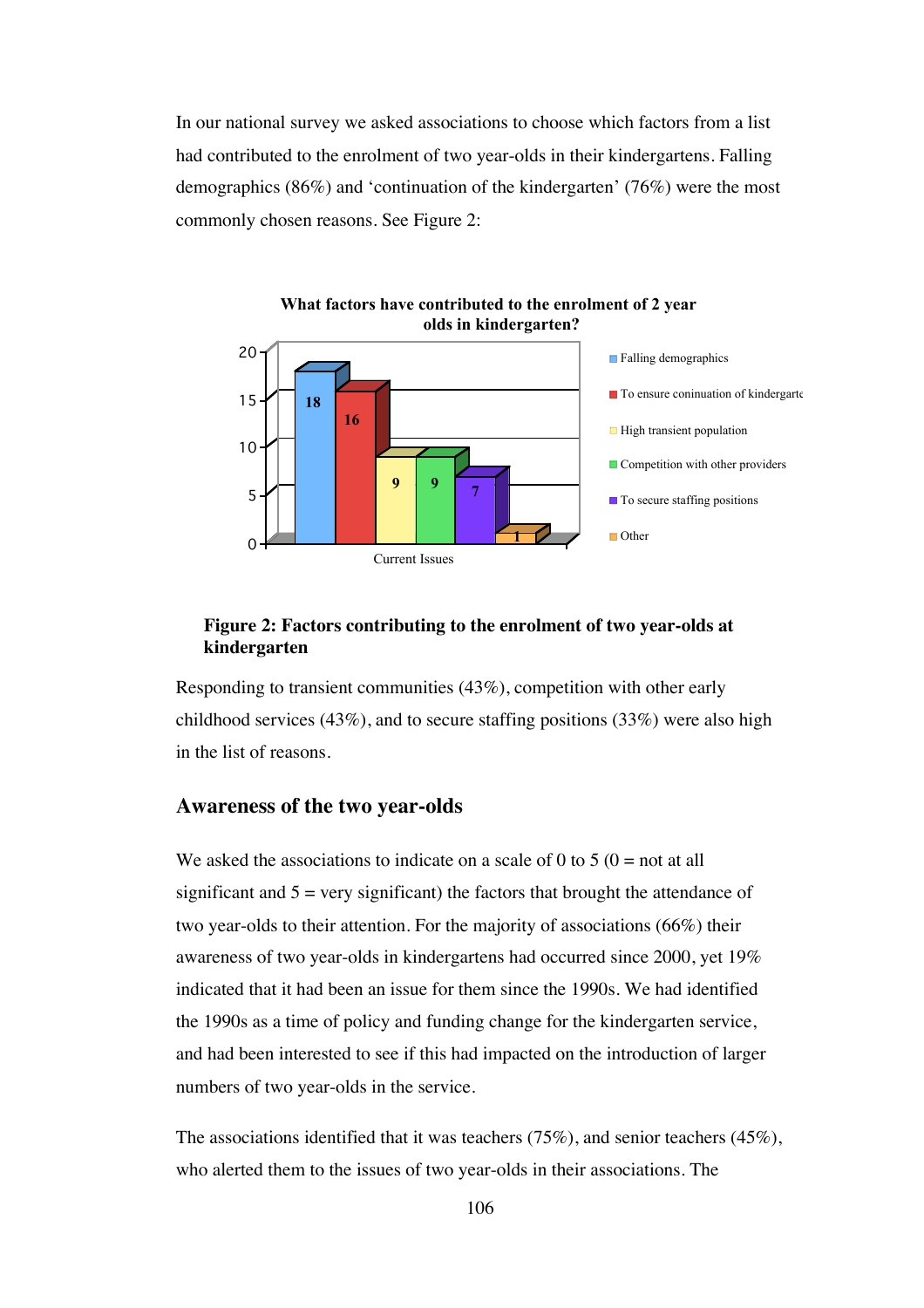majority did not rate 'numbers of two year-olds', or 'external review' as factors in this at all. However, two associations indicated that the 'number of two yearolds' was 'very significant': one of these associations had 8% of their enrolments aged under-three and the other had 2%. Again, these averages may not capture the number of children in individual kindergartens within the association, where a high percentage in a particular kindergarten would be a significant issue for group size.

The impact of external review was raised in the Dunedin cluster group. An Education Review Office (ERO) inspection in 2002 created much discussion in the association around recommended changes within the kindergarten environments to reflect the increased numbers of two year-olds. The reviewers informed the kindergartens that they must have 'defined areas' for the underthrees. They recommended signs, indicating these areas, and barriers to keep the children 'safe'.

> *Teacher*: We were told we had to provide an under-three play area….you had to have a sign up…and you had to have it in a way that it was closed off… It was a wonderful plastic fantastic conversation. We did it and separated it with wood. Of course we were telling the children 'they're safe' and that this was for the younger children. And what happened? Of course, all the older children rushed in. And we just knew straight away it wasn't going to work. But it was a requirement so we did it. So we still have the remnants of an under-three designated play area. But it didn't work. So we had all these fancy signs for when they came back. And suddenly then you didn't need a sleeping area because it was only for kindergartens that operated for longer than four hours.

The confusion of this 'multi-message' approach about two year-olds in kindergartens appeared to be a common situation within the sector as the numbers of two year-olds increased. It seemed to the teachers that policy and procedures, as well as professional development or programme support, were reactive to the situation rather than proactive, and decisions were made on the spot without wider consultation or understanding of kindergarten philosophies and practices. One Wellington teacher explained:

We had ERO in and we were talking to them about how busy the afternoon sessions are and how there's so little time to do some things. And ERO didn't really care. They couldn't respond and didn't want to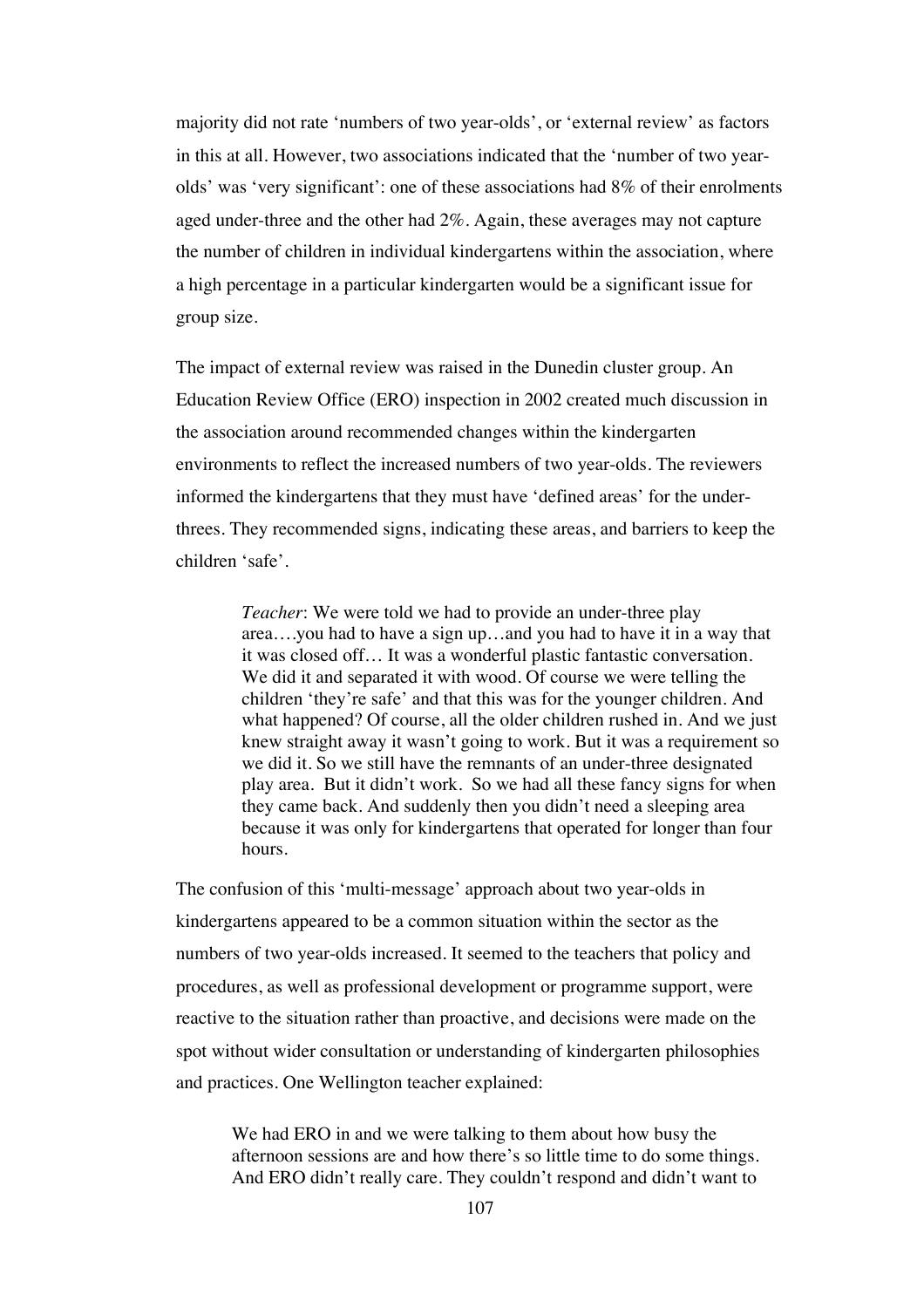discuss the situation. For example, 80 kids sharing '2 spaces', part-time attendees taking up places. They couldn't see that having young kids in the afternoon was an issue. They don't know the difference between kindergarten and childcare. There's 58 children and only 40 places. Some don't all come for the 3 days. No day is the same. They need to understand the complexities and the situation, especially ERO and the association.

The teachers openly discussed the different recommendations and advice that they received in their kindergartens, from both ERO and the associations. Often, tensions arose between different kindergartens as the apparent 'ad hoc decision making' left teachers feeling that decisions were inequitable across kindergartens:

> *Teacher 1*: I was talking to [Senior Teacher] about the sixteen children that are going to school in August and September and that has a huge impact on the roll. That's 50%. And we were talking then about the ages and so I said 'Well, two and-a-half year-olds is where I'm going. And she accepted that.

> *Teacher 2*: We heard through the grapevine that some kindergartens were saying: 'No, I'm not taking two year-olds or under-three year-olds' in their programme. And yet others are being questioned that they have been...maintaining twenty-nine and twenty-eight at two and a half.

> *Teacher 1*: But I think, you know, what's happened is with the different senior teachers that we've got, you know different problems, there's been different approaches.

> *Teacher 3*: And that's what I'm just wondering, whether it's just gossip, or whether it's the head teacher's interpretation? … sometimes messages get put across differently. I know … different kindergartens, and I know they don't have the same age children as what we do and their rolls aren't full, so how do they get away with it and yet we don't?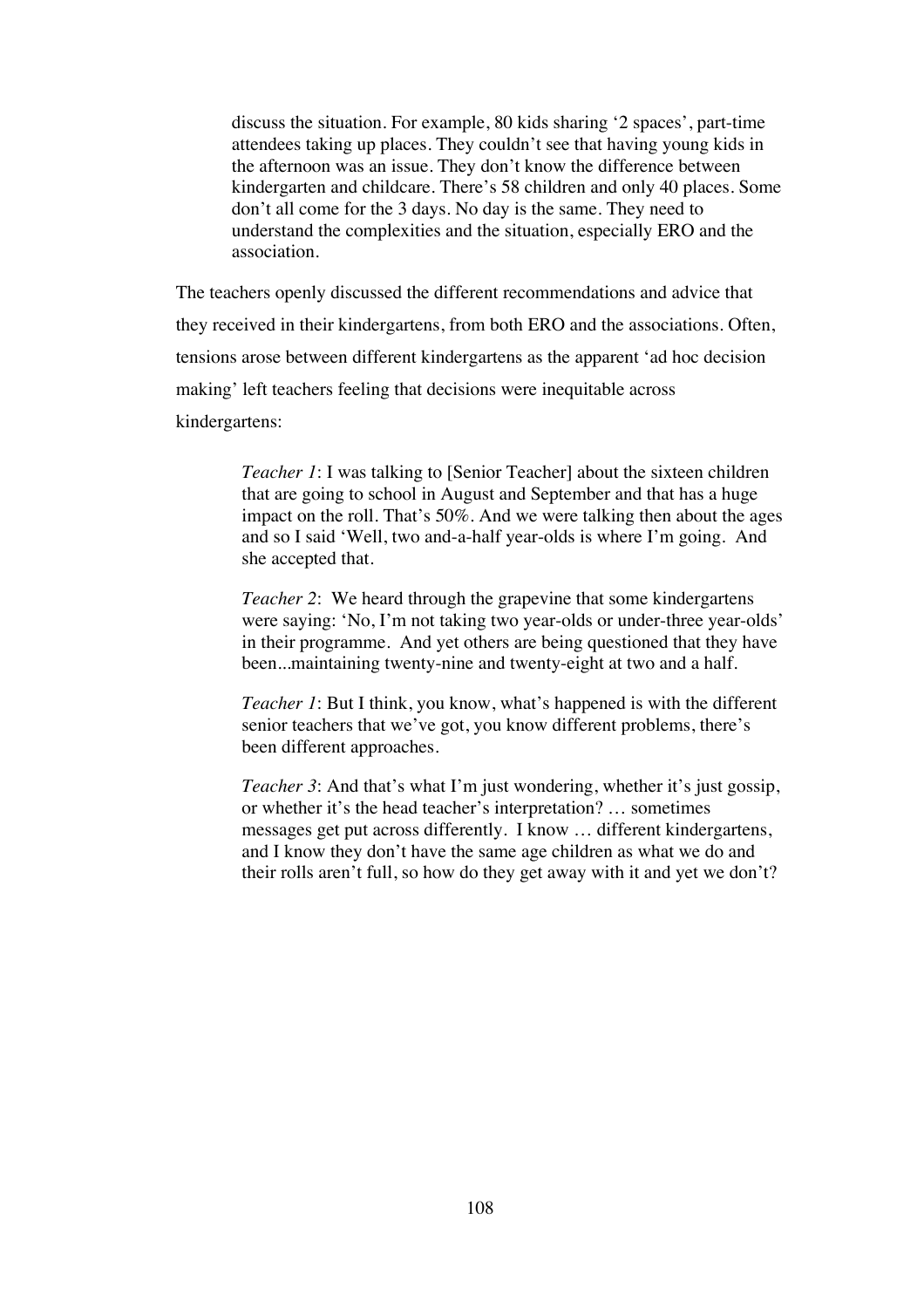#### **Policies about two year-olds in kindergartens: Survey data**

In an online discussion group where this project was raised as a topic of interest, in 2003, a contributor discussed their own association's decision about numbers of two year-olds in any one kindergarten:

We have a "rule of thumb" where we consider five under-three's to be the most we can manage in a session and still preserve the quality of the experience for both the under and over-three's. (Richards, 2003)

As noted earlier, our discussions with teachers had revealed a similar "rule of thumb" approach to deciding numbers of under-threes in kindergartens. This prompted us to explore the issue in our national survey. One of our questions asked associations to indicate any policies they had, and any changes they had made, within their association, to cater specifically for two year-olds. Only one association identified any particular written policy in place.

Another association wrote:

The association traditionally has had a management plan re. enrolment of children under three-years which restricts the number in any one session up to five of the total roll of children attending.

With regards to specific changes made for two year-olds, the commonly identified areas of change were in the areas of 'programme and curriculum' adjustments (57%), and 'extra staffing' (52%).

Programme and curriculum changes were described generally as teachers working to support the very young child's wellbeing and belonging, responding to the interests of the very young, and modifying environments to meet the developmental needs of two year-olds.

In the survey, extra staffing was most often described as teacher aides (to support with toileting and behaviour); or flexible additional staffing - either part-time (for example, 0.2 of a full time position) or provided on need.

Other changes identified in the survey were of 'extra resources' (38%), 'to outdoor environment' (33%), and 'shorter session times' (28%). Significantly, associations identified reduced rolls, both shorter and longer sessions, and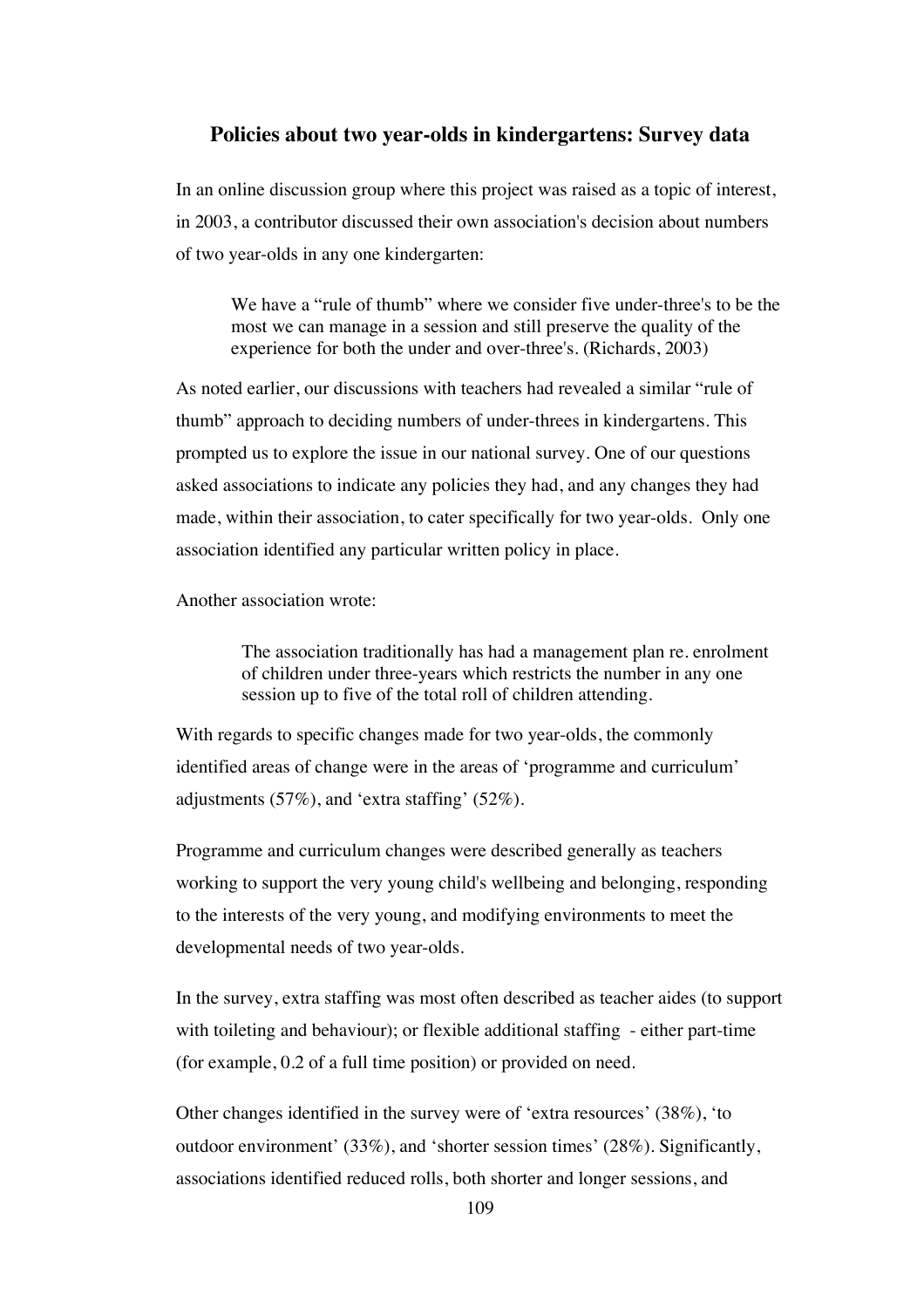family/whänau grouping, as their most common responses to having two yearolds in kindergarten. Interestingly, while the associations identified that shorter sessions times (two hour sessions) and reduced rolls worked to meet the needs of the children, these changes were identified as uneconomic and it was suggested that these strategies would not be able to be sustained (see Box 3, Appendix I).

The associations were also given the opportunity to identify any other changes or issues. Seven replied with responses that identified the needs of the teachers in their association; for example, identifying the need for professional development for their staff which was specific to this age group, and recognising the increased demands on their teachers.

## **Current issues for two year-olds in kindergartens**

As part of the national survey, associations were asked about current issues for their kindergartens, with regard to their two year-olds. As with the earlier questions they were provided with a list to choose from and an option for adding any other issues.

Multiple issues were identified by 19 of the 21 associations who answered this question. The most common areas identified were 'programming' and 'funding to improve staff: child ratios'. Interestingly, these were also the areas where more than half of the associations had already implemented changes to cater specifically for the two year-olds. See Table 5:

| <b>Current Issue</b>                          | # of associations |     |
|-----------------------------------------------|-------------------|-----|
| None                                          |                   | 11% |
| <b>Teaching Practices</b>                     | 10                | 53% |
| Programming                                   | 13                | 68% |
| Curriculum goals                              | 6                 | 32% |
| Funding to enable improved staff: child ratio | 13                | 68% |
| Physical environment                          | 11                | 58% |
| Equipment                                     | 10                | 53% |
| Changing regulations                          | 6                 | 32% |
| Unreliable attendance                         | 12                | 63% |
| Changes to session structure                  | 4                 | 21% |

**Table 5: Current issues within the associations in relation to the attendance of two year-olds at kindergarten**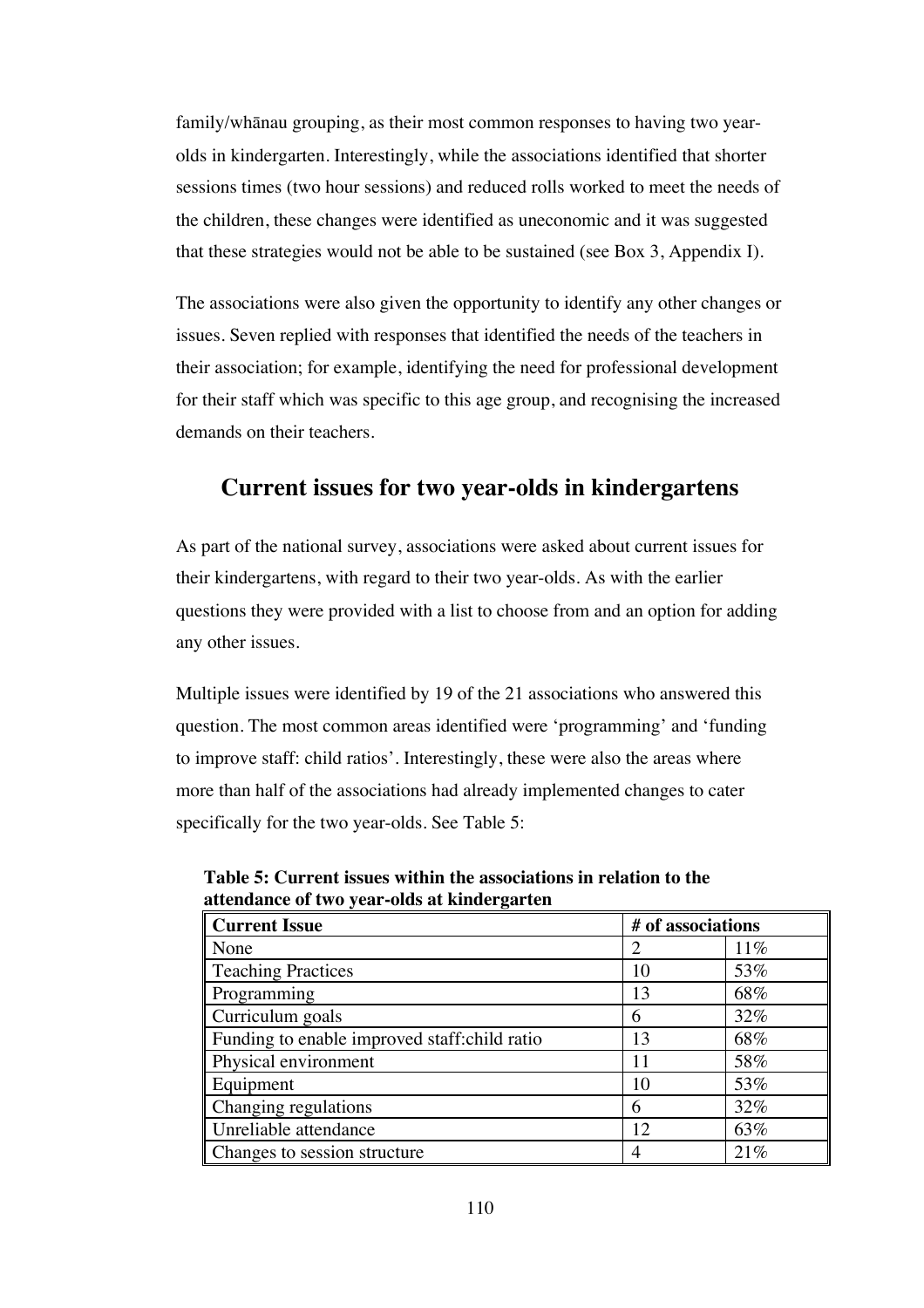We also asked them to identify any general restructuring or diversification that had occurred in their association over the last ten years, so as to look at the overall policies and planning of the associations which impact on all of the children, and not just the two year-olds.

The most common changes that the 28 replying associations reported making were in 'extended morning sessions' (89%) and 'programme and curriculum changes' (71%). The examples provided by the associations of the changes that had occurred reveal that the increased funding that accrued from longer sessions was a strong shaper of the changes made. The higher funding enabled the kindergartens to either remain open (viable), or to employ additional staff (administration and teaching) (see Box 6, Appendix I). Significantly, one association, with 51 kindergartens and 222 (6%) children aged two-years, described the changes made to sessions as:

To meet community need and retain viability rather than catering for a particular age group. The 6-hour sessions reduce ratios to 10:1 so groups changed to 40 children with 4 staff from 45/45 with 3 staff. Staff indicate this has substantially reduced stress and provides a better service to children/families.

## **Teacher: child ratio and group sizes in kindergartens for the under-three year-olds**

Improving the teacher:child ratio in kindergartens with under-three year-olds was acknowledged as a significant concern for the national associations as well as the teachers in this study.

Both national and international research has demonstrated that qualified teacherto-child ratio makes a difference for quality experiences in early childhood education (Smith, 1999; Smith, et al., 2000). A study conducted in 1994 of the Wellington Kindergarten Association to look at the introduction of increased group sizes (from 40 to 45 children) showed that the teachers believed that the increased group sizes had a direct impact on children, programmes, teachers and families (Renwick & McCauley, 1995). The major issues presented by the Wellington teachers in 1994 were: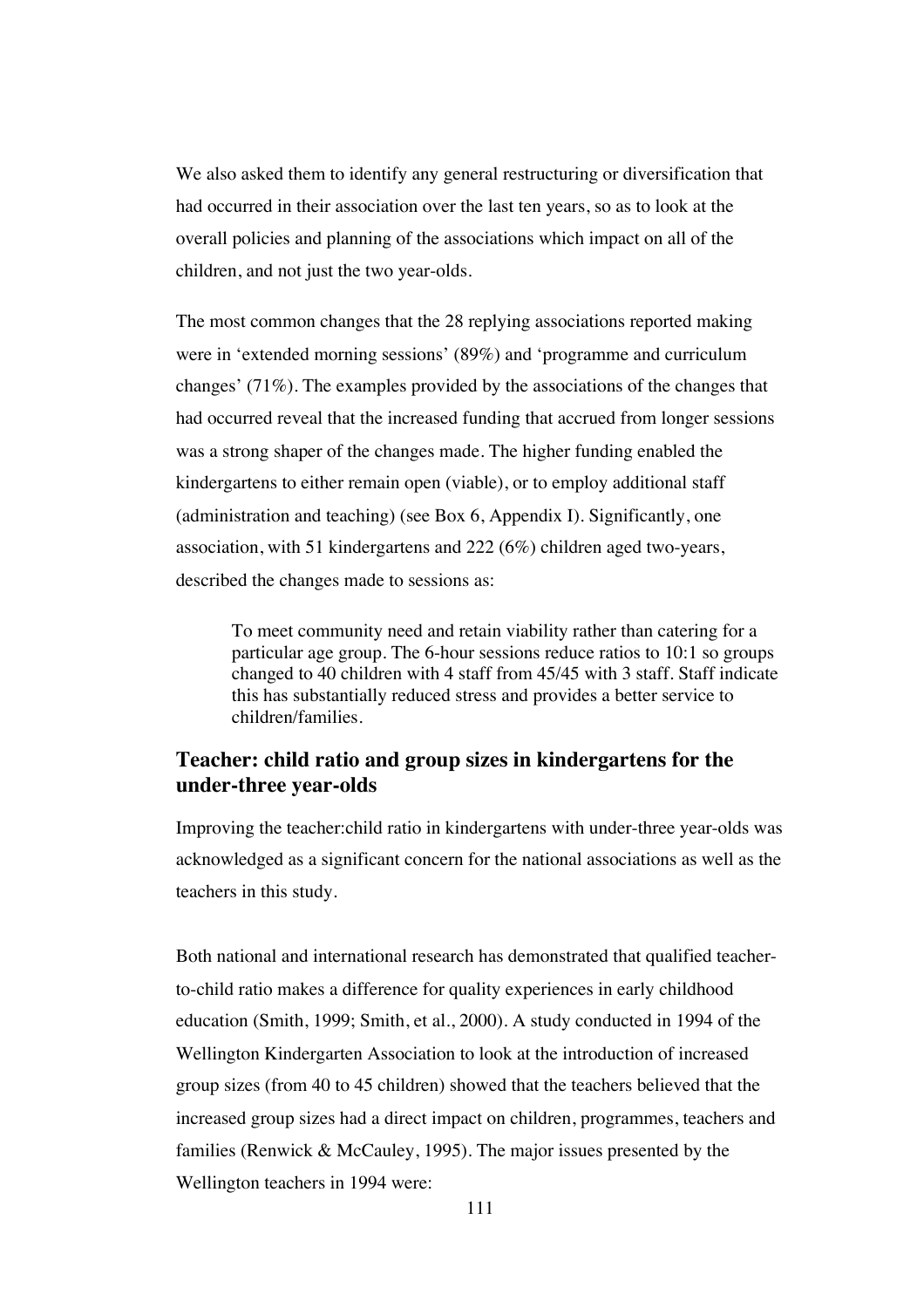- They had less time to work with individual children and small groups;
- Even though the adult/child ratio remained constant at 1:15, the larger group size was overwhelming for young children and had a marked impact on the type of activities teachers were able to offer;
- Teachers were being forced more towards a supervisory role, rather than being able to focus on the educative role for which they had been trained;
- Increased roll numbers had an adverse diluting effect on teachers' relationships with parents. Ninety families were too many for teachers to get to know and interact with effectively;
- In some kindergartens children were being admitted at a younger age which placed extra demands on teachers;
- There had been little training or support for teachers to cope with the consequences of the new policy. (Renwick& Mc Cauley, 1995).

Our study shows that little has changed from these findings ten years later. The teachers in this study, reflecting on their teaching experiences with the two yearolds produced a list of challenges which matched this 1994 research (see Level Three findings).

## **Session hours and times for two year-olds**

Historically, the younger children have attended afternoon sessions at kindergartens, and in the four case study kindergartens it was afternoons that we observed. However, due to the changes within associations not all two year-olds attend in the afternoon, and changes in the length and the times of sessions were indicated as a significant national change.

In kindergartens which had changed to single morning sessions with extended hours, and children aged from two years old, there were concerns that the twoyear olds were very tired, and that the parents themselves did not necessarily want their two year-olds to be attending for a four-hour session, or for five mornings a week:

> *Teacher*: We're also finding too that our parents only want, at the max, usually three sessions a week for our two year olds. Because we have a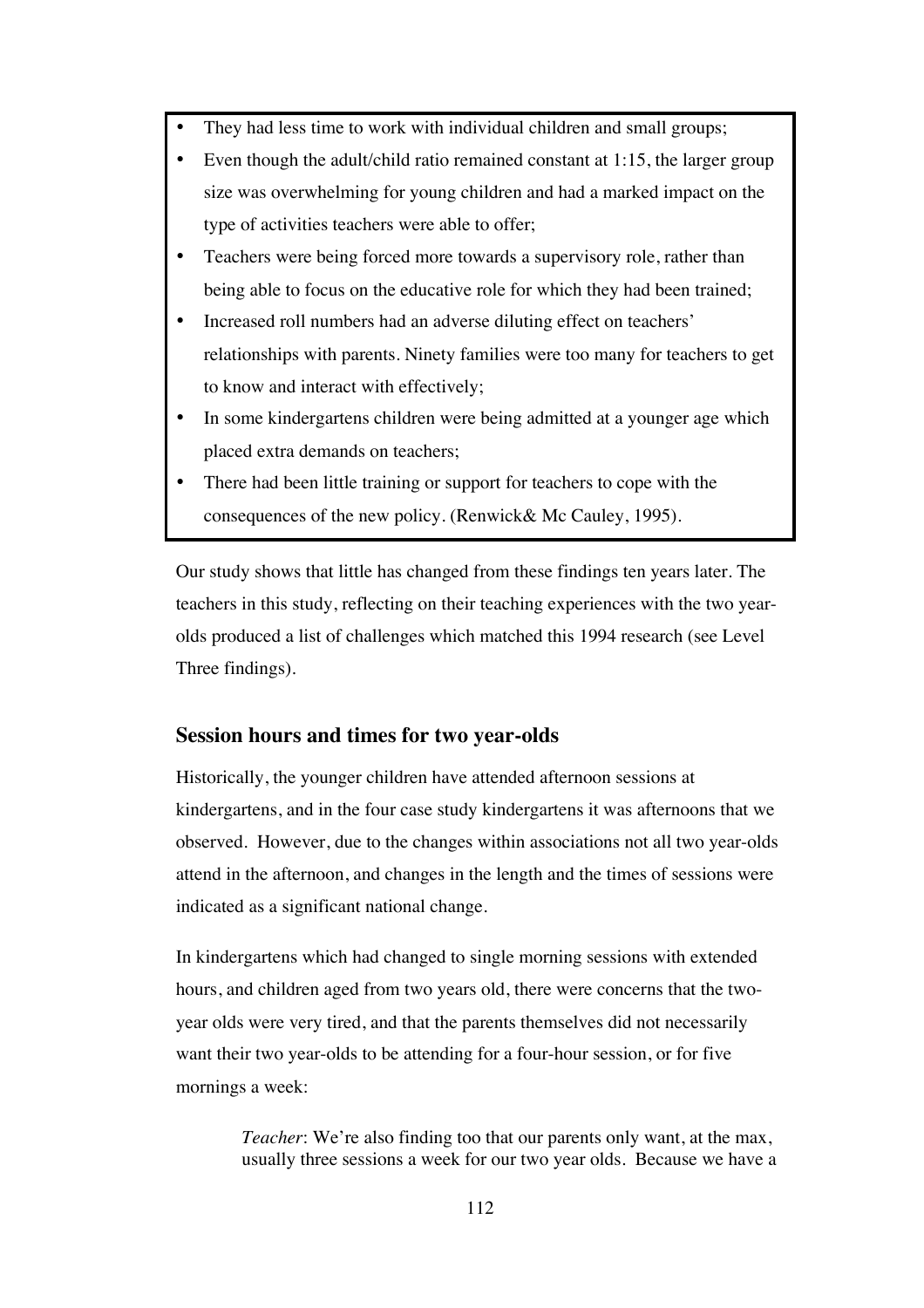four-hour session for them, they find that's enough, and there's been no pressure to make them come five mornings either.

A consequence of the children not attending every day, and the requirement for full rolls to be maintained at all times, has been that more children are being introduced from the waiting list to fill the places that the younger children do not maintain over the week. This structural change clearly is financially necessary for kindergartens, but it also adds to the group of even younger children entering kindergarten. This raised concerns for teachers about the experience of being a two year-old in a group size of 45. One teacher asked:

> How stressful is it to bring a two year-old into a group of forty-five children, you know, for the child? Do we really consider that child? …. that actually coming in and introducing that child to forty-four other children…. That's an awful lot for a two year-old, first day and seeing this sea of faces.

The tiredness of the two year-olds was raised by all the teachers, whether the children attended in the morning or the afternoon. Teachers who had children in the extended morning programmes (4-6 hours) reported that they had suggested to parents that the younger children should be collected earlier - before the tears and tiredness set in:

> *Teacher:* We started seeing if they would pick them up at twelve, because I mean twelve o'clock til twelve thirty it was just – they were all starting to cry and you know they'd been there too long.

#### **Summary of insights and strategic relevance**

This level of our analysis has used two data sets: discussions by teachers of macro factors that they perceived to impact on experiences with two year-olds in their kindergartens, and data from the national survey sent to associations in 2005.

Each data set reveals a situation of change.

At the level of the teachers' lived experience within their kindergartens, teachers were engaged with, and preoccupied by, concerns of what was or was not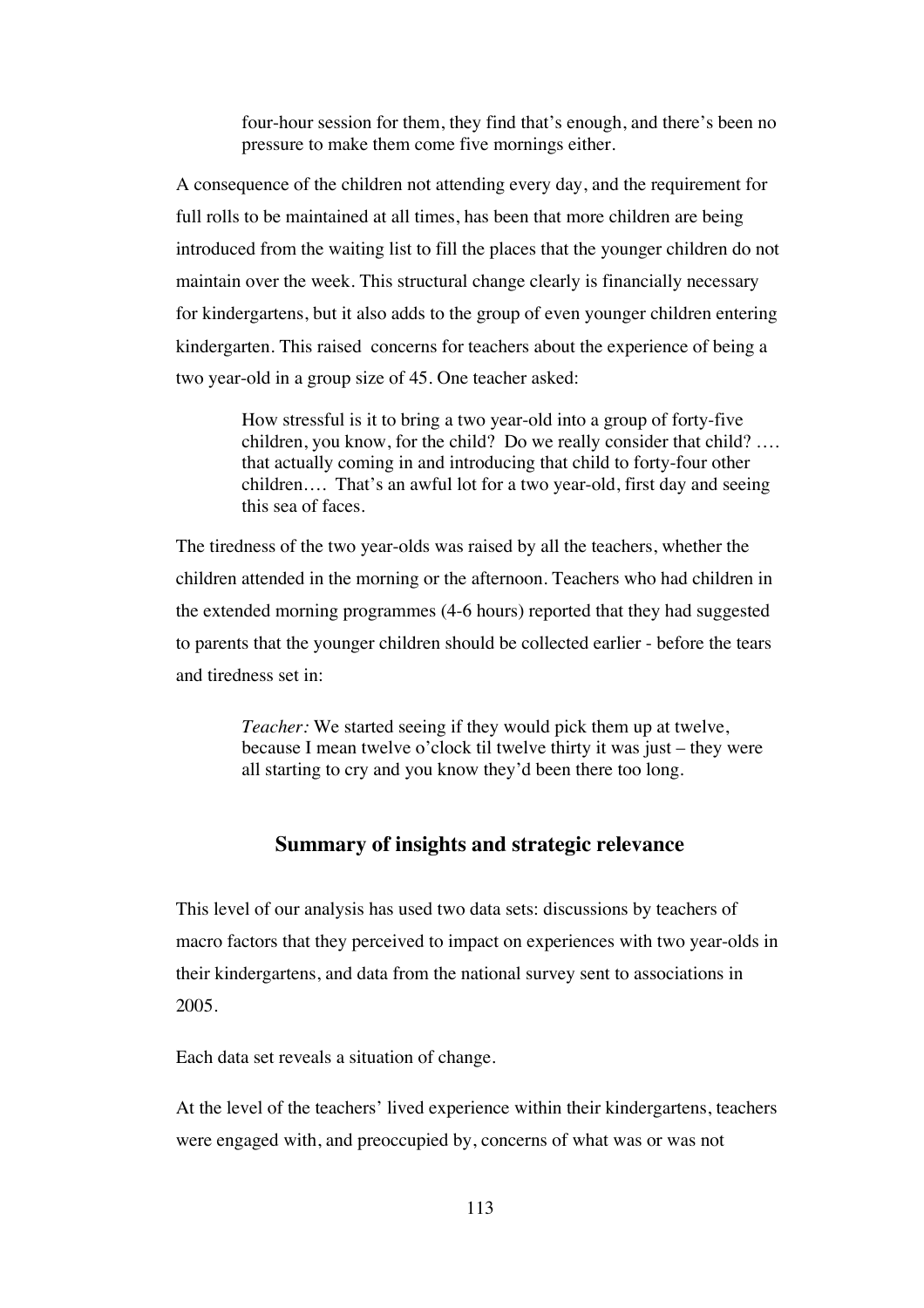possible for a two year-old in a large group size and with a limited number of trained adults available. We became familiar with statements that said:

> [Y]ou don't feel like you've had a lot of quality time with children. You feel like you just flit from one thing to another. And I do put that down to group size.

As our level three analysis showed, a further shift was also happening for teachers as their new working conditions with two year-olds in a context of structural constraints forced them to face the tension in their work between the caring/ mothering routines and their more "traditional" kindergarten teaching practices. This was resulting in some re-thinking of the place of care in their professional practice.

At the level of the associations, our national survey showed that they too were engaged in re-thinking their practices about how best to meet the needs of families and children in their region. This was reflected in the various ways that associations had made changes to their policies and strategic planning. The necessity to maintain full rolls to enable the continuation of the kindergarten within associations, has clearly shaped new structures within the kindergartens (sessions and hours), introduced younger children to the sessions. It has also changed traditionally age-segregated structures into combinations of mixed age sessions.

At both the level of lived experience, and the level of association policy, the catalyst for change clearly originated in the macro context of early childhood policy at the national level.

The strategic relevance of these findings is that the data establishes a picture that had not yet existed of the complex micro context in which kindergarten teachers currently work within the broader (macro) context of association policy and strategic planning. In this picture, the world of kindergarten teaching is revealed as no longer homogenous either within associations or across them: It seems to us that a homogenous approach to kindergarten no longer exists in New Zealand.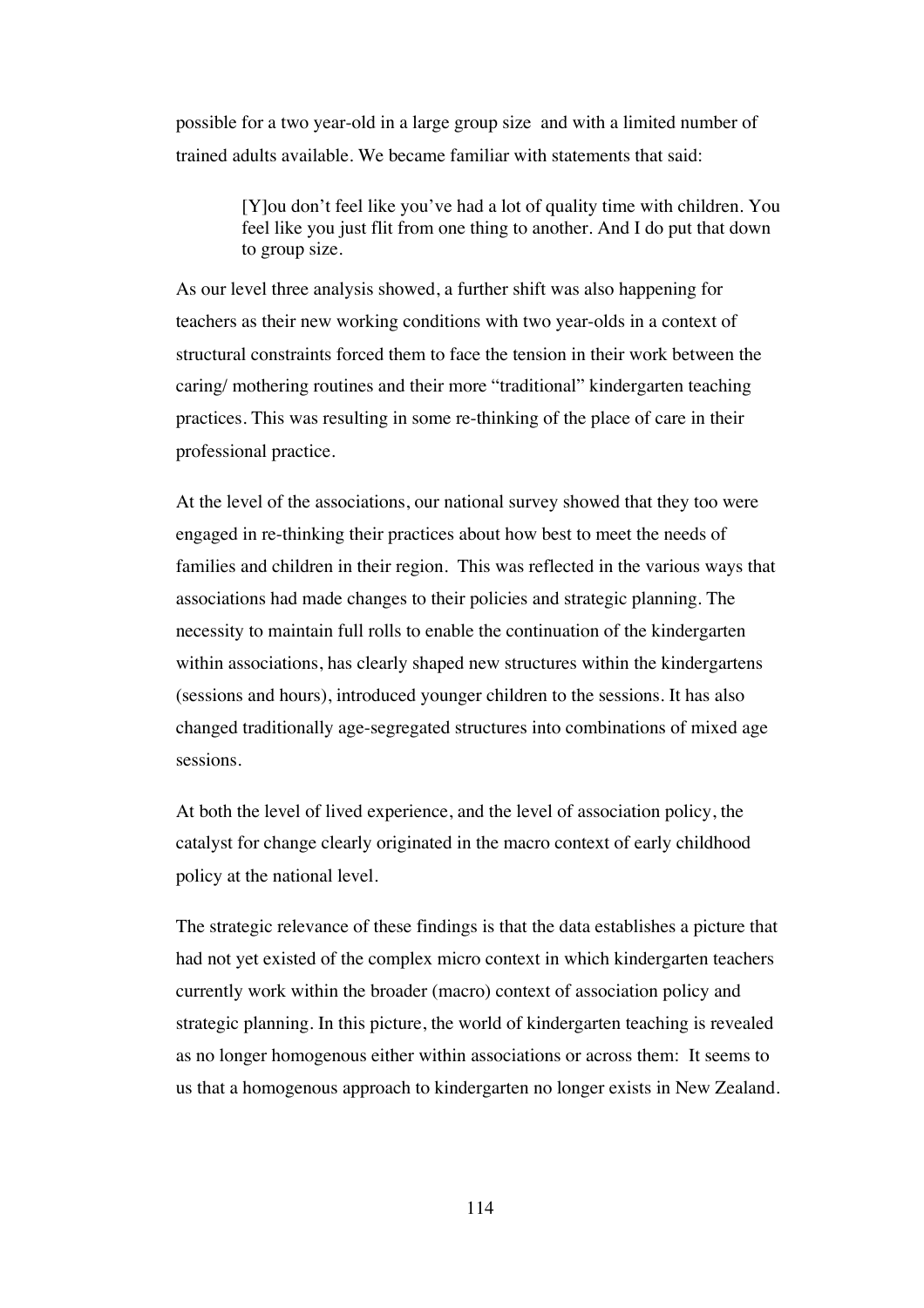We wish to note that this analysis is not about which service or centre provides better for two year-olds, nor about which change has been the most successful or should be applied across the kindergartens.

What this study demonstrates, however, is that different services do provide different experiences for two year-olds.

In the case of two year-olds in kindergartens, the children's experiences emerged from a combination of factors that had to do with philosophies and with structures. The difficulties that undermine the best possible provisions for children in kindergarten are the same difficulties that would undermine provision in any other early childhood centre: large group sizes and low (trained) teacher:child ratios. This was summed up very well by one of the case study kindergarten teachers in her reflections on how, as the group size in her care grew, the difficulties increased:

> Well, I think probably, for me, I spoke very briefly about it before, but the issue that's come through is the more children you've got, the less time you've got to spend with children and we don't get to know them. So we **can't** answer those five or six statements: do you know me? Can I trust you? Do you let me fly? Do you hear me? Is this place fair?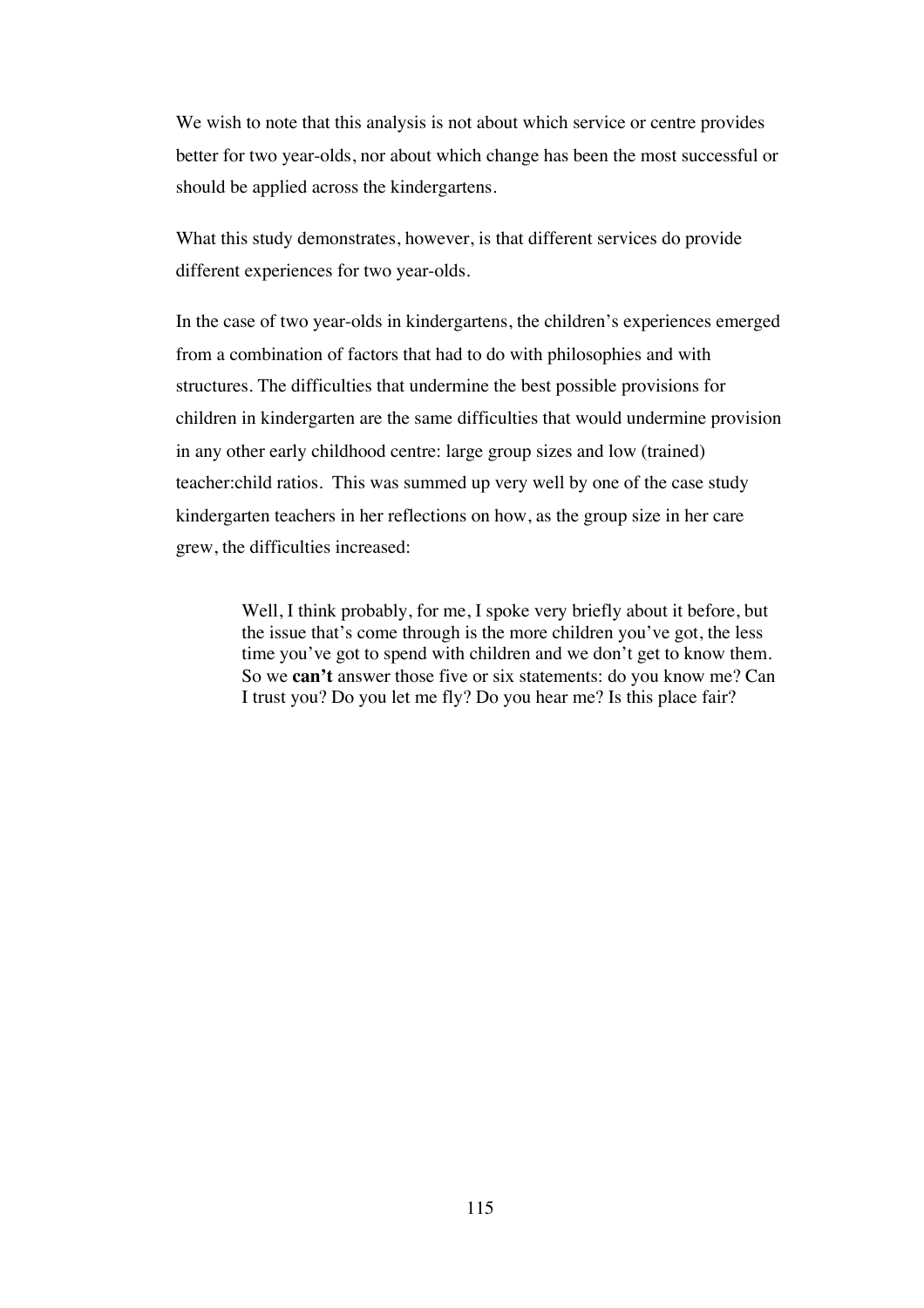## **Conclusion**

Our research questions for this study were:

- I. What are the experiences of under-three year-olds in the kindergarten setting?
- II. What factors within the kindergarten environment support positive experiences for the under-three year-olds?
- III. What factors impact on teachers for positive environments and practices when working with the under-three year-olds in their kindergartens?
- IV. What macro factors impact on the experiences of the under-three yearolds in the kindergarten environment?

We have discussed the findings, which have addressed these questions, under four levels of analysis derived from a way of understanding learning used in the early childhood curriculum document, Te Whäriki, (Ministry of Education, 1996) and adapted from Bronfenbrenner's (1979) ecological systems theory. Using these four levels has enabled us to look at the child in context, the teacher in context, and the kindergarten service in context. By using these levels as our "multiple lenses" (Fleer, 2002), we have begun to build 'new foundations' with the teachers in this study: a foundation that has challenged the deficit model of a toddler and has celebrated the competent two year-old. We conclude with a final overview discussion of the findings within three of the strategic priorities for the *Teaching and Learning Research Initiative*: Reducing inequalities, understanding the processes of teaching and learning, and exploring future possibilities.

#### 1. Reducing inequalities

As the teachers reflected on the observations in the case study kindergartens, and shared discussions in the cluster groups, they became more aware of the experiences of all the children in their sessions. Not only did they focus on the two year-olds with an intensity that had mostly not occurred before, but they also reflected on the impact of the two year-olds, in the programme, on the other children. This was particularly so for the teachers in the wider mixed-age setting, who often discussed the rights of all the children attending the session, and how to manage this in the large group setting.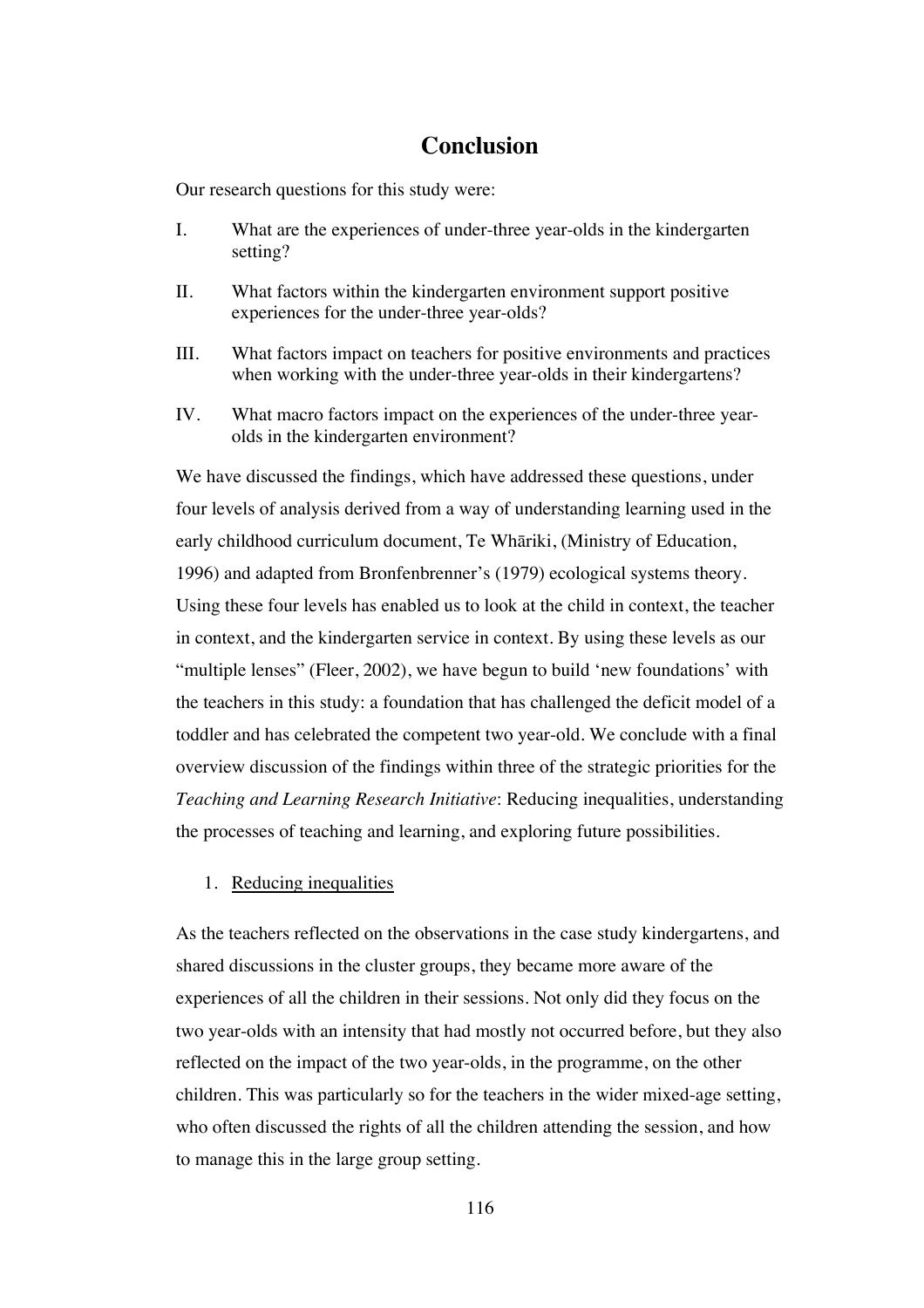The differences between the kindergartens themselves, were also explored. The four case study kindergartens themselves demonstrated different contexts, environments, and experiences for the children and teachers. The national survey further described changes to the provisions of kindergarten-style early childhood education for two year-olds that have resulted in a kindergarten service nationwide that is less than homogenous. While the arrival of two year-olds in kindergartens is not a national experience, the reality for some of our two yearolds (2% of all children enrolled nationally) is that they are attending kindergarten. The issue of quality experiences for the two year-olds that do attend kindergarten, is something that will continue to need to be addressed.

Furthermore, there is also an issue of access. Subsequent to the conclusion of data gathering for this study, we were disturbed to be advised by two of the case study children's families who moved from the case study kindergartens, that their children were unable to 'transfer' to another kindergarten in different cities, as their children were declared too young to be attending. The fact that in both cases the children had been attending afternoon sessions for more than six months was not considered relevant. This inequitable access for these children is an example of a lack of flexibility in addressing the individual needs of children within their local community. It is also an example of the pitfalls of diversification where different policies apply across different kindergarten associations or between kindergartens in the same association.

#### 2. Understanding the processes of teaching and learning

The teachers involved in this study have increased their understanding of working with two year-olds in the kindergarten context. Our findings show that the Dunedin teachers who participated in the complete two year cycle of the study reported the impact on their teaching practices - both in gaining new insights into working with, planning and providing for two year-olds, and in their own ways of working as a team with children and family/whänau.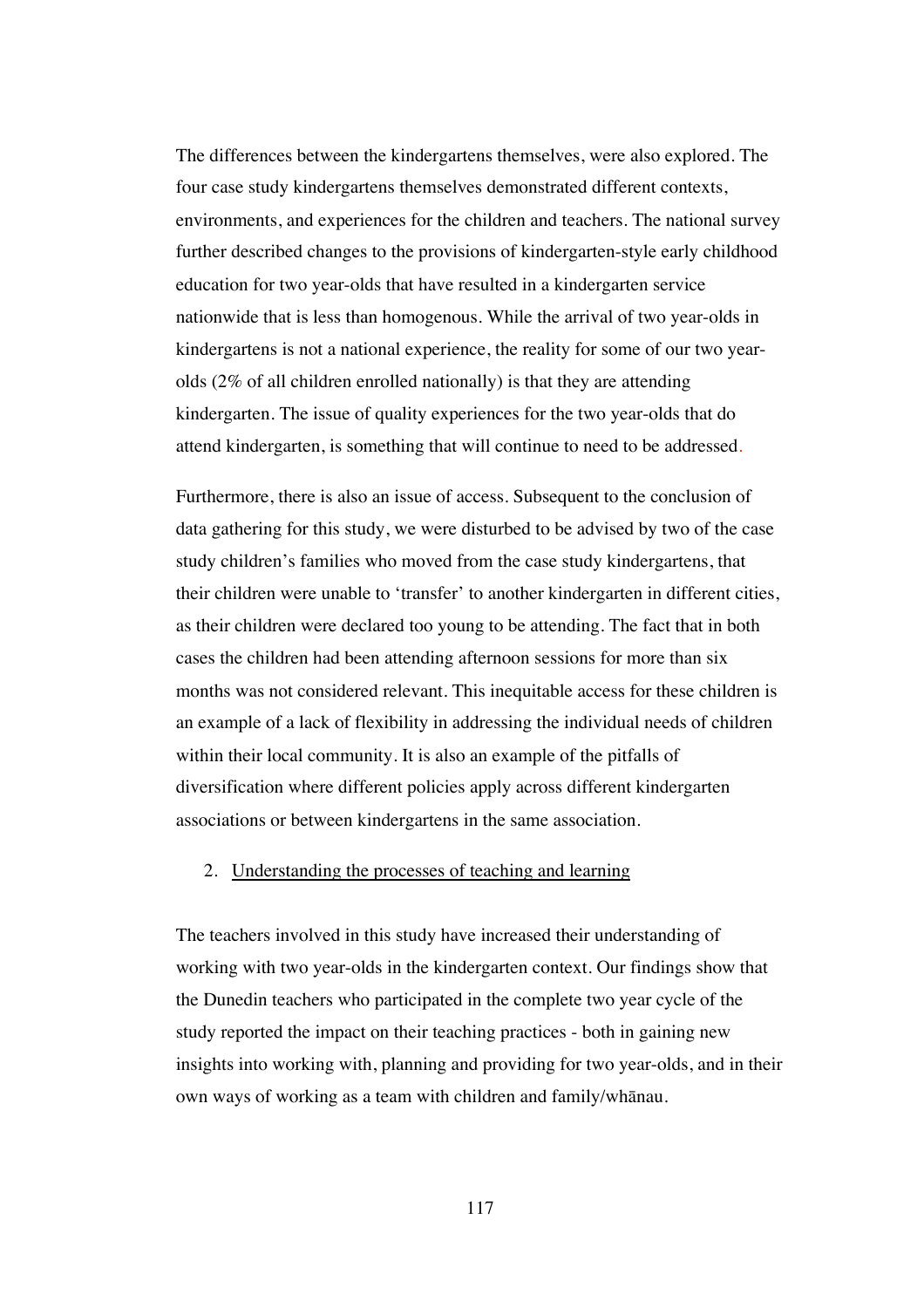Our Level Three analysis also shows that teachers in both Dunedin and Wellington were challenged by the increase of "caring routines" in their practice through the increased number of two year-olds in their kindergarten. This engaged them in discussions of the role of 'caring' with routines in their practice and resulted in an ambivalence that was not yet resolved during our study. We suggest these discussions contributed to new thinking about understanding the process of early childhood teaching and the learning potential for children from caring routines.

#### *Becoming a kindergarten child*

The two year-olds very quickly accepted and adopted the behaviours of 'being a kindy kid', doing what was expected of them in a kindergarten. They fitted into the rules and routines of the environment, they built up skills and confidence and approached social relationships (with adults and other children) with a variety of experience and enthusiasm. What was noticeable from the observations was that the nature of the previous experience of the child, with the kindergarten, seemed to impact more on whether they are confident and acquired the 'community of practice' of the kindergarten smoothly or not. For example, as mentioned, children who have already experienced the kindergarten from an older sibling attending appeared to be at an advantage over the 'first timers'.

While the 'settling in' differed for each child, the parents were more concerned about leaving their two year-old than an older child (although there were some exceptions to this) and had expectations that the teachers would be available for their child. They also would have liked more information on their child's daily experiences, although they recognised that the teachers' were busy at the end of session and were not always available. We found it interesting that the parents did not have a clear idea of their child's experiences and found the photos we had taken to be an insight into their child's time. The praise and delight that parents showed in viewing the photos supports the current assessment practices emerging in kindergartens for the use of portfolios with narratives and accompanying photos.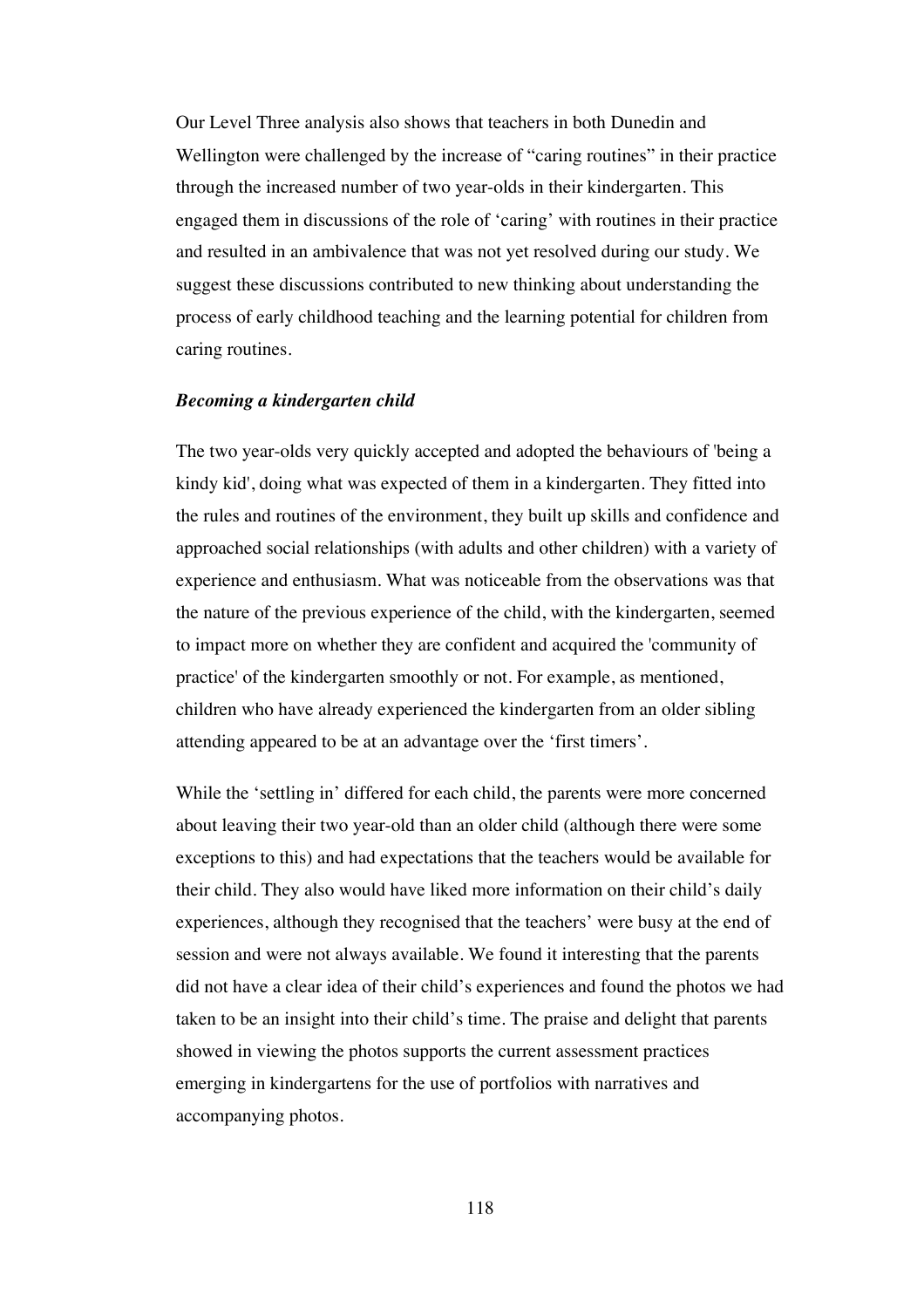#### *Teachers' expectations*

Another interesting observation, which is not unsurprising, is that the expectations of the teachers, and the resulting interactions and practices that followed, shaped the experiences of the children. For example, if the child was seen to be "too little to do that" then they didn't, but if it was expected that they would carry out the behaviour, or complete the routine, they would. What we did find surprising was that age did not make the significant difference that we had expected to the teacher's expectations. For example, the same perceptions of the children were applied to a beginning kindergarten child irrespective of their age at starting: The same concerns were raised by teachers in the cluster groups over children starting at 2 years 10 months as those starting a 2 years 0 months. This in fact tells us more about the practices of being and becoming a kindergarten child than it does about the age of a child.

So, the experiences surrounding the becoming of a 'kindergarten kid' appear to be the same whether the child is 2, 3, or 4 years old. The experiences of settling in involves learning the rules and routines of the environment – both the structural and social environment – the people, places and things, no matter what the child's age. Arguably, these expectations, which shape the daily experiences of the kindergarten, have the potential to position two year-olds as very capable and competent - in contrast to the developmental deficit model of the 'toddler'.

However, despite positive perceptions by the teachers of the children and the adjustments to the programmes, which have been made to maximise the experience for the children, the increased physical support, which a two year-old DOES require necessitates more trained adults in the programme. Our observations demonstrated the 'fall out' in the programme for the other children when a teacher was attending to a two year-old (toileting or similar tasks) and the numerous missed teaching and learning opportunities for both the teacher and the children. Likewise, we have observed accidents on the outdoor equipment that could only have been prevented by an adult stationed at the equipment (and not blinking!). While these issues may be similar for all centres which have the very young child, the lack of enough trained teachers and the large numbers of children, at any one time in a kindergarten setting exacerbate these.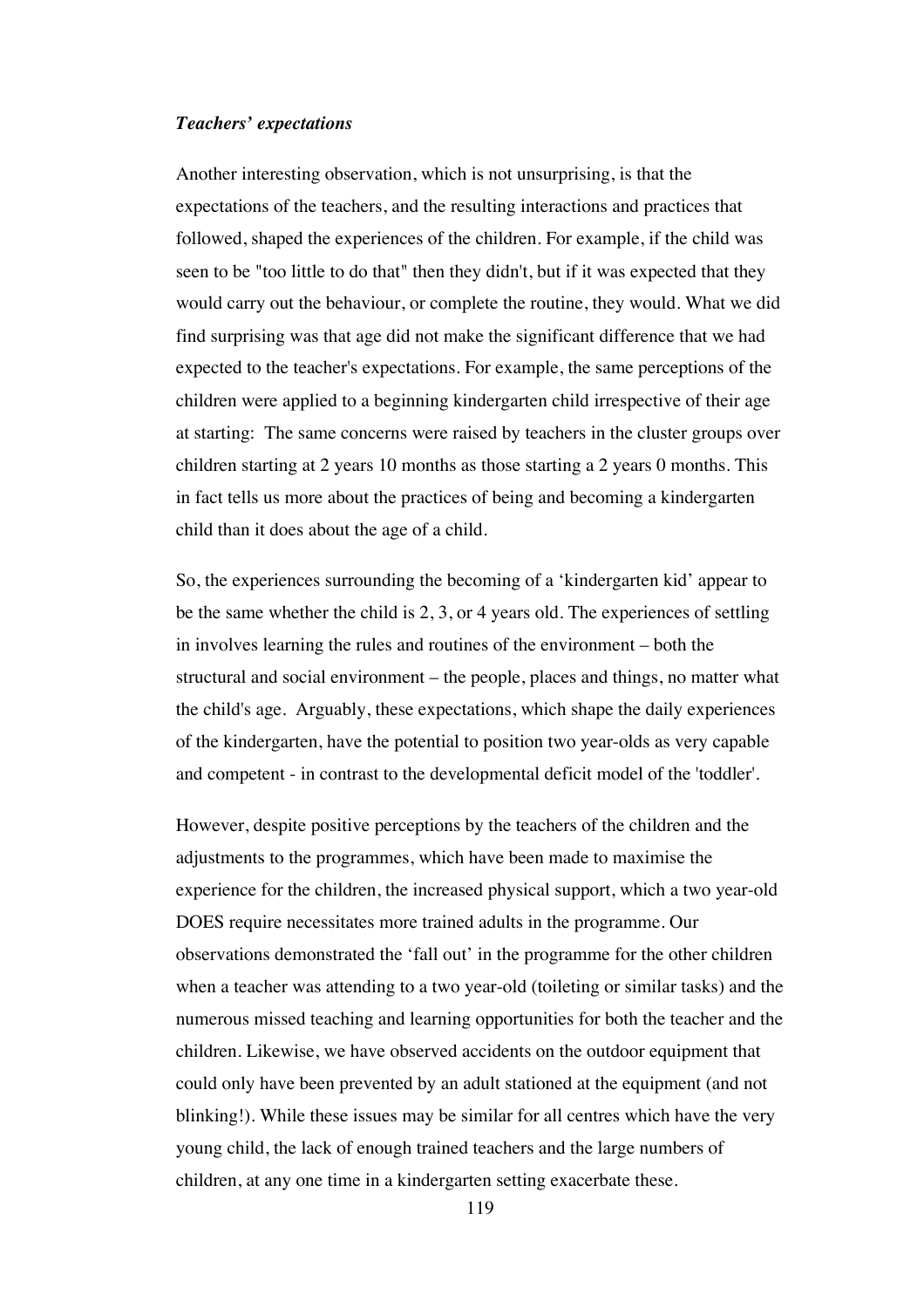#### *Emphasis on routines and the learning environment*

We considered the learning environment at each level of the study. As discussed the teachers placed emphasis on the importance of routines to: build security, ease the transition for the child and the parent, initiate the children into 'being a kindy kid', set expectations for children and parents, and to 'up the ante' in children's behaviour. Reflecting on the amount of time that was spent in structured routines such as washing hands, afternoon tea and mat times, began some thoughtful discussion between teachers about the purpose and use of these times. Several teachers began to question and to change some of these routines to reflect the difficulties that the two year-olds experienced with these times.

The teachers, themselves, relied heavily on their teaching environments to compensate for the lack of one-on-one teacher-child interaction. Not only were safety issues a major concern for all kindergartens, where changes were regularly made for the physically smaller children, but also the appropriateness, amount of, and quality of resources was a recurring consideration. While the teachers in our case study kindergartens made several major changes in their environment, after reflecting on how the kindergarten looks from a two year-old perspective, other teachers in the cluster groups reported rearranging their environment, and rethinking the type of and amount of resources they supplied for the younger children. The difficulty in maintaining the programme in the mixed-age setting continued to be a balance, where safety continued to be the prime consideration.

#### *Trusting reciprocal relationships*

Underlying all the observations of and discussions about the two year-old children were the notions of building and establishing meaningful relationships, with the children, and also with their parents/whänau. The frustrations and the joys of working with two year-olds all centred around the factors that either supported these relationships or got in the way, namely, lack of time, group size, not enough adults on the ground.

Just in the same way that trusting relationships within teaching teams take time to establish, so too did the relationships within this research project. As the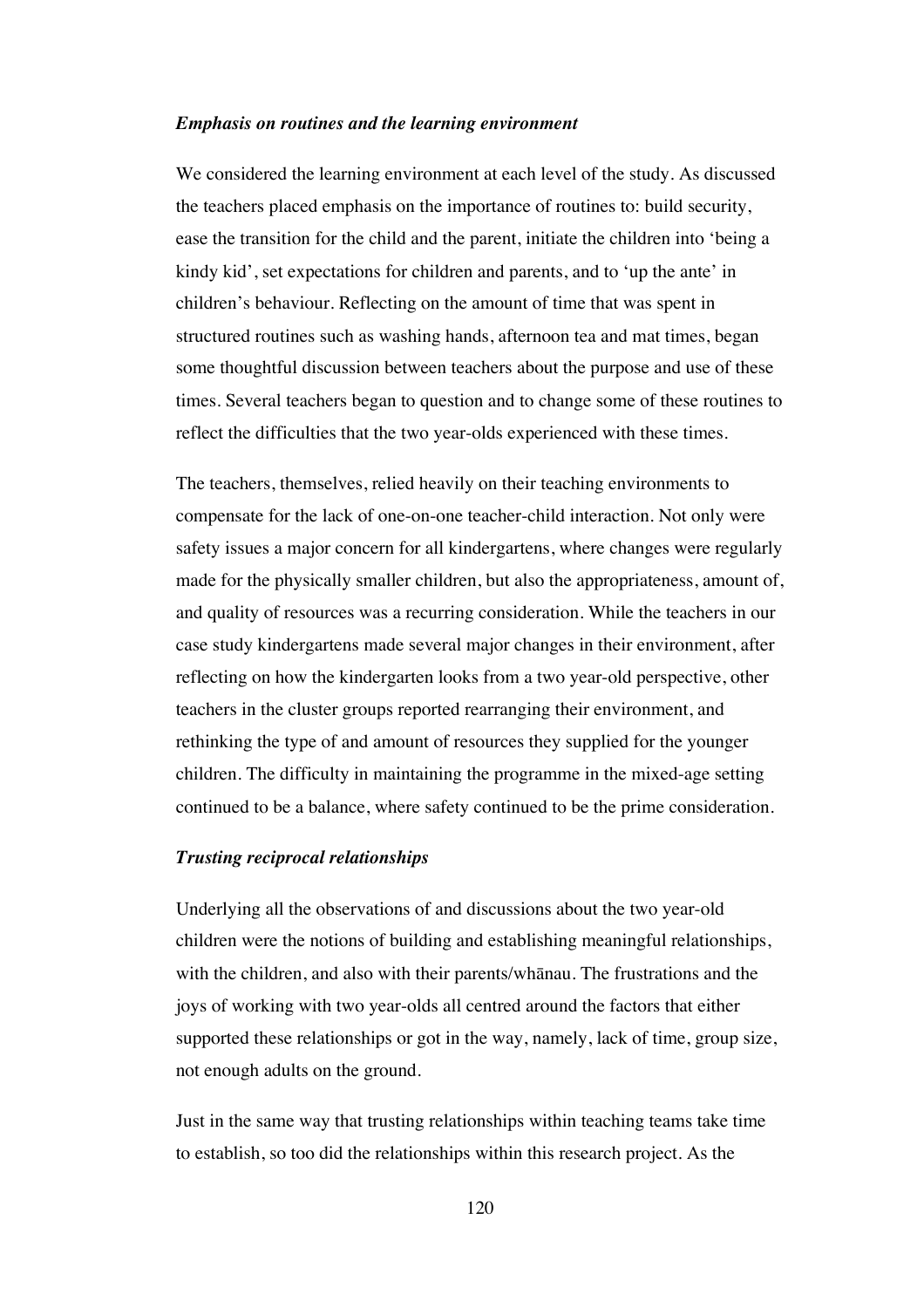teachers identified they had mixed feelings about being involved in a research project, which put the spotlight on their teaching practices. For the two Dunedin kindergarten teachers who were in relieving positions in their kindergartens, this positioned them in an even more potentially vulnerable position, where they were concerned that any perceived negative interpretation of findings would impact on their employment with the association. Once more the benefit of a two year-study enabled all members of the study - kindergarten teachers in the case study kindergartens, cluster group teachers and observers - to build trusting professional relationships which enabled challenges to be comfortably accepted, and joint problem-solving to be a real possibility.

#### 3. Exploring future possibilities

One of the major tensions within this study was the realisation by the teachers that they could be doing things better, and would like to be able to provide the quality learning environment that they knew the children would benefit from. The teachers felt real frustration knowing that with smaller group sizes, and more trained adults they could provide the kinds of educational and care opportunities that they were trained to do, and that were the most rewarding for themselves and the children. While the teachers involved in this study were able to reflect, reconceptualise, and reframe their work with two year-olds they were not able to directly change the structural factors they worked within. Group sizes, the trained teacher:child ratio, and the ratios of under to over-three year-olds worked against positive experiences for the two year-olds and were sources of the key frustrations in their work.

As the kindergarten associations are faced with the challenge to continue to provide a kindergarten service, this study has important implications for the kinds of decisions that may be made both locally and nationally in regards to kindergartens.

Change within individual kindergartens means that the traditional way of "doing early childhood" is shifting to incorporate practices that currently sit awkwardly with traditional staffing structures. The changes have put new demands on teachers who, from the evidence in our study, are, by and large, responding to the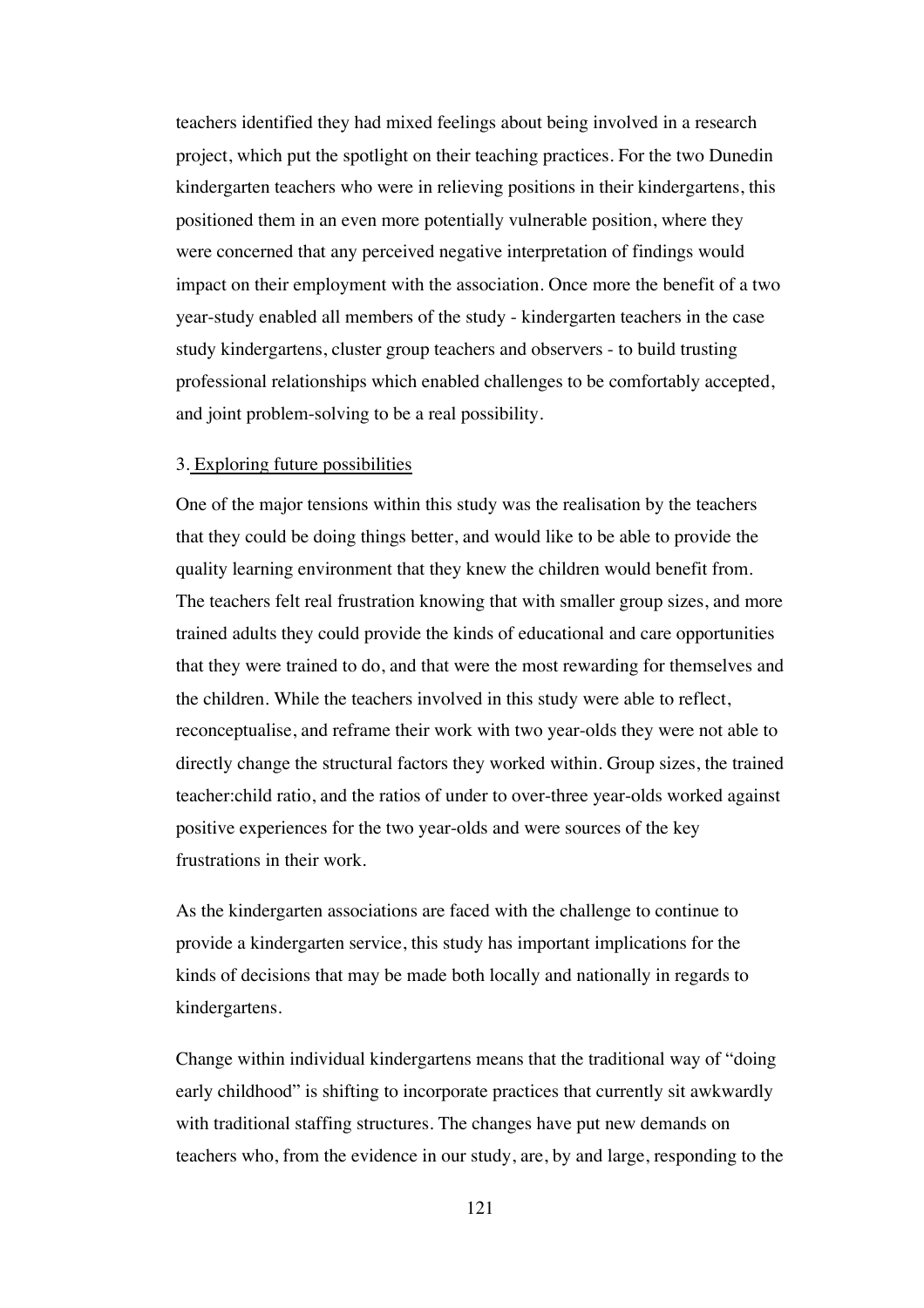challenges of their new context with resilience, creativity and determination. At the same time, the current demands stretch the teachers who felt strongly that their current ratios of trained teachers to children were inadequate to allow them to do the job they wanted to do.

At the level of associations, it is clear that policies and strategic directions too are changing and that the direction is towards increasing diversification.

It is possible to hypothesise that the nature of kindergarten teaching in the future will look very different to the models most teachers are currently familiar with.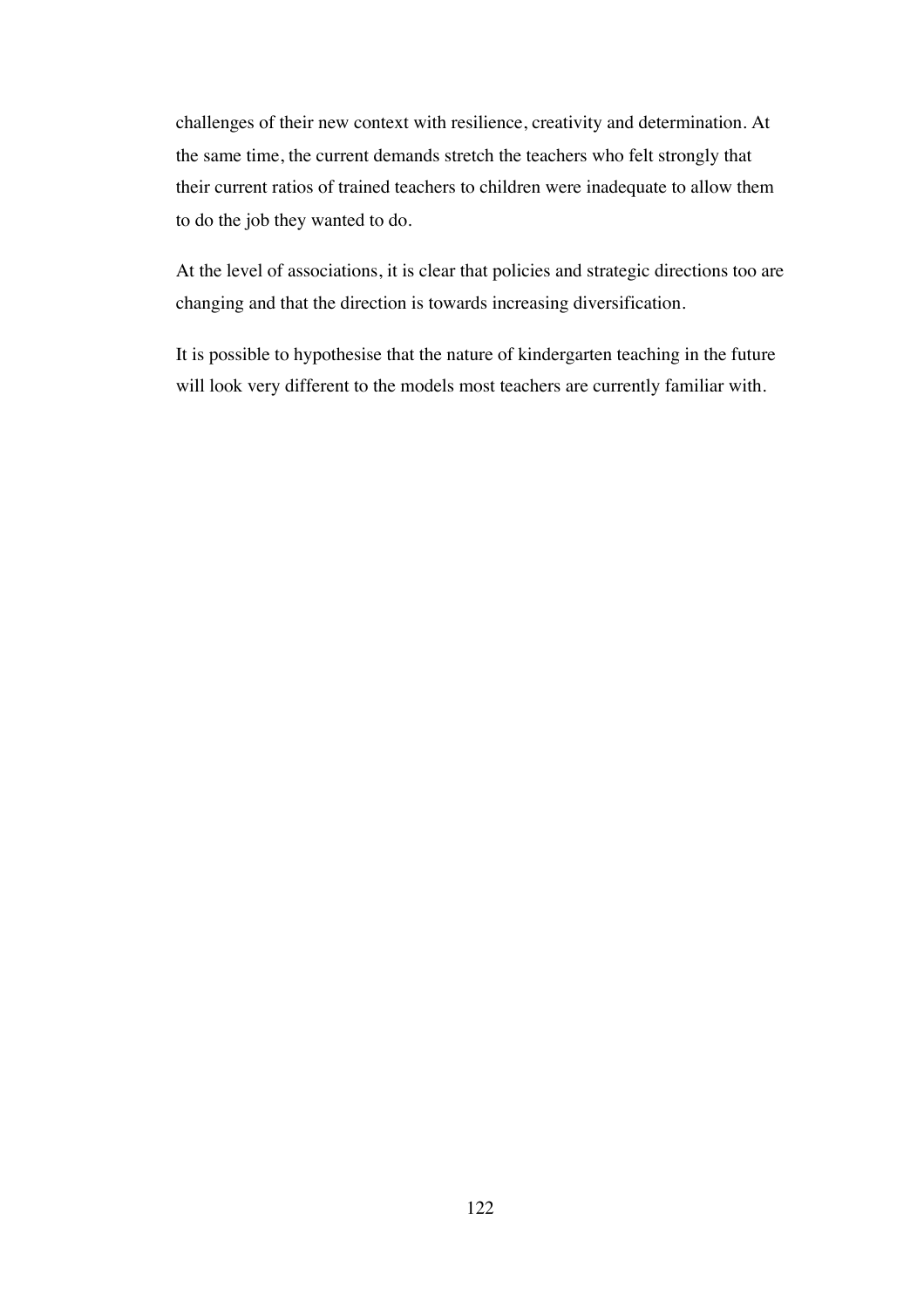## **6. Limitations of the project**

## **Research design and findings**

This study has been based on a small number of case study children (18) and in a total of four kindergartens (two in Dunedin, and two in Wellington). While this study makes no attempt to generalise our findings across all kindergartens we can, however, assert that the findings resonate with kindergarten teachers, and kindergarten management across the country.

As we discussed earlier in our report, the way we had designed the study did not eventuate completely as planned, despite the interest and involvement of the teachers and associations.

- 1. Differences between the Wellington and Dunedin contexts meant that we have been unable to make direct comparison of the results between the two geographical areas as originally anticipated. These differences can be summarised as:
	- age of children (Dunedin 2.0-2.3 years-old; Wellington 2.8-2.10 yearsold);
	- number of kindergartens two in Dunedin for the two years, one different kindergarten each year in Wellington;
	- stability of staff all staff remained the same in Dunedin, staff changed in Wellington due to using different kindergartens;
	- the cluster group participation in Dunedin 16 teachers attended all five cluster groups, in Wellington this varied from 12 to 6 for any one meeting.
- 2. An additional key impact of these differences was that it was only in Dunedin that we were able to build the project over the two years, and thus begin to see outcomes for the goal we had set of seeing teachers' professional practices shift over time. Likewise, while the Dunedin teachers were able to share their involvement in the study with their kindergarten colleagues, this was also not possible in Wellington.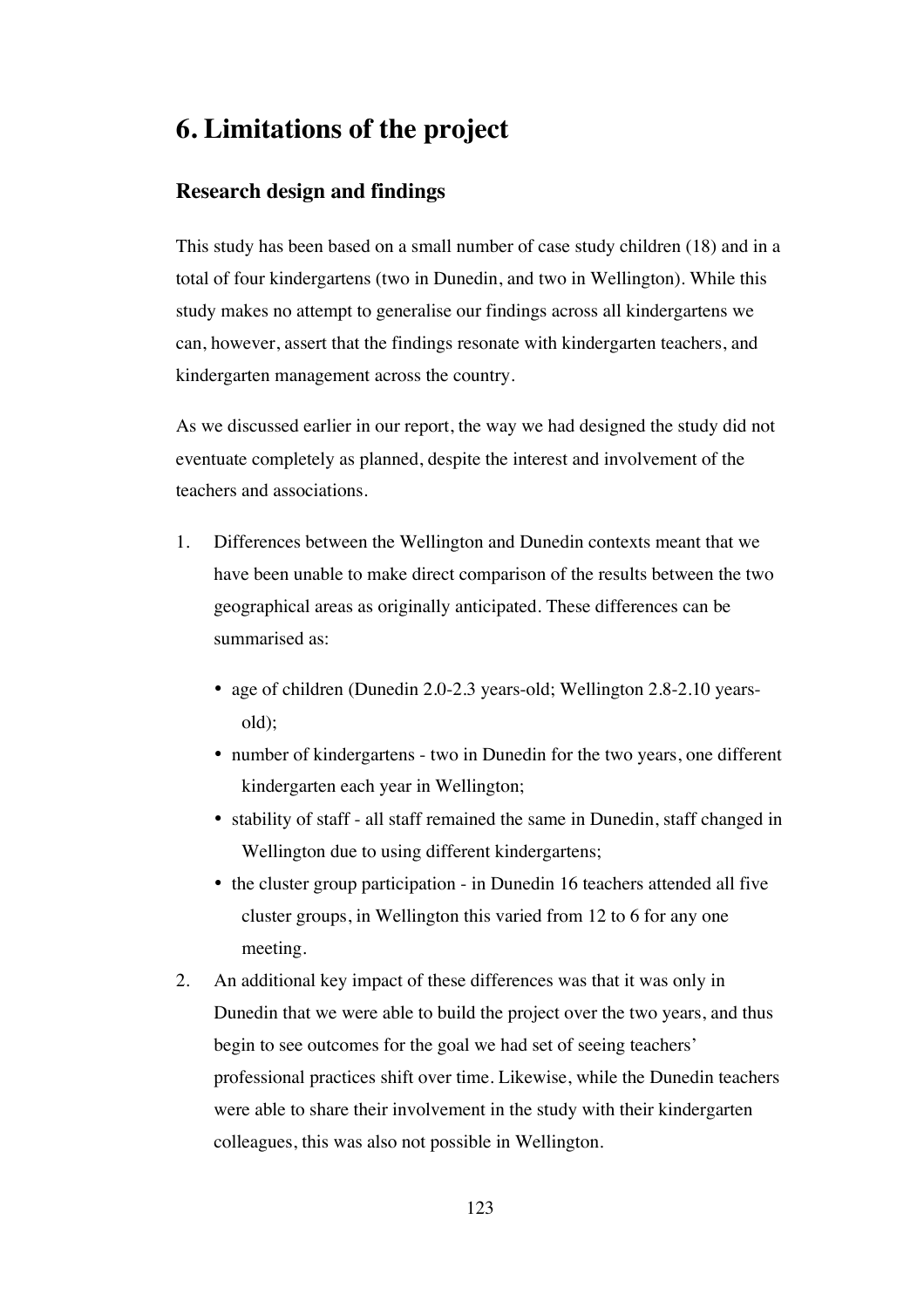- 3. The level of involvement from the kindergarten teachers differed significantly from the original design and over the two year-period. The identified reasons for this were:
	- External workload pressures over the two years the teachers experienced ERO reviews, participation in professional development contracts for assessment and ICT by the case study kindergartens.
	- The decision to remove the reflective journals from Phase Two was based on the perception by the observers that these were a burden for the teachers. While the teachers did find them time consuming, and welcomed their removal at the end of Phase One, by the end of Phase Two the Dunedin teachers realised their usefulness.
	- Concern by senior management that teachers observing each other could impact negatively on professional relationships which led to observers from outside the kindergartens undertaking the case study observations.
- 4. Due to the focus of our observations being on the case study children, this study does not incorporate a holistic analysis of the kindergarten environment. This would have provided a fuller analysis of the whole centre dynamics within which kindergarten teachers worked. An analysis of this kind would enable a fuller picture of the competing demands on teachers' time that impact on the way teachers apportion their time among different curricular activities.
- 5. We also would have liked to have undertaken a comparison of the teachers' patterns of interaction with two year-olds and teachers' interactions with older children. This would have required a focus on the teachers' actions during the sessions and we explored the possibility that teachers do observations on each other that would have enabled this analysis. This suggestion did not eventuate due to concerns about relief time in one association.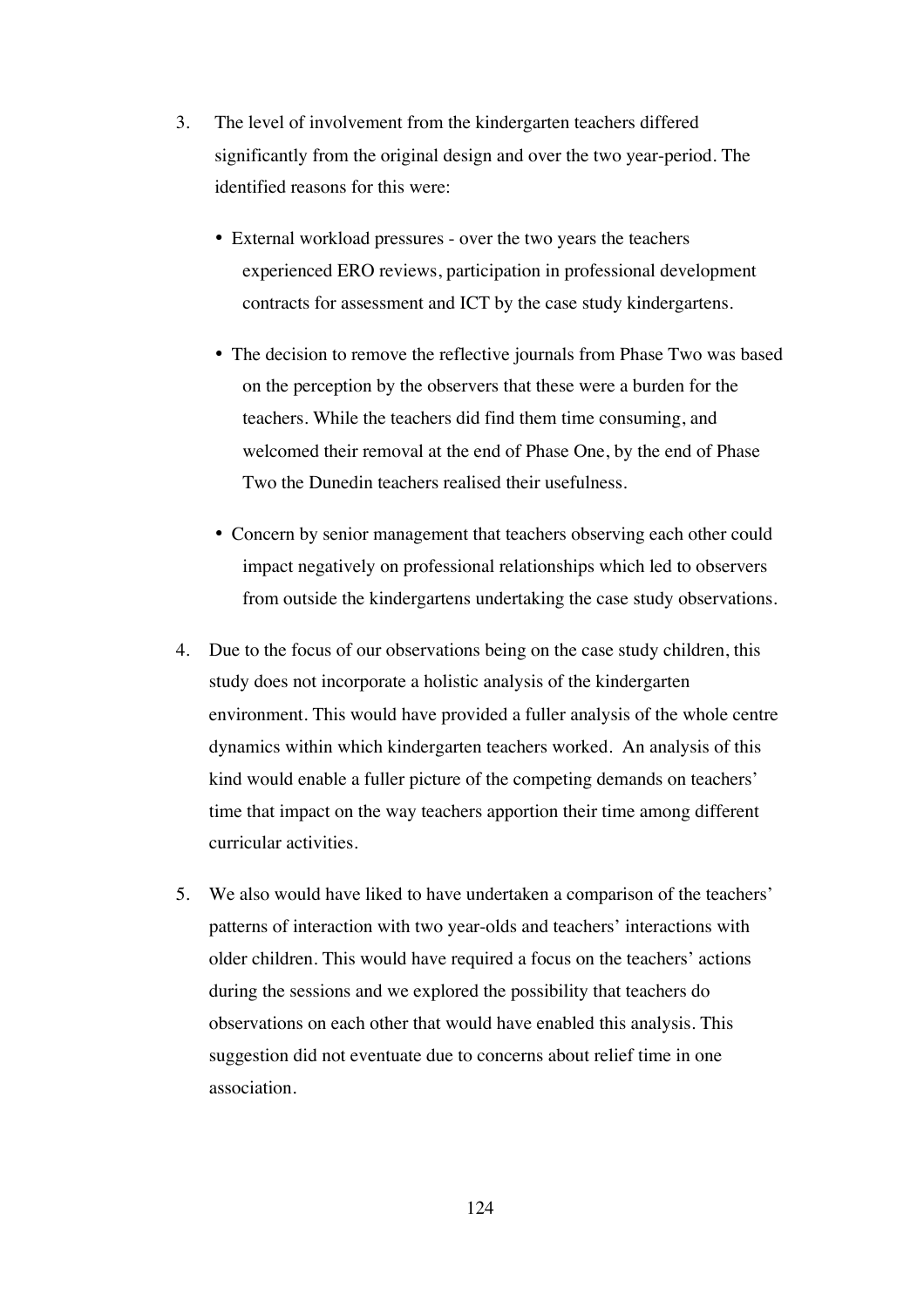#### **Recommendations for future research and consideration**

1. This research has begun conversations about quality practices in kindergartens. While the focus of the study was on the two year-olds in the kindergarten, the resulting discussions have encouraged teachers to look at the individual and collective well-being of all children in the session. Towards the end of study, teachers in both geographical sites of the study raised the idea that the case study two year-olds be followed up again when they were four years-old so that the implications of beginning kindergarten at such an early age, and having three years at the kindergarten, could be explored.

> Teacher: I think it would be lovely to see you come back and look at these children again in a couple of years time.

- 2. This study has explored teachers' perspectives on their experience and their views of their practice. This has revealed a teaching role that is complex and demanding. It would be important for future research to explore teachers' practices as they are enacted. This will enable a fuller unpacking of the complexity of kindergarten teachers' role.
- 3. As the kindergarten national survey demonstrated, the context of the kindergartens is no longer homogeneous and given the challenges to continue to be viable as a quality service, it would be useful to systematically research and evaluate the impact of other forms of diversification in addition to the introduction of two year-olds. For a service that was the 'flagship' of early childhood (Davison, 1997) too little is known about the outcomes for children, families and teachers from the changes that associations have implemented over the last 5-10 years.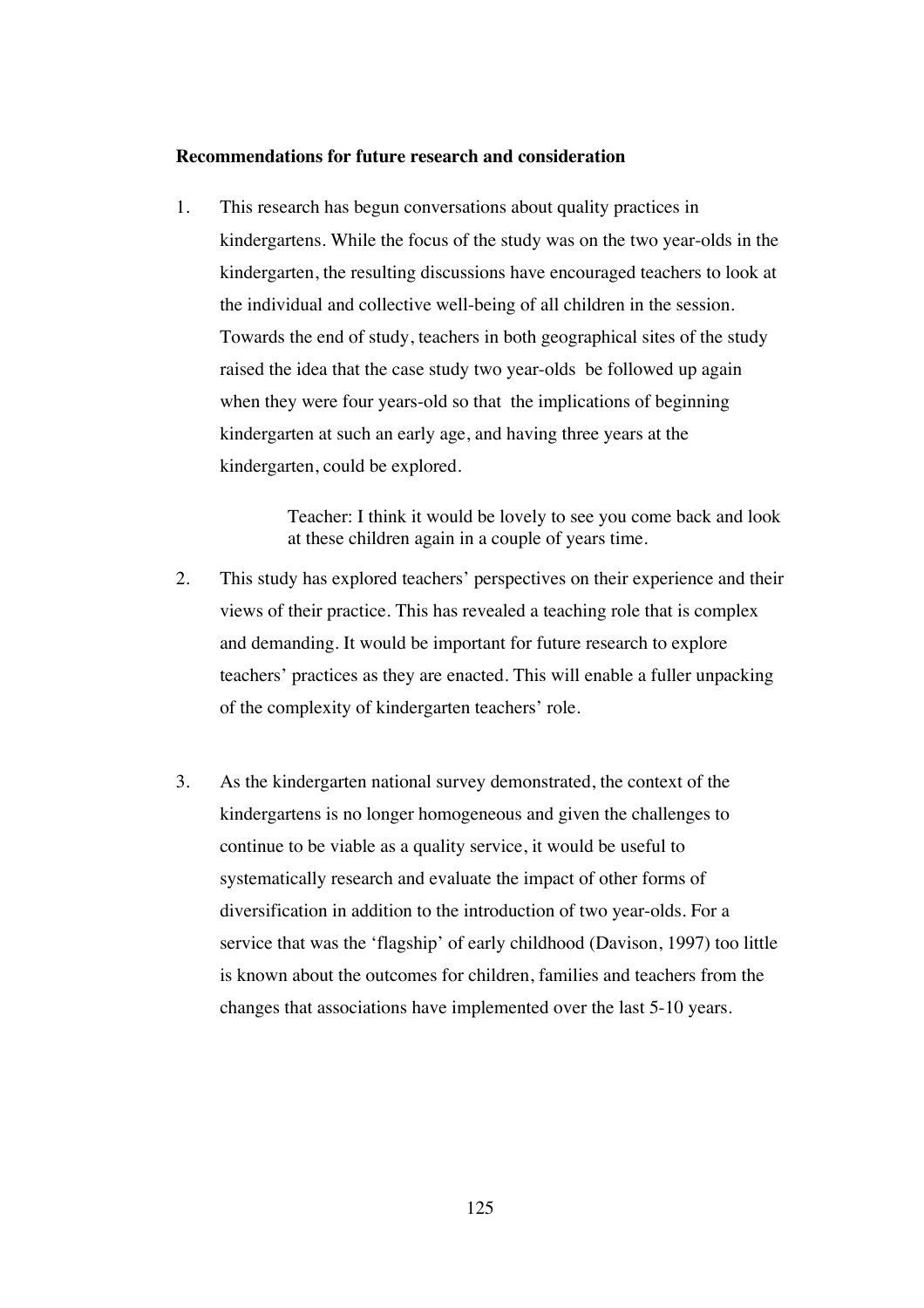## **7. References**

## **References to publications and presentations generated by this project**

- Duncan, J. (2004, November). *Toddlers in kindergarten Expectations and experiences.* Paper presented at the Annual New Zealand Early Childhood Research Symposium, Wellington, New Zealand.
- Duncan, J. (2005). Teaching toddlers: New Zealand kindergarten teachers and two-year olds. *Early Education, 37*(Autumn), 47-53.
- Duncan, J. (2005). Two year olds in kindergarten: What are they doing there?! *The First Years: Ngä Tau Tuatahi, 7*(2), 4-9.
- Duncan, J. (2005, January). *Teaching toddlers: New Zealand kindergarten teachers and two- year olds.* Paper presented at the Australian Research in Early Childhood Education Conference, Melbourne, Australia.
- Duncan, J. (2005, March). *Early childhood education in New Zealand: Context and research*. Presentation to staff and graduate students at the University of Hiroshima, Saijo, Japan.
- Duncan, J. (2005, March). *Research and New Zealand kindergartens*. Presentation to the New Zealand Kindergarten Senior Teacher's Hui, Wellington, New Zealand.
- Duncan, J. (2005, July)*. Two year olds in New Zealand kindergartens: What are they doing there?!* Paper presented at the Sixth Child and Family Conference, Dunedin, New Zealand.
- Duncan, J., Dalli, C., McCormack, P., Butcher, M., Taita, J., Sherburd, R., & Montgomery, H. (2005, December). *Under three-year-olds in kindergarten.* Paper presented to the Annual New Zealand Association for Research in Education Conference, Dunedin, New Zealand.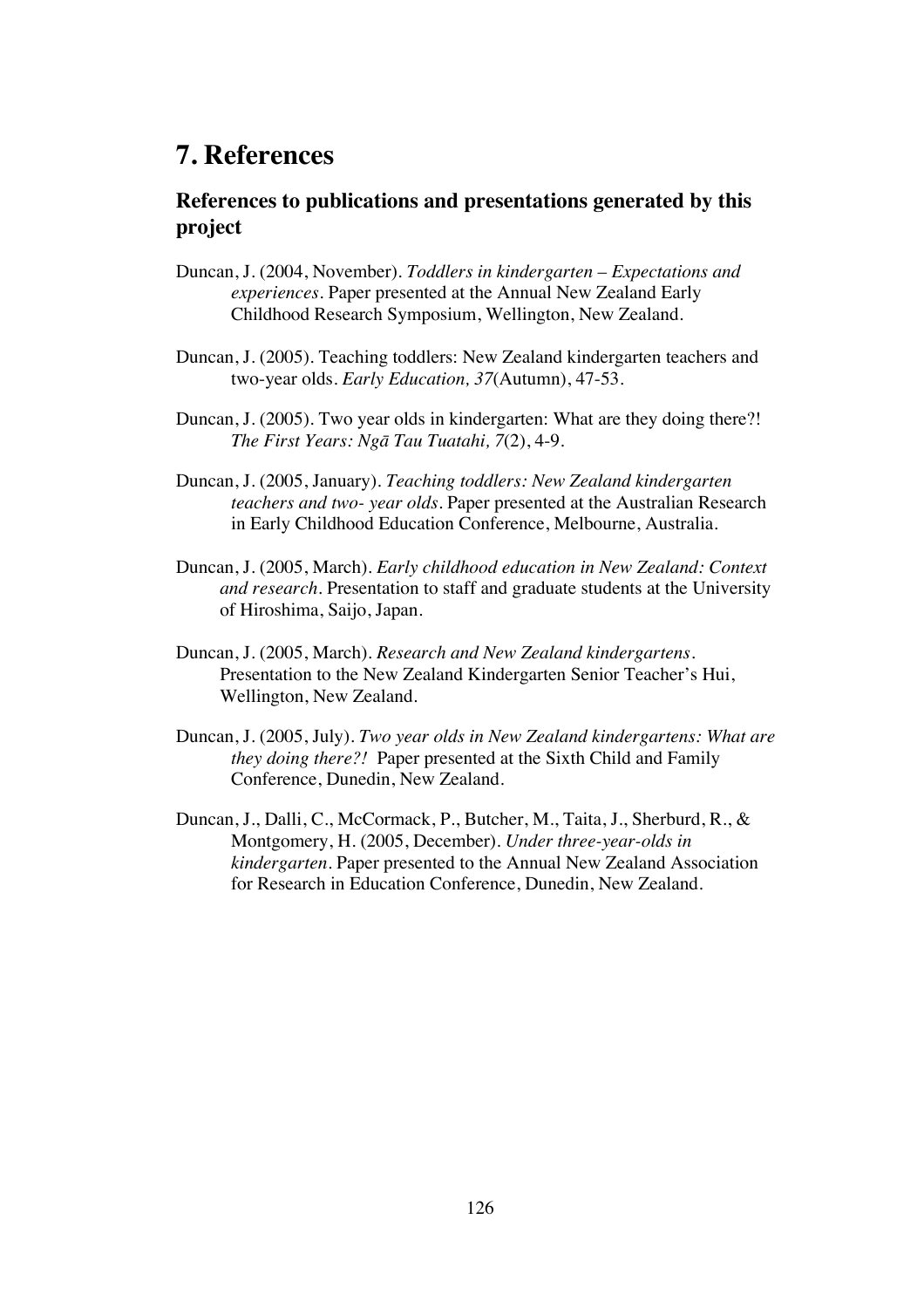#### **References used in this report**

- Albrecht, K., & Miller, L. G. (2000). *The comprehensive toddler curriculum. A complete interactive curriculum for toddlers for 18 to 36 months*. Redmond, WA: Exchange Press Inc.
- Bernhardt, J. L. (2000). A primary care giving system for infants and toddlers: Best for everyone involved. *Young Children, 55*(2), 74-82.
- Bloch, M. N., & Popkewitz, T. S. (2000). Constructing the parent, teacher and child: Discourses in development. In L. Diaz Soto (Ed.), *The politics of early childhood education* (Vol. 10, pp. 7-32). New York: Peter Lang Publishing Inc.
- Bredekamp, S., & Copple, C. (1997). *Developmentally appropriate practice in early childhood programs: Revised edition*. Washington, DC: National Association for the Education of Young Children.
- Brennan, M. (2005). *They just want to be with us. Young children learning to live the culture. A post-Vygotskian analysis of young children's enculturation into a childcare setting.* Unpublished doctoral thesis, Victoria University of Wellington, New Zealand.
- Cannella, G. S. (1997). *Deconstructing early childhood education. Social justice and revolution* (Vol. 2). New York: Peter Lang.
- Carr, M. (1998). *Assessing children's experiences in early childhood. Final report. Part two: Five case studies*. Wellington: Ministry of Education.
- Clark, A., & Moss, P. (2001*). Listening to young children: The mosaic approach*.London, National Children's Bureau Enterprises Ltd.
- Dahlberg, G., Moss, P., & Pence, A. (1999). *Beyond quality in early childhood education and care: Postmodern perspectives*. London: Falmer Press.
- Dalli, C. (1999). *Starting childcare before three: Narrative of experience from a tri-partite focus.* A thesis submitted for the degree of Doctor of Philosophy in Education, Victoria University of Wellington, New Zealand.
- Dalli, C. (2000). Starting childcare: What young children learn about relating to adults in the first weeks of starting child care. *Early Childhood Research and Practice*, *12*(2). URL: http://ecrp.uiuc.edu/v2n2/dalli.html
- Dalli, C. (2001). Handling the first transition: What early childhood educators can do, what they do and how they can do better. *Early Education*, *25*, 13-20.
- Dalli, C. (2003, April). *The challenges of professionalism*. Keynote address at the Early Childhood Council's Annual Conference, Christchurch, New Zealand.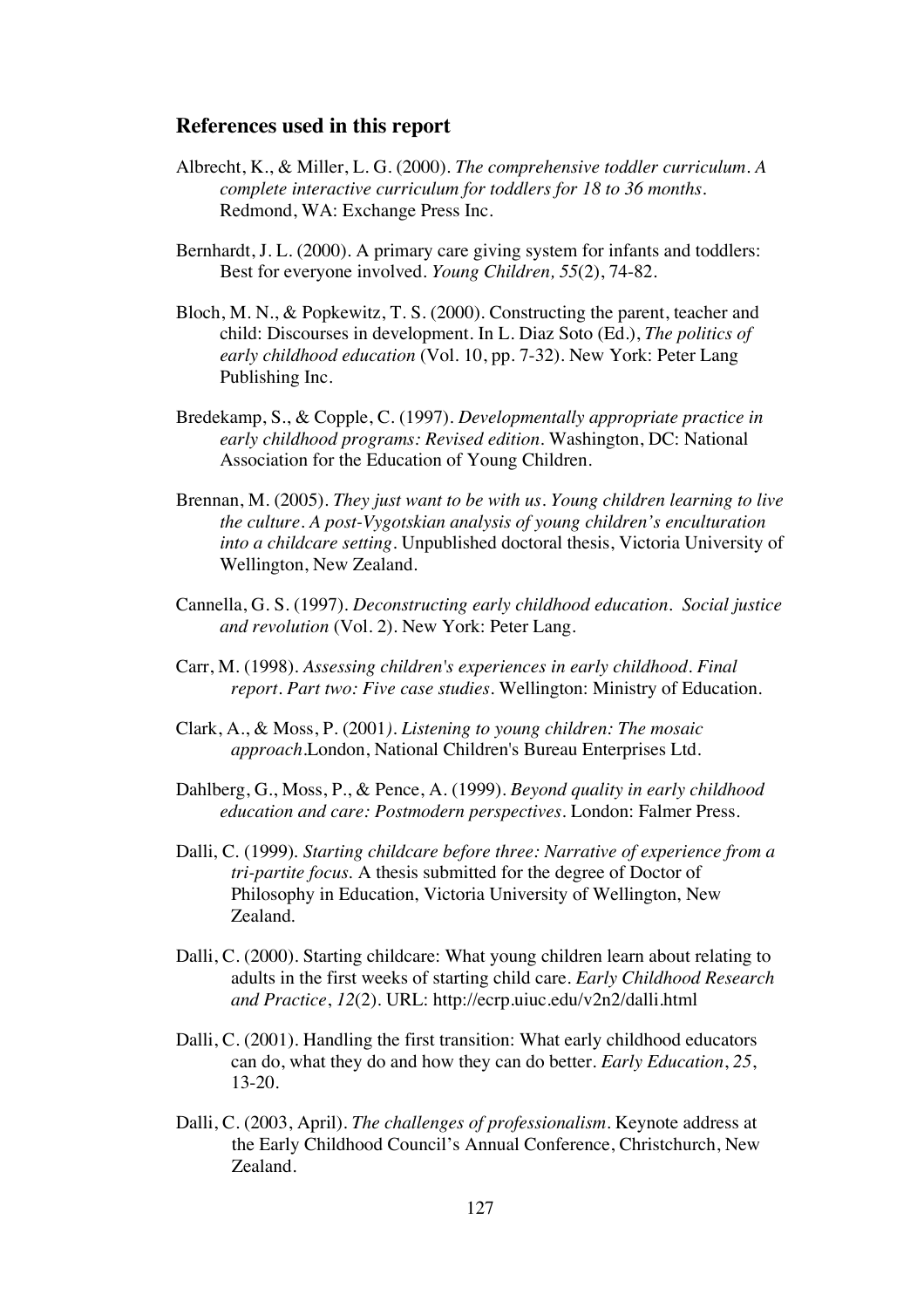- Daniel, J. E. (1998). A modern mother's place is wherever her children are: Facilitating infant and toddler mothers' transitions in child care. *Young Children*, *53*(6), 4-12.
- Davison, C. (1996). *The bulk funding of New Zealand kindergartens: Issues and effects September 1996.* Unpublished MED, Institute for Early Childhood Studies, Victoria University of Wellington.
- Davison, C. (1997). *The sinking of the early childhood education flagship? Government's plan to privatise kindergartens: The bulk funding story* Wellington: Institute for Early Childhood Studies, Victoria University of Wellington.
- Dempster, D. (1986). *From patronage to parent participation the development of the Dunedin Free Kindergarten Association 1889-1939*. Unpublished Diploma of Education thesis, Education Department, University of Otago.
- Douville-Watson, L., Watson, M. A., & Wilson, L. C. (2003). *Infants and toddlers. Curriculum and teaching*. New York: Delmar Learning.
- Duncan, J. (2001a). *Restructuring lives: Kindergarten teachers and the education reforms 1984-1996*. A thesis submitted for the degree of Doctor of Philosophy of the University of Otago, Dunedin, New Zealand.
- Duncan, J. (2001b). Taking the life out of what you do. Kindergarten teachers talk education changes: 1984-1996. *New Zealand Research in Early Childhood Education, 4*, 103-124.
- Duncan, J., Bowden, C., & Smith, A. B. (2005). *Early childhood centres and family resiliency.* Report prepared for the Ministry of Social Development. Available from http://www.msd.govt.nz
- Dunedin Kindergarten Association. (1989). *Dunedin Kindergarten Association centennial booklet, 1889-1989*. Dunedin: Dunedin Kindergarten Association.
- Dunedin Kindergarten Association. (1997). *Dunedin Kindergarten Association policy on management of kindergarten rolls.* Dunedin: Dunedin Kindergarten Association.
- Dunedin Kindergarten Association. (2005). *What does kindergarten offer?* Dunedin: Dunedin Kindergarten Association.
- Education Review Office. (2004, June). *Confirmed Education Review report*: *Dunedin Kindergarten Association*. Retrieved May 16, 2006 from URL: www.ero.govt.nz
- Education Review Office. (2005, October). *Confirmed Education Review report: Wellington Region Free Kindergarten Association*. Retrieved May 20, 2006 from URL: www.ero.govt.nz .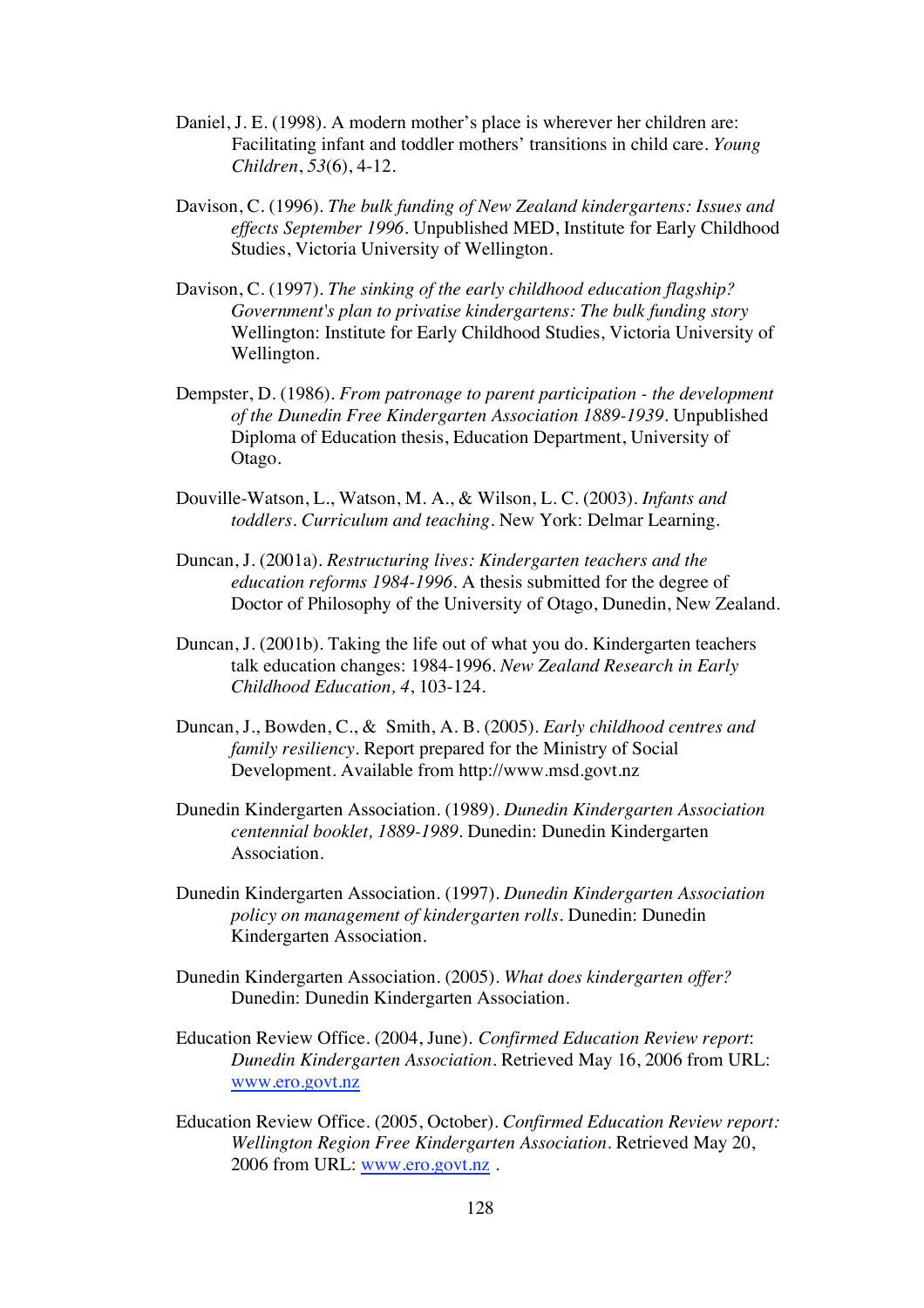- Elfer, P., Goldschmeid, E., & Selleck, D. (2003). *Key persons in nursery*. David Fulton: London.
- Fleer, M. (2002). *Journeying back to the roots of sociocultural theory: Rebuilding the theoretical foundations of early childhood education*. Unpublished paper, Canberra University.
- Goldstein, L. (1998). More than gentle smiles and warm hugs: Applying the ethic of care to early childhood education. *Journal Of Research In Childhood Education*, *12*(2), 244-271.
- Goldstein, L. (2002). *Reclaiming caring in teaching and teacher education*. New York: Peter Lang.
- Greenman, J. (2005). *Caring spaces, learning places. Children's environments that work*. Redmond, WA: Exchange Press Inc.
- Greenman, J., & Stonehouse, A. (1997). *Prime times: A handbook for excellence in infant and toddler programmes.* Melbourne: Longman.
- Lally, J. R., Griffin, A., Fenichel, E., Segal, M., Szanton, E., & Weissbourd, B. (1995). *Caring for infants and toddlers in groups: Developmentally appropriate practice*. Washington: Zero to Three.
- Levitt, P. S. (1979). *Public concern for young children: A socio-historical study of reform, Dunedin, 1879-1889*, A thesis submitted for the degree of Doctor of Philosophy, University of Otago, Dunedin, New Zealand.
- Lockhart, P. M. (1975). *Kindergartens in New Zealand: 1889-1975.* Dunedin: The Evening Star.
- May, H. (1997). *The discovery of early childhood*. Auckland: Auckland University Press with Bridget Williams Books.
- May, H. (2001). *Politics in the playground: The world of early childhood in postwar New Zealand.* Wellington: Bridget Williams Books with New Zealand Council for Educational Research.
- Ministry of Education (1996). *Te Whäriki: Early Childhood Curriculum.He Whäriki Matauranga no nga Mokopuna o Aotearoa*. Wellington:Learning Media.
- Moore. G. (2001). Designed environments for young children: Empirical findings and implications for planning and design. In M. M. Gollop & J. McCormack (Eds.), *Children and young people's environments* (pp. 53- 63). Dunedin: Children's Issues Centre.
- Renwick, M., & McCauley, L. (1995). *Group size in kindergartens. Issues arising from changes to group size and other policy developments in the Wellington Region Free Kindergarten Association in 1994*. Wellington: New Zealand Council for Educational Research.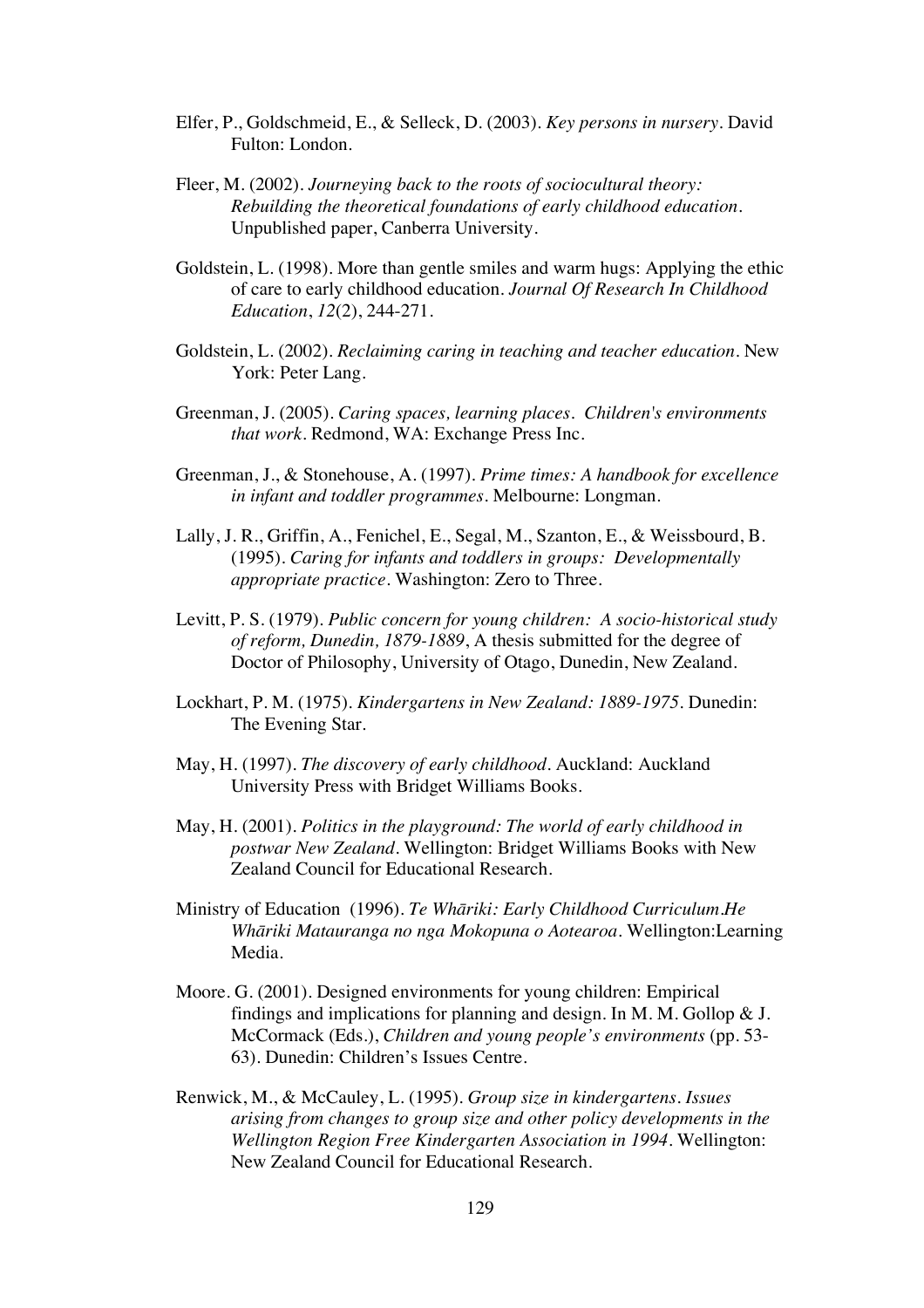- Richards, B. (2003, November 20). Re. ECE research 2yr olds in Kindergarten?? Message posted to ECE-NZ@yahoogroups.com
- Rofrano, F. (2002). A reflection on caring as infant curriculum. *Young Children 57* (1), 49-51
- Rolfe, S. A. (2000). Understanding relationships between professional carers and infants in child care. *The First Years: New Zealand Journal of Infant and Toddler Education, 2*(1), 9-12.
- Rolfe, S. (2004). *Rethinking attachment for early childhood practice: Promoting security, autonomy and resilience in young children*. Crows Nest: Allen & Unwin.
- Smith, A. B. (1999). Quality childcare and joint attention. *International Journal of Early Years Education, 7*(1), 85-98.
- Smith, A. B., Grima, G., Gaffney, M., Powell, K., Masse, L., & Barnett, S. (2000). *Strategic research initiative literature review: Early childhood education*. Wellington: Ministry of Education.
- Valsiner, J. (1985). Parental organization of children's cognitive development within the home environment. *Psychologia*, *28*, 131-143.
- Valsiner, J. (Ed.). (1988). *Child development within culturally structured environments. Social co-construction and environmental guidance in development*. Norwood, New Jersey: Ablex PublishingCorporation.
- Winter, P. & Harely, E. (1999, September)*. The under threes First or last? Looking beyond current practices in curriculum thinking for babies, toddlers and two to three year-olds*. Paper presented to the Seventh Early Childhood Convention, Nelson, New Zealand.
- Wellington Regional Free Kindergarten Association. (2003). *WRFKA Strategic Plan 2003-2007*. Wellington: Wellington Regional Free Kindergarten Association.
- Wellington Regional Free Kindergarten Association. (2005). *About children, About kindergartens*. Wellington: Wellington Regional Free Kindergarten Association.
- Wilson, A. G., & Houghton, R. M. (1995). *The introduction of bulk funding, including salaries, of kindergartens: Financial and operational impacts for 1993 and 1994* (Report to the Advisory Committee). Dunedin: University of Otago Consulting Group.
- Wilson, A. G., Houghton, R. M., & Piper, R. K. (1996). *The introduction of bulk funding, including salaries, of kindergartens: Financial and operational impacts for 1992 to 1995* (Report of the Advisory Committee). Dunedin: University of Otago Consulting Group.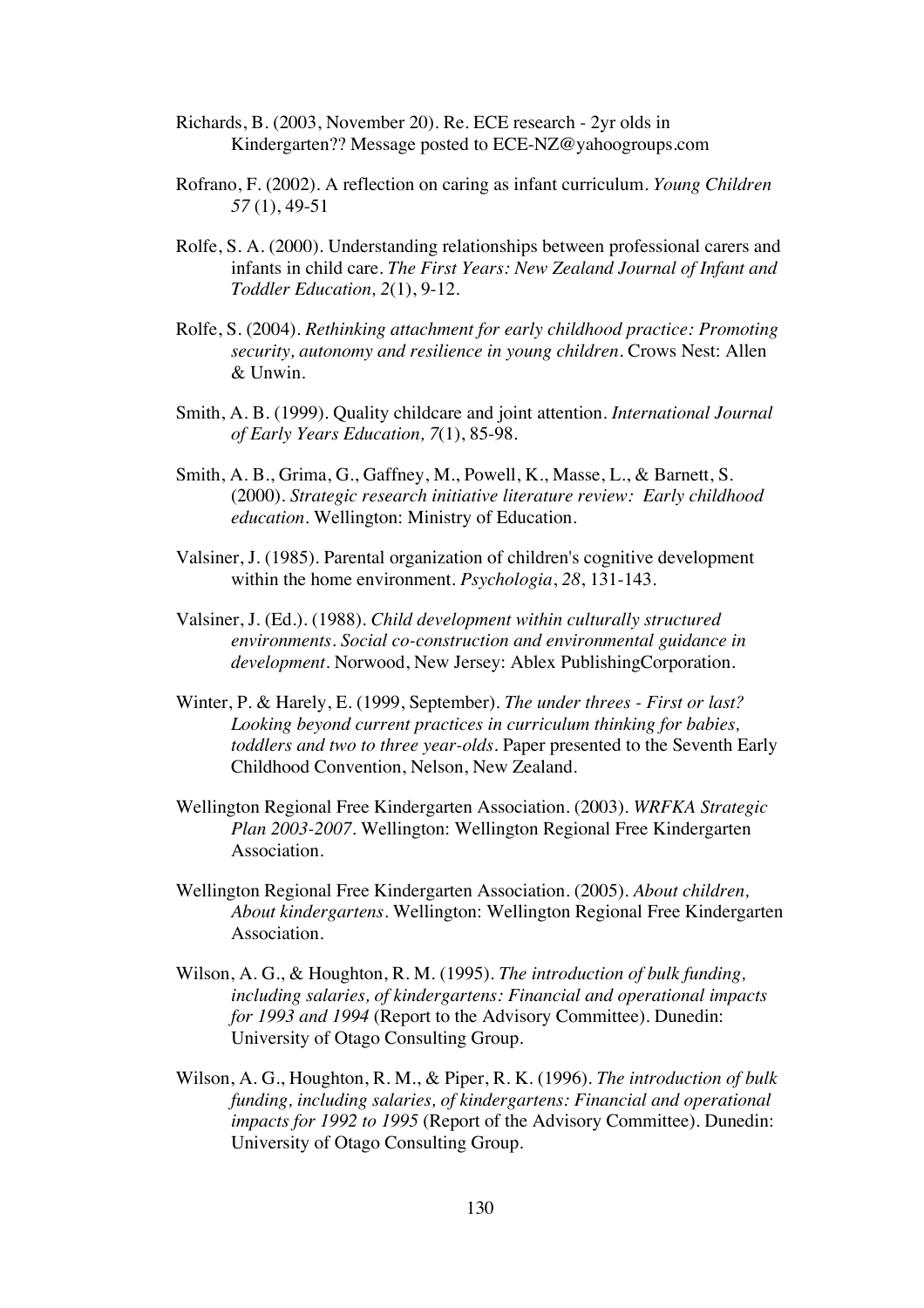- Woodhead, M., & Faulkner, D. (2000). Subjects, objects or participants? Dilemmas of psychological research with children. In P. Christensen & A. James (Eds.), *Research with children: Perspectives and practices* (pp. 9- 35). London: Falmer Press.
- Wylie, C. (1992). *First impressions: The initial impact of salary bulk funding on New Zealand kindergartens*. Wellington: New Zealand Council for Educational Research.
- Wylie, C. (1993). *The impact of salary bulk funding on New Zealand kindergartens*. Wellington: New Zealand Council for Educational Research.
- Wylie, C., Thompson, J., & Lythe, C. (2001)*. Competent children at 10: Families, early education and schools*. Wellington: New Zealand Council for Educational Research.